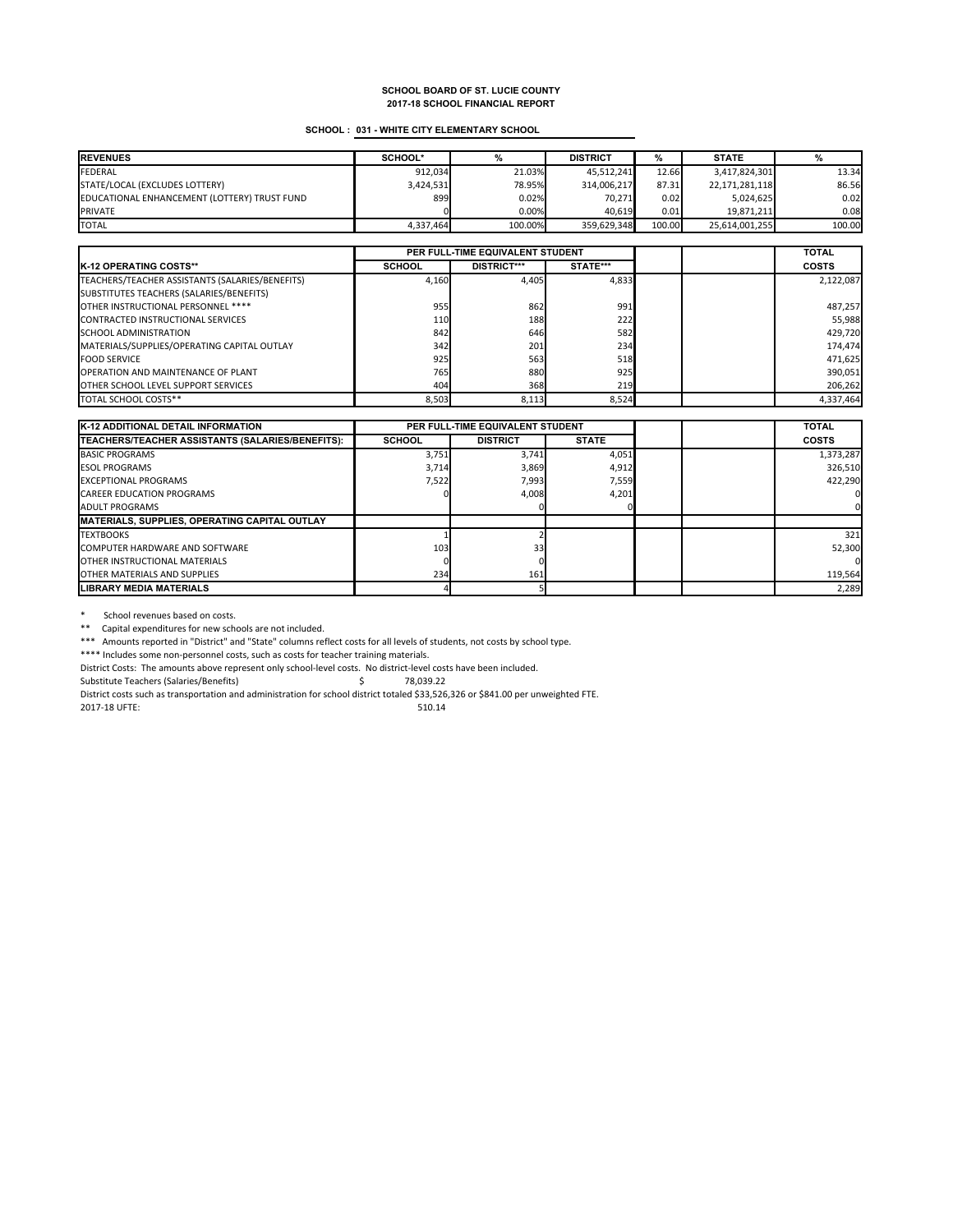#### **SCHOOL : 040 - WEATHERBEE ELEMENTARY**

| <b>REVENUES</b>                              | SCHOOL*   |         | <b>DISTRICT</b> | ℅      | <b>STATE</b>   |        |
|----------------------------------------------|-----------|---------|-----------------|--------|----------------|--------|
| <b>FEDERAL</b>                               | 1,194,320 | 20.21%  | 45.512.241      | 12.66  | 3,417,824,301  | 13.34  |
| STATE/LOCAL (EXCLUDES LOTTERY)               | 4,715,498 | 79.78%  | 314,006,217     | 87.31  | 22,171,281,118 | 86.56  |
| EDUCATIONAL ENHANCEMENT (LOTTERY) TRUST FUND | 1,163     | 0.02%   | 70.271          | 0.02   | 5.024.625      | 0.02   |
| <b>PRIVATE</b>                               |           | 0.00%   | 40.619          | 0.01   | 19.871.211     | 0.08   |
| <b>TOTAL</b>                                 | 5,910,981 | 100.00% | 359.629.348     | 100.00 | 25,614,001,255 | 100.00 |

|                                                 | PER FULL-TIME EQUIVALENT STUDENT |                    |          |  | <b>TOTAL</b> |
|-------------------------------------------------|----------------------------------|--------------------|----------|--|--------------|
| <b>IK-12 OPERATING COSTS**</b>                  | <b>SCHOOL</b>                    | <b>DISTRICT***</b> | STATE*** |  | <b>COSTS</b> |
| TEACHERS/TEACHER ASSISTANTS (SALARIES/BENEFITS) | 4,813                            | 4.405              | 4,833    |  | 3,174,465    |
| SUBSTITUTES TEACHERS (SALARIES/BENEFITS)        |                                  |                    |          |  |              |
| OTHER INSTRUCTIONAL PERSONNEL ****              | 919                              | 862                | 991      |  | 605,852      |
| <b>CONTRACTED INSTRUCTIONAL SERVICES</b>        | 206                              | 188                | 222      |  | 136,053      |
| <b>SCHOOL ADMINISTRATION</b>                    | 827                              | 646                | 582      |  | 545,682      |
| MATERIALS/SUPPLIES/OPERATING CAPITAL OUTLAY     | 171                              | 201                | 234      |  | 112,634      |
| <b>FOOD SERVICE</b>                             | 798                              | 563                | 518      |  | 526,224      |
| <b>OPERATION AND MAINTENANCE OF PLANT</b>       | 859                              | 880                | 925      |  | 566,491      |
| <b>OTHER SCHOOL LEVEL SUPPORT SERVICES</b>      | 369                              | 368                | 219      |  | 243,580      |
| TOTAL SCHOOL COSTS**                            | 8,962                            | 8,113              | 8,524    |  | 5,910,981    |

| <b>K-12 ADDITIONAL DETAIL INFORMATION</b>                |               | PER FULL-TIME EQUIVALENT STUDENT |              |  | <b>TOTAL</b> |
|----------------------------------------------------------|---------------|----------------------------------|--------------|--|--------------|
| <b>ITEACHERS/TEACHER ASSISTANTS (SALARIES/BENEFITS):</b> | <b>SCHOOL</b> | <b>DISTRICT</b>                  | <b>STATE</b> |  | <b>COSTS</b> |
| <b>BASIC PROGRAMS</b>                                    | 4,455         | 3,741                            | 4,051        |  | 1,902,470    |
| <b>ESOL PROGRAMS</b>                                     | 4,296         | 3,869                            | 4,912        |  | 680,548      |
| <b>EXCEPTIONAL PROGRAMS</b>                              | 7,985         | 7,993                            | 7,559        |  | 591.447      |
| <b>CAREER EDUCATION PROGRAMS</b>                         |               | 4,008                            | 4,201        |  |              |
| <b>ADULT PROGRAMS</b>                                    |               |                                  |              |  |              |
| MATERIALS, SUPPLIES, OPERATING CAPITAL OUTLAY            |               |                                  |              |  |              |
| <b>TEXTBOOKS</b>                                         |               |                                  |              |  |              |
| <b>COMPUTER HARDWARE AND SOFTWARE</b>                    |               | 33 <sub>1</sub>                  |              |  | 10,099       |
| <b>OTHER INSTRUCTIONAL MATERIALS</b>                     |               |                                  |              |  |              |
| <b>OTHER MATERIALS AND SUPPLIES</b>                      | 149           | 161                              |              |  | 98,032       |
| <b>LIBRARY MEDIA MATERIALS</b>                           |               |                                  |              |  | 4,503        |

\* School revenues based on costs.

\*\* Capital expenditures for new schools are not included.

\*\*\* Amounts reported in "District" and "State" columns reflect costs for all levels of students, not costs by school type.

\*\*\*\* Includes some non-personnel costs, such as costs for teacher training materials.

District Costs: The amounts above represent only school-level costs. No district-level costs have been included.

Substitute Teachers (Salaries/Benefits)  $\qquad \qquad$  48,091.32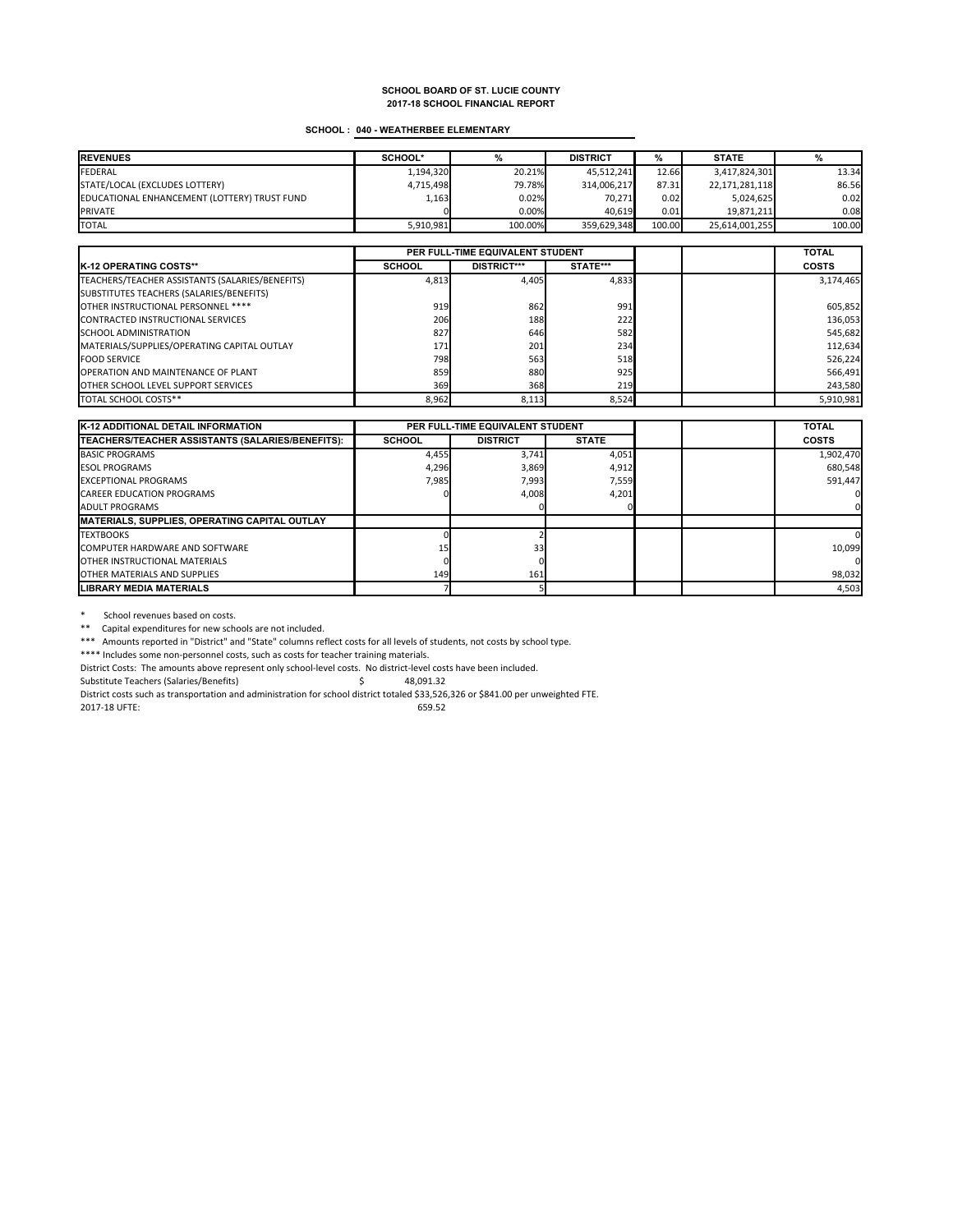### **SCHOOL : 041 - FAIRLAWN ELEMENTARY**

| <b>REVENUES</b>                              | SCHOOL*   |         | <b>DISTRICT</b> | %      | <b>STATE</b>   |        |
|----------------------------------------------|-----------|---------|-----------------|--------|----------------|--------|
| <b>FEDERAL</b>                               | 633.186   | 11.97%  | 45.512.241      | 12.66  | 3,417,824,301  | 13.34  |
| STATE/LOCAL (EXCLUDES LOTTERY)               | 4,654,220 | 88.01%  | 314,006,217     | 87.31  | 22,171,281,118 | 86.56  |
| EDUCATIONAL ENHANCEMENT (LOTTERY) TRUST FUND | 1,101     | 0.02%   | 70.271          | 0.02   | 5,024,625      | 0.02   |
| <b>PRIVATE</b>                               |           | 0.00%   | 40.619          | 0.01   | 19.871.211     | 0.08   |
| <b>TOTAL</b>                                 | 5,288,507 | 100.00% | 359.629.348     | 100.00 | 25,614,001,255 | 100.00 |

|                                                 | PER FULL-TIME EQUIVALENT STUDENT |                    |              |  | <b>TOTAL</b> |
|-------------------------------------------------|----------------------------------|--------------------|--------------|--|--------------|
| <b>K-12 OPERATING COSTS**</b>                   | <b>SCHOOL</b>                    | <b>DISTRICT***</b> | STATE***     |  | <b>COSTS</b> |
| TEACHERS/TEACHER ASSISTANTS (SALARIES/BENEFITS) | 4,953                            | 4.405              | 4,833        |  | 3,092,350    |
| SUBSTITUTES TEACHERS (SALARIES/BENEFITS)        |                                  |                    |              |  |              |
| OTHER INSTRUCTIONAL PERSONNEL ****              | 752                              | 862                | 991          |  | 469,592      |
| <b>CONTRACTED INSTRUCTIONAL SERVICES</b>        | 120                              | 188                | 222          |  | 75,082       |
| SCHOOL ADMINISTRATION                           | 586                              | 646                | 582          |  | 365,778      |
| MATERIALS/SUPPLIES/OPERATING CAPITAL OUTLAY     | 176                              | 201                | 234          |  | 110,150      |
| <b>FOOD SERVICE</b>                             | 568                              | 563                | 518          |  | 354,732      |
| <b>OPERATION AND MAINTENANCE OF PLANT</b>       | 928                              | 880                | 925          |  | 579,122      |
| <b>OTHER SCHOOL LEVEL SUPPORT SERVICES</b>      | 387                              | 368                | 219 <b>1</b> |  | 241,701      |
| TOTAL SCHOOL COSTS**                            | 8.470                            | 8,113              | 8,524        |  | 5,288,507    |

| <b>K-12 ADDITIONAL DETAIL INFORMATION</b>               | PER FULL-TIME EQUIVALENT STUDENT |                 |              |  | <b>TOTAL</b> |
|---------------------------------------------------------|----------------------------------|-----------------|--------------|--|--------------|
| <b>TEACHERS/TEACHER ASSISTANTS (SALARIES/BENEFITS):</b> | <b>SCHOOL</b>                    | <b>DISTRICT</b> | <b>STATE</b> |  | COSTS        |
| <b>BASIC PROGRAMS</b>                                   | 4,202                            | 3,741           | 4,051        |  | 1,943,151    |
| <b>ESOL PROGRAMS</b>                                    | 4,387                            | 3,869           | 4,912        |  | 232,607      |
| <b>EXCEPTIONAL PROGRAMS</b>                             | 8.418                            | 7.993           | 7,559        |  | 916.592      |
| <b>CAREER EDUCATION PROGRAMS</b>                        |                                  | 4,008           | 4,201        |  |              |
| <b>ADULT PROGRAMS</b>                                   |                                  |                 |              |  |              |
| <b>IMATERIALS, SUPPLIES, OPERATING CAPITAL OUTLAY</b>   |                                  |                 |              |  |              |
| <b>TEXTBOOKS</b>                                        |                                  |                 |              |  |              |
| <b>COMPUTER HARDWARE AND SOFTWARE</b>                   |                                  | 33 <sub>1</sub> |              |  |              |
| <b>OTHER INSTRUCTIONAL MATERIALS</b>                    |                                  |                 |              |  |              |
| <b>OTHER MATERIALS AND SUPPLIES</b>                     | 172                              | 161             |              |  | 107,689      |
| <b>LIBRARY MEDIA MATERIALS</b>                          |                                  |                 |              |  | 2,461        |

\* School revenues based on costs.

\*\* Capital expenditures for new schools are not included.

\*\*\* Amounts reported in "District" and "State" columns reflect costs for all levels of students, not costs by school type.

\*\*\*\* Includes some non-personnel costs, such as costs for teacher training materials.

District Costs: The amounts above represent only school-level costs. No district-level costs have been included.

Substitute Teachers (Salaries/Benefits)  $\qquad \qquad$  47,489.98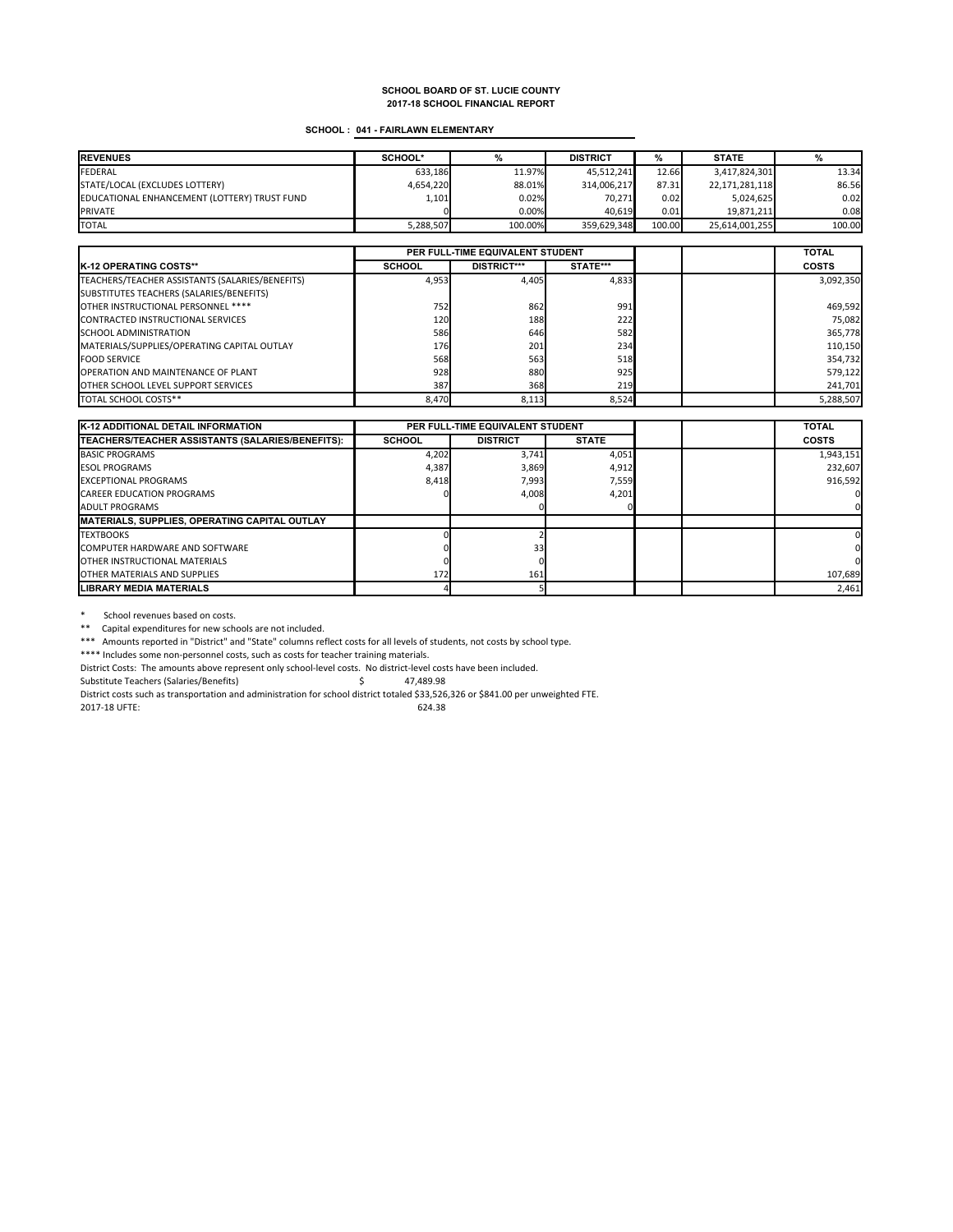### **SCHOOL : 051 - FORT PIERCE MAGNET SCHOOL OF THE ARTS**

| <b>REVENUES</b>                              | SCHOOL*   |         | <b>DISTRICT</b> | ℅      | <b>STATE</b>   |        |
|----------------------------------------------|-----------|---------|-----------------|--------|----------------|--------|
| <b>FEDERAL</b>                               | 683.211   | 15.55%  | 45.512.241      | 12.66  | 3,417,824,301  | 13.34  |
| STATE/LOCAL (EXCLUDES LOTTERY)               | 3,708,784 | 84.43%  | 314.006.217     | 87.31  | 22,171,281,118 | 86.56  |
| EDUCATIONAL ENHANCEMENT (LOTTERY) TRUST FUND | 766       | 0.02%   | 70.271          | 0.02   | 5.024.625      | 0.02   |
| <b>PRIVATE</b>                               |           | 0.00%   | 40.619          | 0.01   | 19,871,211     | 0.08   |
| <b>TOTAL</b>                                 | 4.392.761 | 100.00% | 359.629.348     | 100.00 | 25.614.001.255 | 100.00 |

|                                                 | PER FULL-TIME EQUIVALENT STUDENT |                    |          |  | <b>TOTAL</b> |
|-------------------------------------------------|----------------------------------|--------------------|----------|--|--------------|
| <b>K-12 OPERATING COSTS**</b>                   | <b>SCHOOL</b>                    | <b>DISTRICT***</b> | STATE*** |  | <b>COSTS</b> |
| TEACHERS/TEACHER ASSISTANTS (SALARIES/BENEFITS) | 4,972                            | 4.405              | 4,833    |  | 2,159,570    |
| SUBSTITUTES TEACHERS (SALARIES/BENEFITS)        |                                  |                    |          |  |              |
| OTHER INSTRUCTIONAL PERSONNEL ****              | 1,258                            | 862                | 991      |  | 546,596      |
| CONTRACTED INSTRUCTIONAL SERVICES               | 166                              | 188                | 222      |  | 71,884       |
| SCHOOL ADMINISTRATION                           | 920                              | 646                | 582      |  | 399,643      |
| MATERIALS/SUPPLIES/OPERATING CAPITAL OUTLAY     | 329                              | 201                | 234      |  | 142,718      |
| <b>FOOD SERVICE</b>                             | 797                              | 563                | 518      |  | 346,077      |
| <b>OPERATION AND MAINTENANCE OF PLANT</b>       | 1,179                            | 880                | 925      |  | 511,918      |
| <b>OTHER SCHOOL LEVEL SUPPORT SERVICES</b>      | 494                              | 368                | 219      |  | 214,355      |
| TOTAL SCHOOL COSTS**                            | 10,115                           | 8,113              | 8.524    |  | 4,392,761    |

| <b>K-12 ADDITIONAL DETAIL INFORMATION</b>             | PER FULL-TIME EQUIVALENT STUDENT |                 |              |  | <b>TOTAL</b> |
|-------------------------------------------------------|----------------------------------|-----------------|--------------|--|--------------|
| TEACHERS/TEACHER ASSISTANTS (SALARIES/BENEFITS):      | <b>SCHOOL</b>                    | <b>DISTRICT</b> | <b>STATE</b> |  | <b>COSTS</b> |
| <b>BASIC PROGRAMS</b>                                 | 4,649                            | 3.741           | 4,051        |  | 1,528,718    |
| <b>ESOL PROGRAMS</b>                                  | 4,297                            | 3,869           | 4,912        |  | 238,424      |
| <b>EXCEPTIONAL PROGRAMS</b>                           | 7.849                            | 7,993           | 7,559        |  | 392.428      |
| <b>CAREER EDUCATION PROGRAMS</b>                      |                                  | 4,008           | 4,201        |  |              |
| <b>ADULT PROGRAMS</b>                                 |                                  |                 |              |  |              |
| <b>IMATERIALS, SUPPLIES, OPERATING CAPITAL OUTLAY</b> |                                  |                 |              |  |              |
| <b>TEXTBOOKS</b>                                      |                                  |                 |              |  | 65           |
| <b>COMPUTER HARDWARE AND SOFTWARE</b>                 | 64                               | 33              |              |  | 27,800       |
| <b>OTHER INSTRUCTIONAL MATERIALS</b>                  |                                  |                 |              |  |              |
| OTHER MATERIALS AND SUPPLIES                          | 262                              | 161             |              |  | 113,558      |
| <b>LIBRARY MEDIA MATERIALS</b>                        |                                  |                 |              |  | 1,295        |

\* School revenues based on costs.

\*\* Capital expenditures for new schools are not included.

\*\*\* Amounts reported in "District" and "State" columns reflect costs for all levels of students, not costs by school type.

\*\*\*\* Includes some non-personnel costs, such as costs for teacher training materials.

District Costs: The amounts above represent only school-level costs. No district-level costs have been included.

Substitute Teachers (Salaries/Benefits)  $\qquad \qquad$  \$78,551.26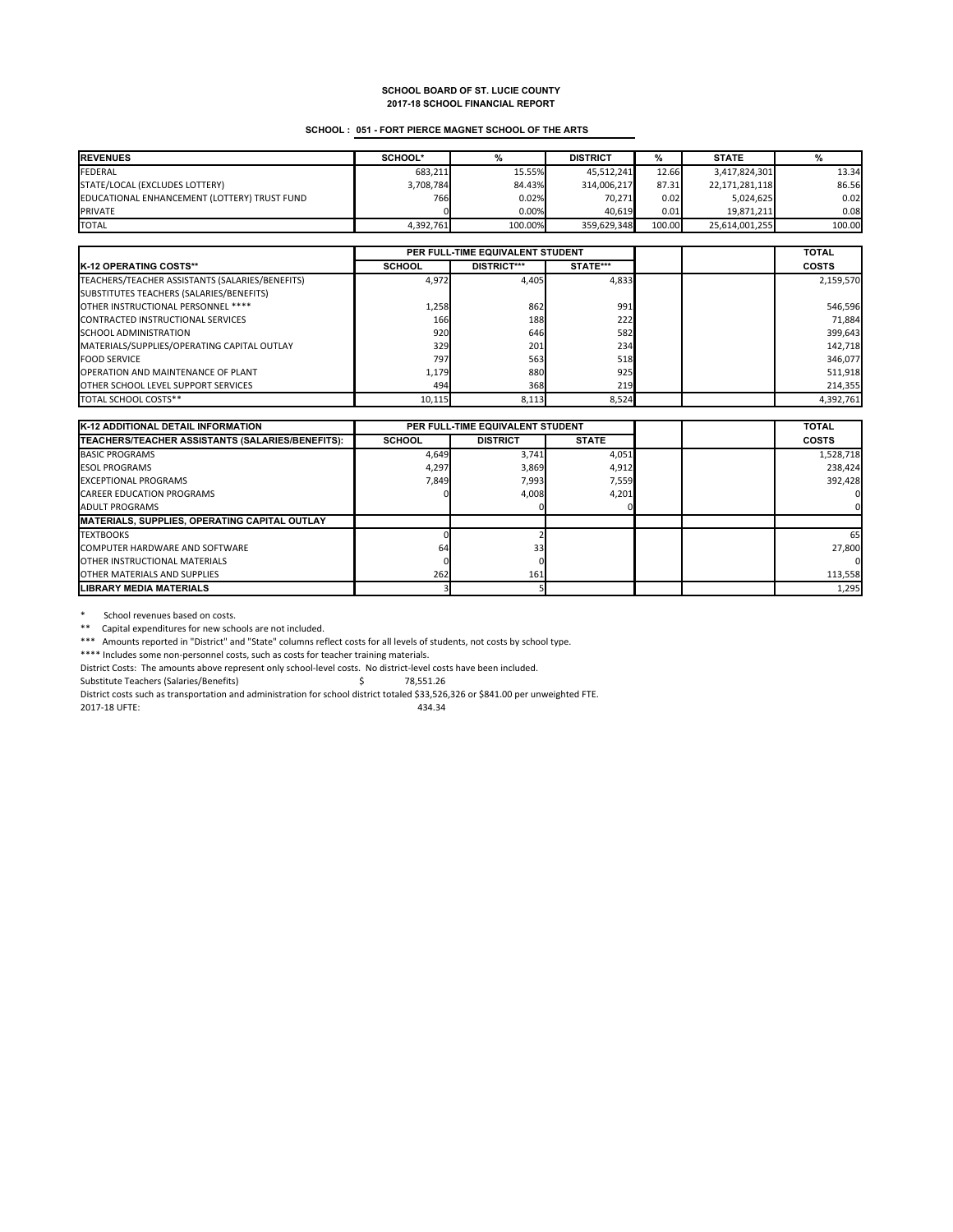### **SCHOOL : 061 - LAWNWOOD ELEMENTARY SCHOOL**

| <b>REVENUES</b>                              | SCHOOL*   |          | <b>DISTRICT</b> | %      | <b>STATE</b>   |        |
|----------------------------------------------|-----------|----------|-----------------|--------|----------------|--------|
| <b>FEDERAL</b>                               | 1,205,151 | 19.40%   | 45.512.241      | 12.66  | 3,417,824,301  | 13.34  |
| STATE/LOCAL (EXCLUDES LOTTERY)               | 5,005,423 | 80.58%   | 314,006,217     | 87.31  | 22,171,281,118 | 86.56  |
| EDUCATIONAL ENHANCEMENT (LOTTERY) TRUST FUND | 1,258     | 0.02%    | 70.271          | 0.02   | 5,024,625      | 0.02   |
| <b>PRIVATE</b>                               |           | $0.00\%$ | 40.619          | 0.01   | 19.871.211     | 0.08   |
| <b>TOTAL</b>                                 | 6,211,832 | 100.00%  | 359.629.348     | 100.00 | 25,614,001,255 | 100.00 |

|                                                 | PER FULL-TIME EQUIVALENT STUDENT |                    |          |  | <b>TOTAL</b> |
|-------------------------------------------------|----------------------------------|--------------------|----------|--|--------------|
| <b>K-12 OPERATING COSTS**</b>                   | <b>SCHOOL</b>                    | <b>DISTRICT***</b> | STATE*** |  | <b>COSTS</b> |
| TEACHERS/TEACHER ASSISTANTS (SALARIES/BENEFITS) | 4,696                            | 4.405              | 4,833    |  | 3,351,841    |
| SUBSTITUTES TEACHERS (SALARIES/BENEFITS)        |                                  |                    |          |  |              |
| OTHER INSTRUCTIONAL PERSONNEL ****              | 952                              | 862                | 991      |  | 679,672      |
| <b>CONTRACTED INSTRUCTIONAL SERVICES</b>        | 111                              | 188                | 222      |  | 79,136       |
| <b>SCHOOL ADMINISTRATION</b>                    | 672                              | 646                | 582      |  | 479,583      |
| MATERIALS/SUPPLIES/OPERATING CAPITAL OUTLAY     | 191                              | 201                | 234      |  | 136,444      |
| <b>FOOD SERVICE</b>                             | 749                              | 563                | 518      |  | 534,578      |
| <b>OPERATION AND MAINTENANCE OF PLANT</b>       | 920                              | 880                | 925      |  | 656,448      |
| <b>OTHER SCHOOL LEVEL SUPPORT SERVICES</b>      | 412                              | 368                | 219      |  | 294,130      |
| TOTAL SCHOOL COSTS**                            | 8.703                            | 8,113              | 8,524    |  | 6,211,832    |

| <b>K-12 ADDITIONAL DETAIL INFORMATION</b>             |               | PER FULL-TIME EQUIVALENT STUDENT |              |  | <b>TOTAL</b> |
|-------------------------------------------------------|---------------|----------------------------------|--------------|--|--------------|
| TEACHERS/TEACHER ASSISTANTS (SALARIES/BENEFITS):      | <b>SCHOOL</b> | <b>DISTRICT</b>                  | <b>STATE</b> |  | <b>COSTS</b> |
| <b>BASIC PROGRAMS</b>                                 | 4,154         | 3.741                            | 4,051        |  | 1,877,394    |
| <b>ESOL PROGRAMS</b>                                  | 4,033         | 3,869                            | 4,912        |  | 484,041      |
| <b>EXCEPTIONAL PROGRAMS</b>                           | 6,983         | 7,993                            | 7,559        |  | 990.406      |
| <b>CAREER EDUCATION PROGRAMS</b>                      |               | 4,008                            | 4,201        |  |              |
| <b>ADULT PROGRAMS</b>                                 |               |                                  |              |  |              |
| <b>IMATERIALS, SUPPLIES, OPERATING CAPITAL OUTLAY</b> |               |                                  |              |  |              |
| <b>TEXTBOOKS</b>                                      |               |                                  |              |  |              |
| <b>COMPUTER HARDWARE AND SOFTWARE</b>                 | 16            | 33                               |              |  | 11.747       |
| <b>OTHER INSTRUCTIONAL MATERIALS</b>                  |               |                                  |              |  |              |
| OTHER MATERIALS AND SUPPLIES                          | 173           | 161                              |              |  | 123,317      |
| <b>LIBRARY MEDIA MATERIALS</b>                        |               |                                  |              |  | 1,380        |

\* School revenues based on costs.

\*\* Capital expenditures for new schools are not included.

\*\*\* Amounts reported in "District" and "State" columns reflect costs for all levels of students, not costs by school type.

\*\*\*\* Includes some non-personnel costs, such as costs for teacher training materials.

District Costs: The amounts above represent only school-level costs. No district-level costs have been included.

Substitute Teachers (Salaries/Benefits)  $\qquad \qquad$  \$95,374.60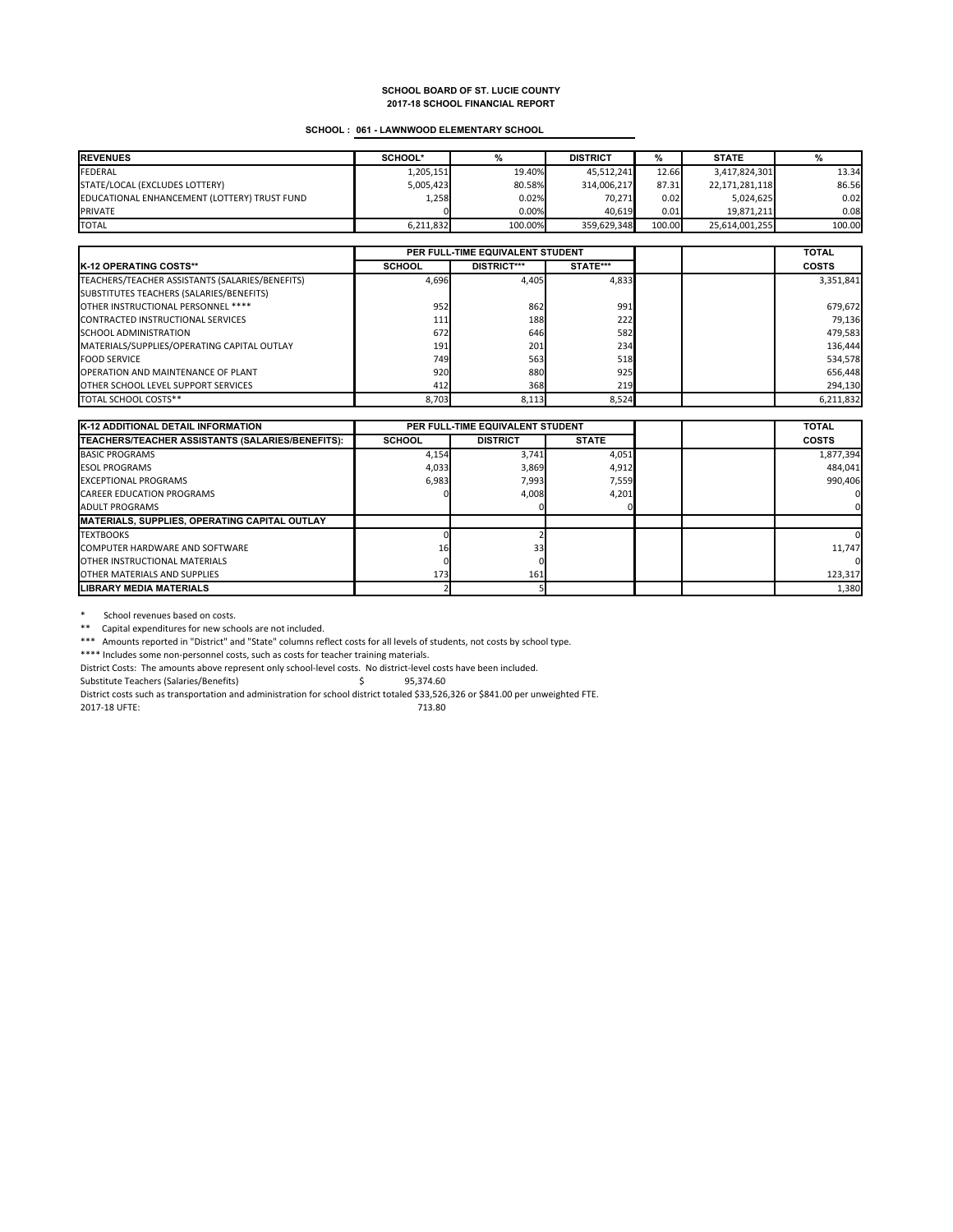### **SCHOOL : 071 - ST LUCIE ELEMENTARY**

| <b>REVENUES</b>                              | SCHOOL*   |         | <b>DISTRICT</b> | %      | <b>STATE</b>   |        |
|----------------------------------------------|-----------|---------|-----------------|--------|----------------|--------|
| <b>FEDERAL</b>                               | 1,380,752 | 22.03%  | 45.512.241      | 12.66  | 3,417,824,301  | 13.34  |
| STATE/LOCAL (EXCLUDES LOTTERY)               | 4.886.859 | 77.95%  | 314,006,217     | 87.31  | 22,171,281,118 | 86.56  |
| EDUCATIONAL ENHANCEMENT (LOTTERY) TRUST FUND | 1,240     | 0.02%   | 70.271          | 0.02   | 5,024,625      | 0.02   |
| <b>PRIVATE</b>                               |           | 0.00%   | 40.619          | 0.01   | 19.871.211     | 0.08   |
| <b>TOTAL</b>                                 | 6,268,851 | 100.00% | 359.629.348     | 100.00 | 25.614.001.255 | 100.00 |

|                                                 | PER FULL-TIME EQUIVALENT STUDENT |                    |          |  | <b>TOTAL</b> |
|-------------------------------------------------|----------------------------------|--------------------|----------|--|--------------|
| <b>K-12 OPERATING COSTS**</b>                   | <b>SCHOOL</b>                    | <b>DISTRICT***</b> | STATE*** |  | <b>COSTS</b> |
| TEACHERS/TEACHER ASSISTANTS (SALARIES/BENEFITS) | 4,637                            | 4.405              | 4,833    |  | 3,262,906    |
| SUBSTITUTES TEACHERS (SALARIES/BENEFITS)        |                                  |                    |          |  |              |
| OTHER INSTRUCTIONAL PERSONNEL ****              | 1,091                            | 862                | 991      |  | 767,907      |
| CONTRACTED INSTRUCTIONAL SERVICES               | 165                              | 188                | 222      |  | 116,429      |
| SCHOOL ADMINISTRATION                           | 772                              | 646                | 582      |  | 543,010      |
| MATERIALS/SUPPLIES/OPERATING CAPITAL OUTLAY     | 189                              | 201                | 234      |  | 133.244      |
| <b>FOOD SERVICE</b>                             | 740                              | 563                | 518      |  | 520,384      |
| <b>OPERATION AND MAINTENANCE OF PLANT</b>       | 819                              | 880                | 925      |  | 576,191      |
| <b>OTHER SCHOOL LEVEL SUPPORT SERVICES</b>      | 496                              | 368                | 219      |  | 348,780      |
| TOTAL SCHOOL COSTS**                            | 8.909                            | 8,113              | 8.524    |  | 6,268,851    |

| <b>K-12 ADDITIONAL DETAIL INFORMATION</b>                |               | PER FULL-TIME EQUIVALENT STUDENT |              |  | <b>TOTAL</b> |
|----------------------------------------------------------|---------------|----------------------------------|--------------|--|--------------|
| <b>ITEACHERS/TEACHER ASSISTANTS (SALARIES/BENEFITS):</b> | <b>SCHOOL</b> | <b>DISTRICT</b>                  | <b>STATE</b> |  | <b>COSTS</b> |
| <b>BASIC PROGRAMS</b>                                    | 3,470         | 3,741                            | 4,051        |  | 1,673,089    |
| <b>ESOL PROGRAMS</b>                                     | 3,273         | 3,869                            | 4,912        |  | 352,962      |
| <b>EXCEPTIONAL PROGRAMS</b>                              | 10.885        | 7,993                            | 7,559        |  | 1,236,855    |
| <b>CAREER EDUCATION PROGRAMS</b>                         |               | 4,008                            | 4,201        |  |              |
| <b>ADULT PROGRAMS</b>                                    |               |                                  |              |  |              |
| MATERIALS, SUPPLIES, OPERATING CAPITAL OUTLAY            |               |                                  |              |  |              |
| <b>TEXTBOOKS</b>                                         |               |                                  |              |  |              |
| <b>COMPUTER HARDWARE AND SOFTWARE</b>                    |               | 33                               |              |  | 218          |
| <b>OTHER INSTRUCTIONAL MATERIALS</b>                     |               |                                  |              |  |              |
| <b>OTHER MATERIALS AND SUPPLIES</b>                      | 189           | 161                              |              |  | 133,256      |
| <b>LIBRARY MEDIA MATERIALS</b>                           |               |                                  |              |  | $-230$       |

\* School revenues based on costs.

\*\* Capital expenditures for new schools are not included.

\*\*\* Amounts reported in "District" and "State" columns reflect costs for all levels of students, not costs by school type.

\*\*\*\* Includes some non-personnel costs, such as costs for teacher training materials.

District Costs: The amounts above represent only school-level costs. No district-level costs have been included.<br>Substitute Teachers (Salaries/Benefits)<br>
\$174,008.99

Substitute Teachers (Salaries/Benefits) 5.008.999 \$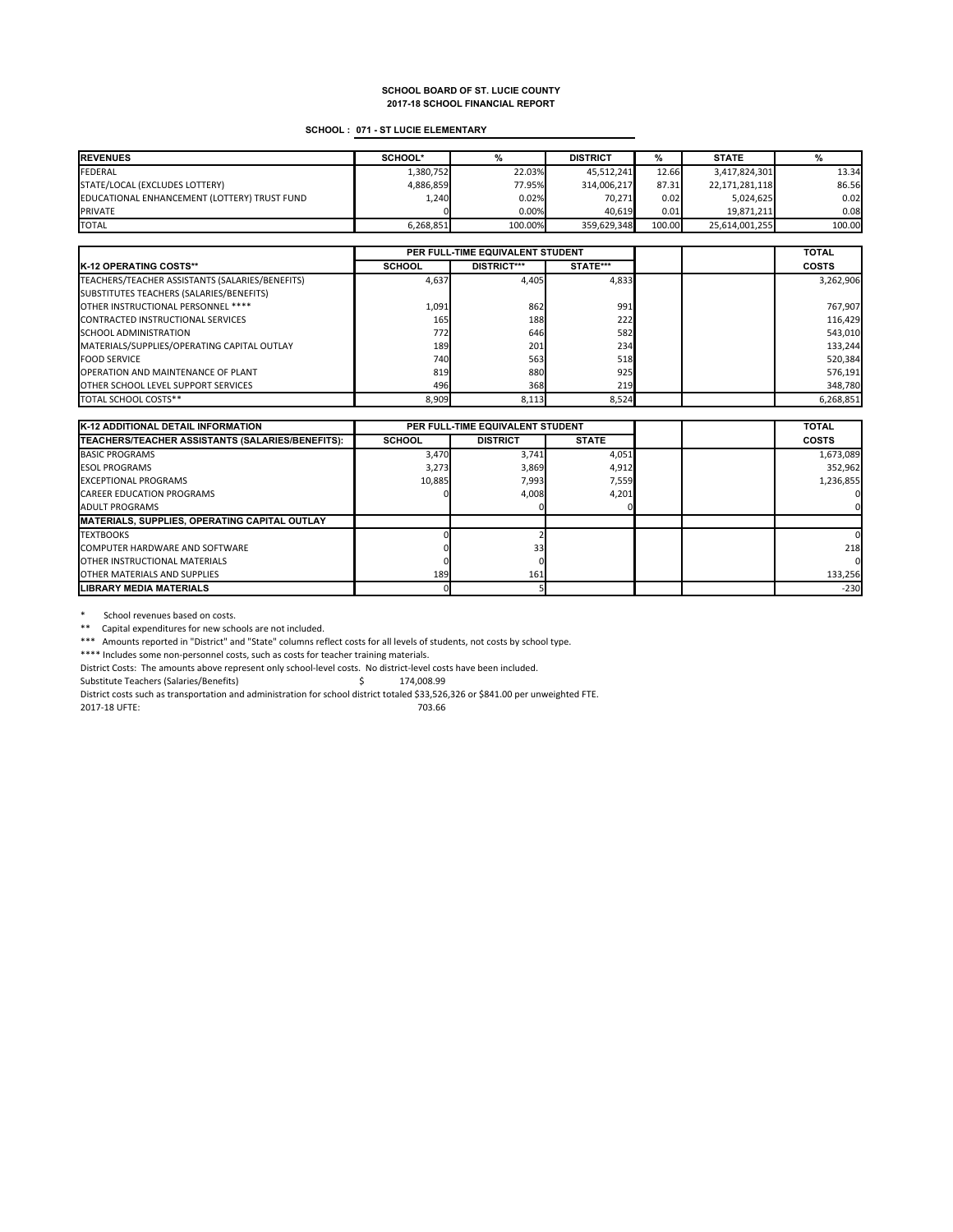### **SCHOOL : 072 - DAN MCCARTY MIDDLE SCHOOL**

| <b>REVENUES</b>                              | SCHOOL*   |         | <b>DISTRICT</b> | %      | <b>STATE</b>   |        |
|----------------------------------------------|-----------|---------|-----------------|--------|----------------|--------|
| <b>FEDERAL</b>                               | 1,040,008 | 15.37%  | 45.512.241      | 12.66  | 3,417,824,301  | 13.34  |
| STATE/LOCAL (EXCLUDES LOTTERY)               | 5,726,703 | 84.62%  | 314,006,217     | 87.31  | 22,171,281,118 | 86.56  |
| EDUCATIONAL ENHANCEMENT (LOTTERY) TRUST FUND | 1,161     | 0.02%   | 70.271          | 0.02   | 5,024,625      | 0.02   |
| <b>PRIVATE</b>                               |           | 0.00%   | 40.619          | 0.01   | 19.871.211     | 0.08   |
| <b>TOTAL</b>                                 | 6.767.872 | 100.00% | 359.629.348     | 100.00 | 25,614,001,255 | 100.00 |

|                                                 | PER FULL-TIME EQUIVALENT STUDENT |                    |              |  | <b>TOTAL</b> |
|-------------------------------------------------|----------------------------------|--------------------|--------------|--|--------------|
| <b>K-12 OPERATING COSTS**</b>                   | <b>SCHOOL</b>                    | <b>DISTRICT***</b> | STATE***     |  | <b>COSTS</b> |
| TEACHERS/TEACHER ASSISTANTS (SALARIES/BENEFITS) | 4,983                            | 4.405              | 4,833        |  | 3,282,510    |
| SUBSTITUTES TEACHERS (SALARIES/BENEFITS)        |                                  |                    |              |  |              |
| OTHER INSTRUCTIONAL PERSONNEL ****              | 1,189                            | 862                | 991          |  | 783,264      |
| <b>CONTRACTED INSTRUCTIONAL SERVICES</b>        | 196                              | 188                | 222          |  | 129.442      |
| <b>SCHOOL ADMINISTRATION</b>                    | 981                              | 646                | 582          |  | 646,352      |
| MATERIALS/SUPPLIES/OPERATING CAPITAL OUTLAY     | 218                              | 201                | 234          |  | 143,577      |
| <b>FOOD SERVICE</b>                             | 678                              | 563                | 518          |  | 446,465      |
| <b>OPERATION AND MAINTENANCE OF PLANT</b>       | 1,592                            | 880                | 925          |  | 1,048,941    |
| <b>OTHER SCHOOL LEVEL SUPPORT SERVICES</b>      | 436                              | 368                | 219 <b>1</b> |  | 287,321      |
| TOTAL SCHOOL COSTS**                            | 10.273                           | 8,113              | 8.524        |  | 6,767,872    |

| <b>K-12 ADDITIONAL DETAIL INFORMATION</b>             |               | PER FULL-TIME EQUIVALENT STUDENT |              |  | <b>TOTAL</b> |
|-------------------------------------------------------|---------------|----------------------------------|--------------|--|--------------|
| TEACHERS/TEACHER ASSISTANTS (SALARIES/BENEFITS):      | <b>SCHOOL</b> | <b>DISTRICT</b>                  | <b>STATE</b> |  | <b>COSTS</b> |
| <b>BASIC PROGRAMS</b>                                 | 4,153         | 3.741                            | 4,051        |  | 2,136,351    |
| <b>ESOL PROGRAMS</b>                                  | 3,965         | 3,869                            | 4,912        |  | 155,962      |
| <b>EXCEPTIONAL PROGRAMS</b>                           | 9,433         | 7,993                            | 7,559        |  | 990.197      |
| <b>CAREER EDUCATION PROGRAMS</b>                      |               | 4,008                            | 4,201        |  |              |
| <b>ADULT PROGRAMS</b>                                 |               |                                  |              |  |              |
| <b>IMATERIALS, SUPPLIES, OPERATING CAPITAL OUTLAY</b> |               |                                  |              |  |              |
| <b>TEXTBOOKS</b>                                      |               |                                  |              |  | 11,341       |
| COMPUTER HARDWARE AND SOFTWARE                        |               | 33                               |              |  | 716          |
| <b>OTHER INSTRUCTIONAL MATERIALS</b>                  |               |                                  |              |  |              |
| OTHER MATERIALS AND SUPPLIES                          | 196           | 161                              |              |  | 128,982      |
| <b>LIBRARY MEDIA MATERIALS</b>                        |               |                                  |              |  | 2,538        |

\* School revenues based on costs.

\*\* Capital expenditures for new schools are not included.

\*\*\* Amounts reported in "District" and "State" columns reflect costs for all levels of students, not costs by school type.

\*\*\*\* Includes some non-personnel costs, such as costs for teacher training materials.

District Costs: The amounts above represent only school-level costs. No district-level costs have been included.

Substitute Teachers (Salaries/Benefits)  $\zeta$  79,896.81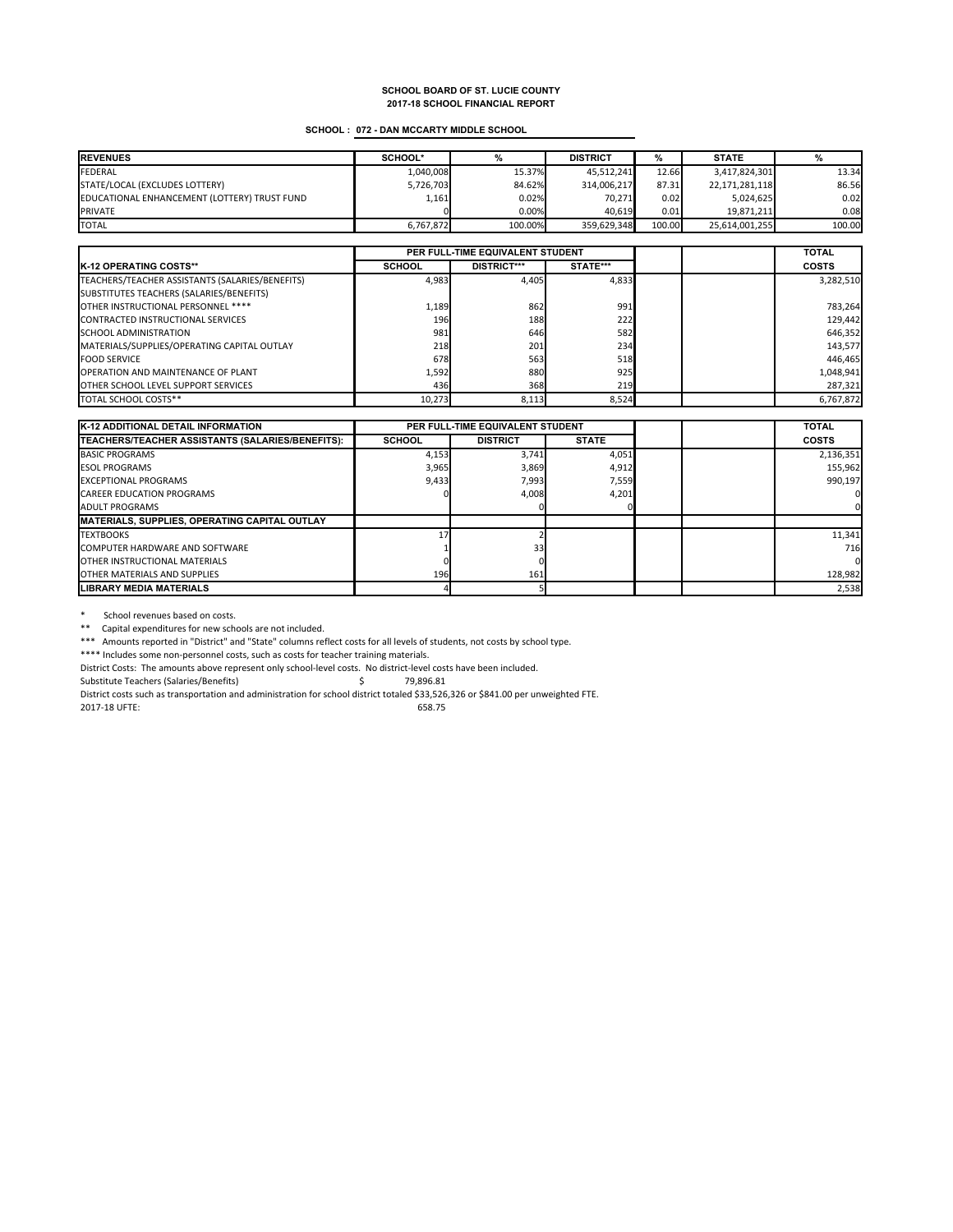#### **SCHOOL : 081 - FRANCES K. SWEET ELEMENTARY**

| <b>REVENUES</b>                              | SCHOOL*   |         | <b>DISTRICT</b> | %      | <b>STATE</b>   |        |
|----------------------------------------------|-----------|---------|-----------------|--------|----------------|--------|
| FEDERAL                                      | 659.601   | 12.80%  | 45.512.241      | 12.66  | 3,417,824,301  | 13.34  |
| STATE/LOCAL (EXCLUDES LOTTERY)               | 4,492,825 | 87.18%  | 314,006,217     | 87.31  | 22,171,281,118 | 86.56  |
| EDUCATIONAL ENHANCEMENT (LOTTERY) TRUST FUND | 1,016     | 0.02%   | 70.271          | 0.02   | 5.024.625      | 0.02   |
| <b>PRIVATE</b>                               |           | 0.00%   | 40.619          | 0.01   | 19.871.211     | 0.08   |
| <b>TOTAL</b>                                 | 5,153,442 | 100.00% | 359.629.348     | 100.00 | 25,614,001,255 | 100.00 |

|                                                 | PER FULL-TIME EQUIVALENT STUDENT |                    |          |  | <b>TOTAL</b> |
|-------------------------------------------------|----------------------------------|--------------------|----------|--|--------------|
| <b>IK-12 OPERATING COSTS**</b>                  | <b>SCHOOL</b>                    | <b>DISTRICT***</b> | STATE*** |  | <b>COSTS</b> |
| TEACHERS/TEACHER ASSISTANTS (SALARIES/BENEFITS) | 5,030                            | 4.405              | 4.833    |  | 2,898,461    |
| SUBSTITUTES TEACHERS (SALARIES/BENEFITS)        |                                  |                    |          |  |              |
| OTHER INSTRUCTIONAL PERSONNEL ****              | 870                              | 862                | 991      |  | 501,212      |
| CONTRACTED INSTRUCTIONAL SERVICES               | 108                              | 188                | 222      |  | 62,350       |
| <b>SCHOOL ADMINISTRATION</b>                    | 748                              | 646                | 582      |  | 431,196      |
| MATERIALS/SUPPLIES/OPERATING CAPITAL OUTLAY     | 171                              | 201                | 234      |  | 98,309       |
| <b>FOOD SERVICE</b>                             | 572                              | 563                | 518      |  | 329,804      |
| <b>OPERATION AND MAINTENANCE OF PLANT</b>       | 978                              | 880                | 925      |  | 563,271      |
| <b>OTHER SCHOOL LEVEL SUPPORT SERVICES</b>      | 467                              | 368                | 219      |  | 268,839      |
| TOTAL SCHOOL COSTS**                            | 8,944                            | 8,113              | 8,524    |  | 5,153,442    |

| <b>K-12 ADDITIONAL DETAIL INFORMATION</b>             |               | PER FULL-TIME EQUIVALENT STUDENT |              |  | <b>TOTAL</b> |
|-------------------------------------------------------|---------------|----------------------------------|--------------|--|--------------|
| TEACHERS/TEACHER ASSISTANTS (SALARIES/BENEFITS):      | <b>SCHOOL</b> | <b>DISTRICT</b>                  | <b>STATE</b> |  | <b>COSTS</b> |
| <b>BASIC PROGRAMS</b>                                 | 4,274         | 3.741                            | 4,051        |  | 1,863,516    |
| <b>ESOL PROGRAMS</b>                                  | 4,570         | 3,869                            | 4,912        |  | 173.509      |
| <b>EXCEPTIONAL PROGRAMS</b>                           | 8.424         | 7,993                            | 7,559        |  | 861,436      |
| <b>CAREER EDUCATION PROGRAMS</b>                      |               | 4,008                            | 4,201        |  |              |
| <b>ADULT PROGRAMS</b>                                 |               |                                  |              |  |              |
| <b>IMATERIALS, SUPPLIES, OPERATING CAPITAL OUTLAY</b> |               |                                  |              |  |              |
| <b>TEXTBOOKS</b>                                      |               |                                  |              |  |              |
| <b>COMPUTER HARDWARE AND SOFTWARE</b>                 |               | 33                               |              |  | 1,493        |
| <b>OTHER INSTRUCTIONAL MATERIALS</b>                  |               |                                  |              |  |              |
| OTHER MATERIALS AND SUPPLIES                          | 163           | 161                              |              |  | 93,940       |
| <b>LIBRARY MEDIA MATERIALS</b>                        |               |                                  |              |  | 2,875        |

\* School revenues based on costs.

\*\* Capital expenditures for new schools are not included.

\*\*\* Amounts reported in "District" and "State" columns reflect costs for all levels of students, not costs by school type.

\*\*\*\* Includes some non-personnel costs, such as costs for teacher training materials.

District Costs: The amounts above represent only school-level costs. No district-level costs have been included.

Substitute Teachers (Salaries/Benefits)  $\zeta$  97,354.29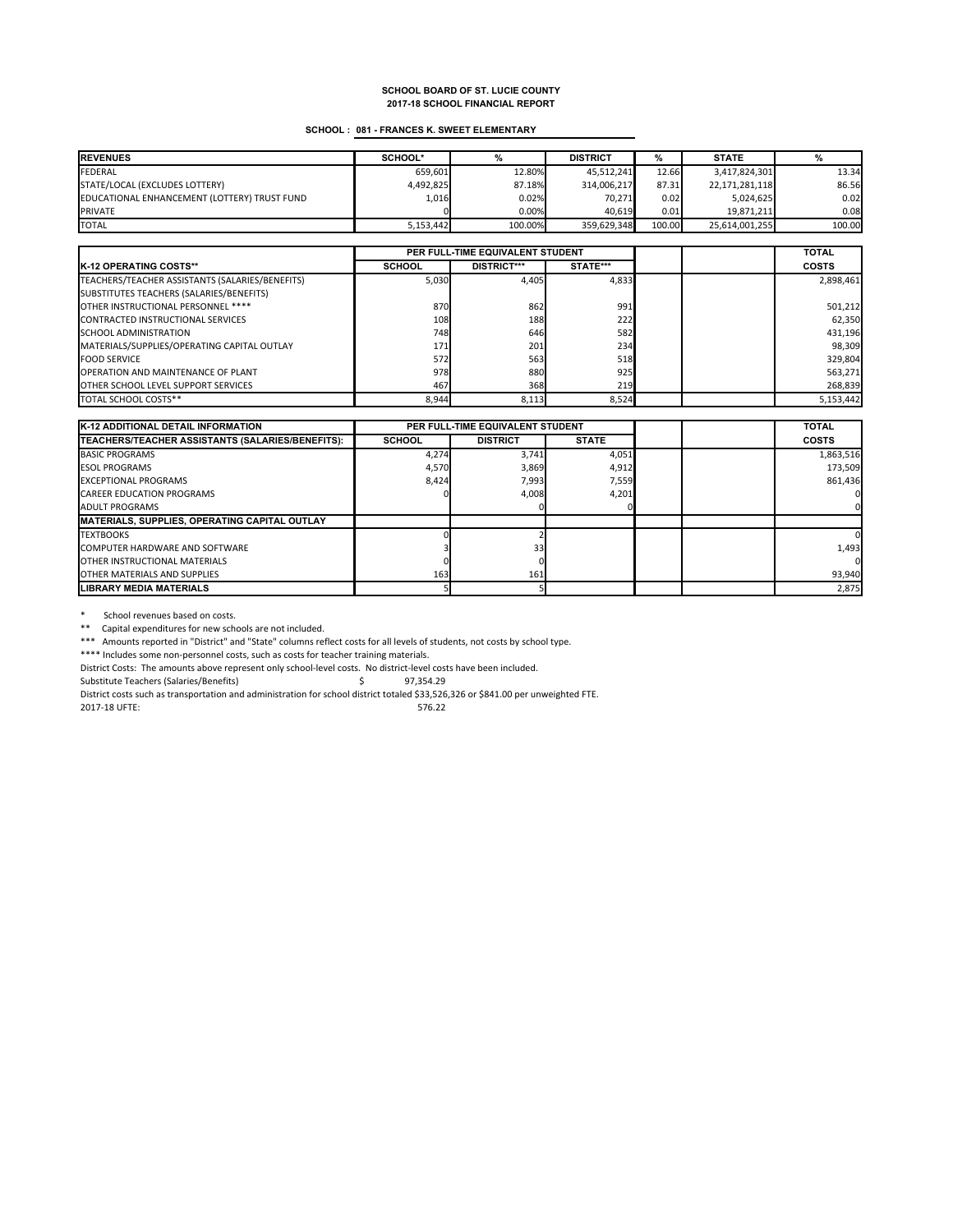### **SCHOOL : 091 - SAVANNA RIDGE ELEMENTARY**

| <b>REVENUES</b>                              | SCHOOL*   |         | <b>DISTRICT</b> | %      | <b>STATE</b>   |        |
|----------------------------------------------|-----------|---------|-----------------|--------|----------------|--------|
| <b>FEDERAL</b>                               | 867.000   | 18.30%  | 45.512.241      | 12.66  | 3,417,824,301  | 13.34  |
| STATE/LOCAL (EXCLUDES LOTTERY)               | 3,870,482 | 81.68%  | 314,006,217     | 87.31  | 22,171,281,118 | 86.56  |
| EDUCATIONAL ENHANCEMENT (LOTTERY) TRUST FUND | 895       | 0.02%   | 70.271          | 0.02   | 5,024,625      | 0.02   |
| <b>PRIVATE</b>                               |           | 0.00%   | 40.619          | 0.01   | 19.871.211     | 0.08   |
| <b>TOTAL</b>                                 | 4,738,377 | 100.00% | 359.629.348     | 100.00 | 25,614,001,255 | 100.00 |

|                                                 | PER FULL-TIME EQUIVALENT STUDENT |                    |          |  | <b>TOTAL</b> |
|-------------------------------------------------|----------------------------------|--------------------|----------|--|--------------|
| <b>K-12 OPERATING COSTS**</b>                   | <b>SCHOOL</b>                    | <b>DISTRICT***</b> | STATE*** |  | <b>COSTS</b> |
| TEACHERS/TEACHER ASSISTANTS (SALARIES/BENEFITS) | 5,194                            | 4,405              | 4.833    |  | 2,637,536    |
| SUBSTITUTES TEACHERS (SALARIES/BENEFITS)        |                                  |                    |          |  |              |
| OTHER INSTRUCTIONAL PERSONNEL ****              | 1,005                            | 862                | 991      |  | 510,532      |
| CONTRACTED INSTRUCTIONAL SERVICES               | 109                              | 188                | 222      |  | 55,484       |
| <b>SCHOOL ADMINISTRATION</b>                    | 831                              | 646                | 582      |  | 422,162      |
| MATERIALS/SUPPLIES/OPERATING CAPITAL OUTLAY     | 172                              | 201                | 234      |  | 87,435       |
| <b>FOOD SERVICE</b>                             | 686                              | 563                | 518      |  | 348,368      |
| <b>OPERATION AND MAINTENANCE OF PLANT</b>       | 1,002                            | 880                | 925      |  | 508,725      |
| <b>OTHER SCHOOL LEVEL SUPPORT SERVICES</b>      | 331                              | 368                | 219      |  | 168,135      |
| TOTAL SCHOOL COSTS**                            | 9,330                            | 8,113              | 8.524    |  | 4,738,377    |

| <b>K-12 ADDITIONAL DETAIL INFORMATION</b>                |               | PER FULL-TIME EQUIVALENT STUDENT |              |  | <b>TOTAL</b> |
|----------------------------------------------------------|---------------|----------------------------------|--------------|--|--------------|
| <b>ITEACHERS/TEACHER ASSISTANTS (SALARIES/BENEFITS):</b> | <b>SCHOOL</b> | <b>DISTRICT</b>                  | <b>STATE</b> |  | <b>COSTS</b> |
| <b>BASIC PROGRAMS</b>                                    | 4,295         | 3,741                            | 4,051        |  | 1,601,222    |
| <b>ESOL PROGRAMS</b>                                     | 4,200         | 3,869                            | 4,912        |  | 202,838      |
| <b>EXCEPTIONAL PROGRAMS</b>                              | 9,613         | 7,993                            | 7,559        |  | 833.476      |
| <b>CAREER EDUCATION PROGRAMS</b>                         |               | 4,008                            | 4,201        |  |              |
| <b>ADULT PROGRAMS</b>                                    |               |                                  |              |  |              |
| MATERIALS, SUPPLIES, OPERATING CAPITAL OUTLAY            |               |                                  |              |  |              |
| <b>TEXTBOOKS</b>                                         |               |                                  |              |  |              |
| <b>COMPUTER HARDWARE AND SOFTWARE</b>                    |               | 33 <sub>1</sub>                  |              |  |              |
| <b>OTHER INSTRUCTIONAL MATERIALS</b>                     |               |                                  |              |  |              |
| <b>OTHER MATERIALS AND SUPPLIES</b>                      | 167           | 161                              |              |  | 85,045       |
| <b>LIBRARY MEDIA MATERIALS</b>                           |               |                                  |              |  | 2,390        |

\* School revenues based on costs.

\*\* Capital expenditures for new schools are not included.

\*\*\* Amounts reported in "District" and "State" columns reflect costs for all levels of students, not costs by school type.

\*\*\*\* Includes some non-personnel costs, such as costs for teacher training materials.

District Costs: The amounts above represent only school-level costs. No district-level costs have been included.

Substitute Teachers (Salaries/Benefits)  $\qquad \qquad$  \$ 22,011.02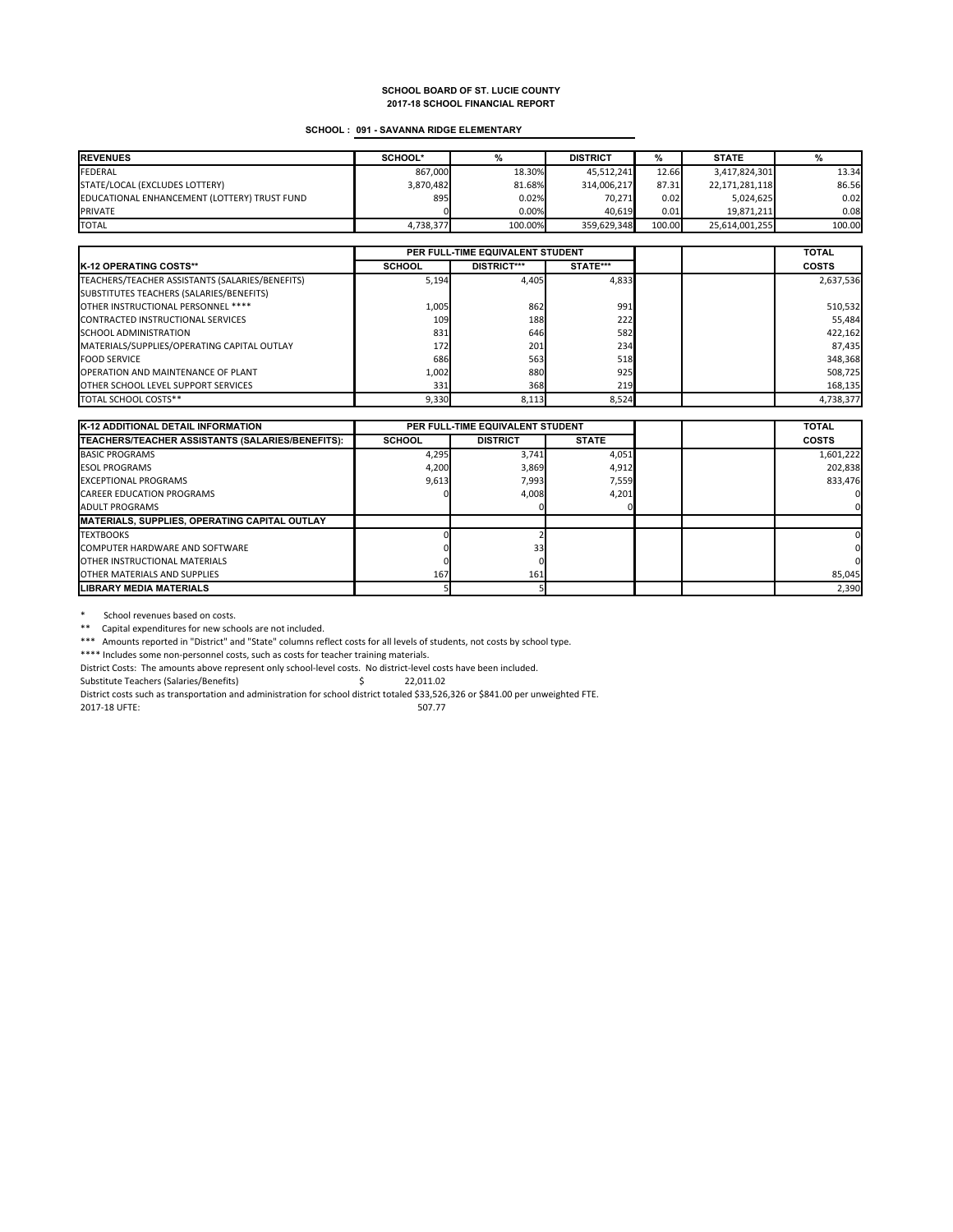### **SCHOOL : 111 - CHESTER A MOORE ELEMENTARY**

| <b>REVENUES</b>                              | SCHOOL*   |         | <b>DISTRICT</b> | ℅      | <b>STATE</b>   |        |
|----------------------------------------------|-----------|---------|-----------------|--------|----------------|--------|
| <b>FEDERAL</b>                               | 1.047.299 | 20.09%  | 45.512.241      | 12.66  | 3,417,824,301  | 13.34  |
| STATE/LOCAL (EXCLUDES LOTTERY)               | 4.164.470 | 79.89%  | 314,006,217     | 87.31  | 22,171,281,118 | 86.56  |
| EDUCATIONAL ENHANCEMENT (LOTTERY) TRUST FUND | 940       | 0.02%   | 70.271          | 0.02   | 5.024.625      | 0.02   |
| <b>PRIVATE</b>                               |           | 0.00%   | 40.619          | 0.01   | 19.871.211     | 0.08   |
| <b>TOTAL</b>                                 | 5,212,709 | 100.00% | 359.629.348     | 100.00 | 25,614,001,255 | 100.00 |

|                                                 | PER FULL-TIME EQUIVALENT STUDENT |                    |          |  | <b>TOTAL</b> |
|-------------------------------------------------|----------------------------------|--------------------|----------|--|--------------|
| <b>IK-12 OPERATING COSTS**</b>                  | <b>SCHOOL</b>                    | <b>DISTRICT***</b> | STATE*** |  | <b>COSTS</b> |
| TEACHERS/TEACHER ASSISTANTS (SALARIES/BENEFITS) | 4,845                            | 4.405              | 4,833    |  | 2,585,061    |
| SUBSTITUTES TEACHERS (SALARIES/BENEFITS)        |                                  |                    |          |  |              |
| OTHER INSTRUCTIONAL PERSONNEL ****              | 1,130                            | 862                | 991      |  | 602,782      |
| <b>CONTRACTED INSTRUCTIONAL SERVICES</b>        | 289                              | 188                | 222      |  | 154.220      |
| <b>SCHOOL ADMINISTRATION</b>                    | 1,000                            | 646                | 582      |  | 533,630      |
| MATERIALS/SUPPLIES/OPERATING CAPITAL OUTLAY     | 185                              | 201                | 234      |  | 98,803       |
| <b>FOOD SERVICE</b>                             | 904                              | 563                | 518      |  | 482,117      |
| <b>OPERATION AND MAINTENANCE OF PLANT</b>       | 972                              | 880                | 925      |  | 518,509      |
| <b>OTHER SCHOOL LEVEL SUPPORT SERVICES</b>      | 445                              | 368                | 219      |  | 237,587      |
| TOTAL SCHOOL COSTS**                            | 9.770                            | 8,113              | 8,524    |  | 5,212,709    |

| <b>K-12 ADDITIONAL DETAIL INFORMATION</b>             | PER FULL-TIME EQUIVALENT STUDENT |                 |              |  | <b>TOTAL</b> |
|-------------------------------------------------------|----------------------------------|-----------------|--------------|--|--------------|
| TEACHERS/TEACHER ASSISTANTS (SALARIES/BENEFITS):      | <b>SCHOOL</b>                    | <b>DISTRICT</b> | <b>STATE</b> |  | <b>COSTS</b> |
| <b>BASIC PROGRAMS</b>                                 | 4,138                            | 3.741           | 4,051        |  | 1,494,562    |
| <b>ESOL PROGRAMS</b>                                  | 4,110                            | 3,869           | 4,912        |  | 335.732      |
| <b>EXCEPTIONAL PROGRAMS</b>                           | 8,327                            | 7,993           | 7,559        |  | 754.767      |
| <b>CAREER EDUCATION PROGRAMS</b>                      |                                  | 4,008           | 4,201        |  |              |
| <b>ADULT PROGRAMS</b>                                 |                                  |                 |              |  |              |
| <b>IMATERIALS, SUPPLIES, OPERATING CAPITAL OUTLAY</b> |                                  |                 |              |  |              |
| <b>TEXTBOOKS</b>                                      |                                  |                 |              |  |              |
| <b>COMPUTER HARDWARE AND SOFTWARE</b>                 | 33                               | 33              |              |  | 17,799       |
| <b>OTHER INSTRUCTIONAL MATERIALS</b>                  |                                  |                 |              |  |              |
| OTHER MATERIALS AND SUPPLIES                          | 138                              | 161             |              |  | 73,807       |
| <b>LIBRARY MEDIA MATERIALS</b>                        |                                  |                 |              |  | 7,198        |

\* School revenues based on costs.

\*\* Capital expenditures for new schools are not included.

\*\*\* Amounts reported in "District" and "State" columns reflect costs for all levels of students, not costs by school type.

\*\*\*\* Includes some non-personnel costs, such as costs for teacher training materials.

District Costs: The amounts above represent only school-level costs. No district-level costs have been included.

Substitute Teachers (Salaries/Benefits)  $\qquad \qquad$  \$95,295.87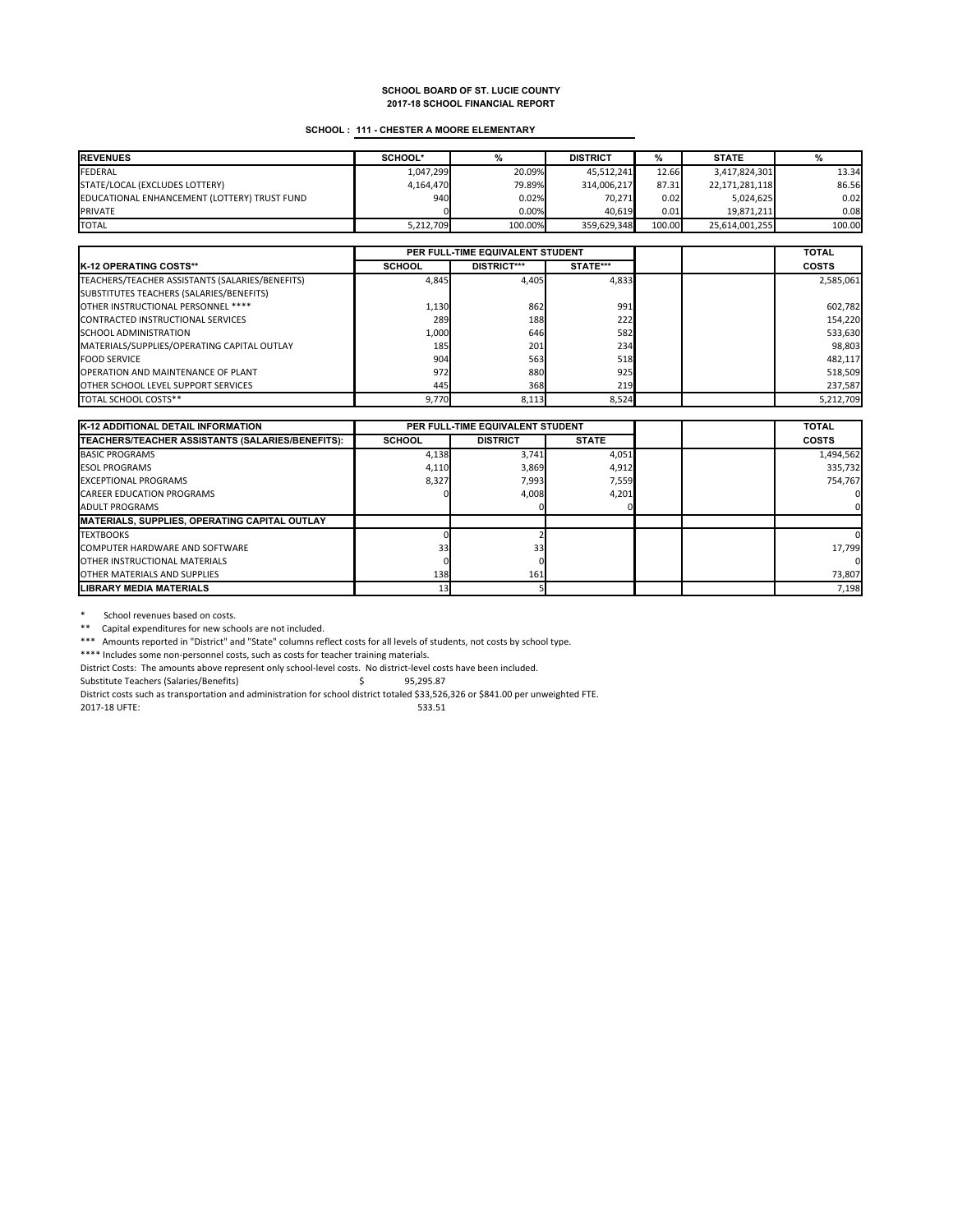#### **SCHOOL : 121 - LINCOLN PARK ACADEMY**

| <b>REVENUES</b>                              | SCHOOL*    |         | <b>DISTRICT</b> | %      | <b>STATE</b>   |        |
|----------------------------------------------|------------|---------|-----------------|--------|----------------|--------|
| <b>FEDERAL</b>                               | 785.949    | 6.63%   | 45,512,241      | 12.66  | 3,417,824,301  | 13.34  |
| STATE/LOCAL (EXCLUDES LOTTERY)               | 11,067,122 | 93.35%  | 314,006,217     | 87.31  | 22,171,281,118 | 86.56  |
| EDUCATIONAL ENHANCEMENT (LOTTERY) TRUST FUND | 3,009      | 0.03%   | 70.271          | 0.02   | 5,024,625      | 0.02   |
| <b>PRIVATE</b>                               |            | 0.00%   | 40.619          | 0.01   | 19.871.211     | 0.08   |
| <b>TOTAL</b>                                 | 11.856.080 | 100.00% | 359.629.348     | 100.00 | 25,614,001,255 | 100.00 |

|                                                 | PER FULL-TIME EQUIVALENT STUDENT |                    |          |  | <b>TOTAL</b> |
|-------------------------------------------------|----------------------------------|--------------------|----------|--|--------------|
| <b>IK-12 OPERATING COSTS**</b>                  | <b>SCHOOL</b>                    | <b>DISTRICT***</b> | STATE*** |  | <b>COSTS</b> |
| TEACHERS/TEACHER ASSISTANTS (SALARIES/BENEFITS) | 3,717                            | 4.405              | 4,833    |  | 6,345,690    |
| SUBSTITUTES TEACHERS (SALARIES/BENEFITS)        |                                  |                    |          |  |              |
| OTHER INSTRUCTIONAL PERSONNEL ****              | 651                              | 862                | 991      |  | 1,111,350    |
| CONTRACTED INSTRUCTIONAL SERVICES               | 90                               | 188                | 222      |  | 153,800      |
| <b>SCHOOL ADMINISTRATION</b>                    | 651                              | 646                | 582      |  | 1,111,700    |
| MATERIALS/SUPPLIES/OPERATING CAPITAL OUTLAY     | 134                              | 201                | 234      |  | 228,144      |
| <b>FOOD SERVICE</b>                             | 460                              | 563                | 518      |  | 785,949      |
| <b>OPERATION AND MAINTENANCE OF PLANT</b>       | 892                              | 880                | 925      |  | 1,523,567    |
| OTHER SCHOOL LEVEL SUPPORT SERVICES             | 349                              | 368                | 219      |  | 595,880      |
| TOTAL SCHOOL COSTS**                            | 6,944                            | 8,113              | 8,524    |  | 11,856,080   |

| <b>K-12 ADDITIONAL DETAIL INFORMATION</b>             |               | PER FULL-TIME EQUIVALENT STUDENT |              |  | <b>TOTAL</b> |
|-------------------------------------------------------|---------------|----------------------------------|--------------|--|--------------|
| TEACHERS/TEACHER ASSISTANTS (SALARIES/BENEFITS):      | <b>SCHOOL</b> | <b>DISTRICT</b>                  | <b>STATE</b> |  | COSTS        |
| <b>BASIC PROGRAMS</b>                                 | 3,632         | 3,741                            | 4,051        |  | 4,200,126    |
| <b>ESOL PROGRAMS</b>                                  | 4,202         | 3,869                            | 4,912        |  | 6,345        |
| <b>EXCEPTIONAL PROGRAMS</b>                           | 3.881         | 7.993                            | 7,559        |  | 2,056,866    |
| <b>CAREER EDUCATION PROGRAMS</b>                      | 4,269         | 4,008                            | 4,201        |  | 82,353       |
| <b>ADULT PROGRAMS</b>                                 |               |                                  |              |  |              |
| <b>IMATERIALS, SUPPLIES, OPERATING CAPITAL OUTLAY</b> |               |                                  |              |  |              |
| <b>TEXTBOOKS</b>                                      |               |                                  |              |  |              |
| <b>COMPUTER HARDWARE AND SOFTWARE</b>                 | 26            | 33 <sub>1</sub>                  |              |  | 45,088       |
| <b>OTHER INSTRUCTIONAL MATERIALS</b>                  |               |                                  |              |  |              |
| <b>OTHER MATERIALS AND SUPPLIES</b>                   | 102           | 161                              |              |  | 174,360      |
| <b>LIBRARY MEDIA MATERIALS</b>                        |               |                                  |              |  | 8,696        |

\* School revenues based on costs.

\*\* Capital expenditures for new schools are not included.

\*\*\* Amounts reported in "District" and "State" columns reflect costs for all levels of students, not costs by school type.

\*\*\*\* Includes some non-personnel costs, such as costs for teacher training materials.

District Costs: The amounts above represent only school-level costs. No district-level costs have been included.

Substitute Teachers (Salaries/Benefits)  $\qquad \qquad$  \$ 123,521.14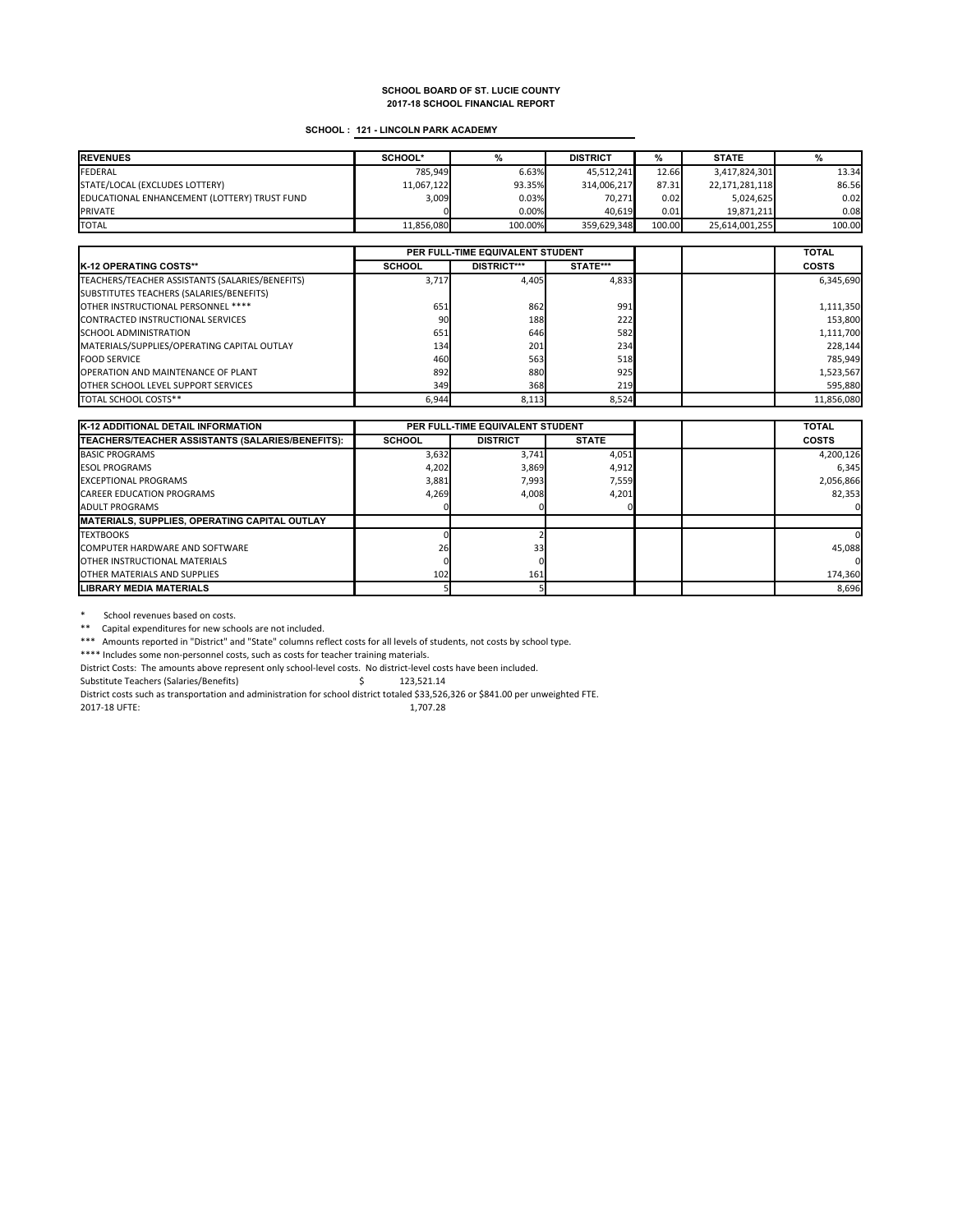### **SCHOOL : 131 - ST LUCIE WEST K-8**

| <b>REVENUES</b>                              | SCHOOL*    |         | <b>DISTRICT</b> | %      | <b>STATE</b>   |        |
|----------------------------------------------|------------|---------|-----------------|--------|----------------|--------|
| <b>FEDERAL</b>                               | 1,419,575  | 13.13%  | 45.512.241      | 12.66  | 3,417,824,301  | 13.34  |
| STATE/LOCAL (EXCLUDES LOTTERY)               | 9,393,753  | 86.85%  | 314,006,217     | 87.31  | 22,171,281,118 | 86.56  |
| EDUCATIONAL ENHANCEMENT (LOTTERY) TRUST FUND | 2,359      | 0.02%   | 70.271          | 0.02   | 5.024.625      | 0.02   |
| <b>PRIVATE</b>                               |            | 0.00%   | 40.619          | 0.01   | 19.871.211     | 0.08   |
| <b>TOTAL</b>                                 | 10.815.687 | 100.00% | 359.629.348     | 100.00 | 25.614.001.255 | 100.00 |

|                                                 | PER FULL-TIME EQUIVALENT STUDENT |                    |              |  | <b>TOTAL</b> |
|-------------------------------------------------|----------------------------------|--------------------|--------------|--|--------------|
| <b>K-12 OPERATING COSTS**</b>                   | <b>SCHOOL</b>                    | <b>DISTRICT***</b> | STATE***     |  | <b>COSTS</b> |
| TEACHERS/TEACHER ASSISTANTS (SALARIES/BENEFITS) | 4,751                            | 4.405              | 4,833        |  | 6,359,233    |
| SUBSTITUTES TEACHERS (SALARIES/BENEFITS)        |                                  |                    |              |  |              |
| OTHER INSTRUCTIONAL PERSONNEL ****              | 715                              | 862                | 991          |  | 956,465      |
| <b>CONTRACTED INSTRUCTIONAL SERVICES</b>        | 129                              | 188                | 222          |  | 172,411      |
| <b>SCHOOL ADMINISTRATION</b>                    | 554                              | 646                | 582          |  | 741,319      |
| MATERIALS/SUPPLIES/OPERATING CAPITAL OUTLAY     | 192                              | 201                | 234          |  | 256,719      |
| <b>FOOD SERVICE</b>                             | 490                              | 563                | 518          |  | 655,288      |
| <b>OPERATION AND MAINTENANCE OF PLANT</b>       | 878                              | 880                | 925          |  | 1,175,200    |
| <b>OTHER SCHOOL LEVEL SUPPORT SERVICES</b>      | 373                              | 368                | 219 <b>1</b> |  | 499,052      |
| TOTAL SCHOOL COSTS**                            | 8,082                            | 8,113              | 8,524        |  | 10,815,687   |

| <b>K-12 ADDITIONAL DETAIL INFORMATION</b>                |               | PER FULL-TIME EQUIVALENT STUDENT |              |  | <b>TOTAL</b> |
|----------------------------------------------------------|---------------|----------------------------------|--------------|--|--------------|
| <b>ITEACHERS/TEACHER ASSISTANTS (SALARIES/BENEFITS):</b> | <b>SCHOOL</b> | <b>DISTRICT</b>                  | <b>STATE</b> |  | <b>COSTS</b> |
| <b>BASIC PROGRAMS</b>                                    | 4,101         | 3,741                            | 4,051        |  | 4,260,521    |
| <b>ESOL PROGRAMS</b>                                     | 4,035         | 3,869                            | 4,912        |  | 109,941      |
| <b>EXCEPTIONAL PROGRAMS</b>                              | 7,298         | 7,993                            | 7,559        |  | 1,988,771    |
| <b>CAREER EDUCATION PROGRAMS</b>                         |               | 4,008                            | 4,201        |  |              |
| <b>ADULT PROGRAMS</b>                                    |               |                                  |              |  |              |
| MATERIALS, SUPPLIES, OPERATING CAPITAL OUTLAY            |               |                                  |              |  |              |
| <b>TEXTBOOKS</b>                                         |               |                                  |              |  |              |
| <b>COMPUTER HARDWARE AND SOFTWARE</b>                    |               | 33                               |              |  | 189          |
| <b>OTHER INSTRUCTIONAL MATERIALS</b>                     |               |                                  |              |  |              |
| <b>OTHER MATERIALS AND SUPPLIES</b>                      | 188           | 161                              |              |  | 251,507      |
| <b>LIBRARY MEDIA MATERIALS</b>                           |               |                                  |              |  | 5,023        |

\* School revenues based on costs.

\*\* Capital expenditures for new schools are not included.

\*\*\* Amounts reported in "District" and "State" columns reflect costs for all levels of students, not costs by school type.

\*\*\*\* Includes some non-personnel costs, such as costs for teacher training materials.

District Costs: The amounts above represent only school-level costs. No district-level costs have been included.

Substitute Teachers (Salaries/Benefits)  $\qquad \qquad$  98,137.40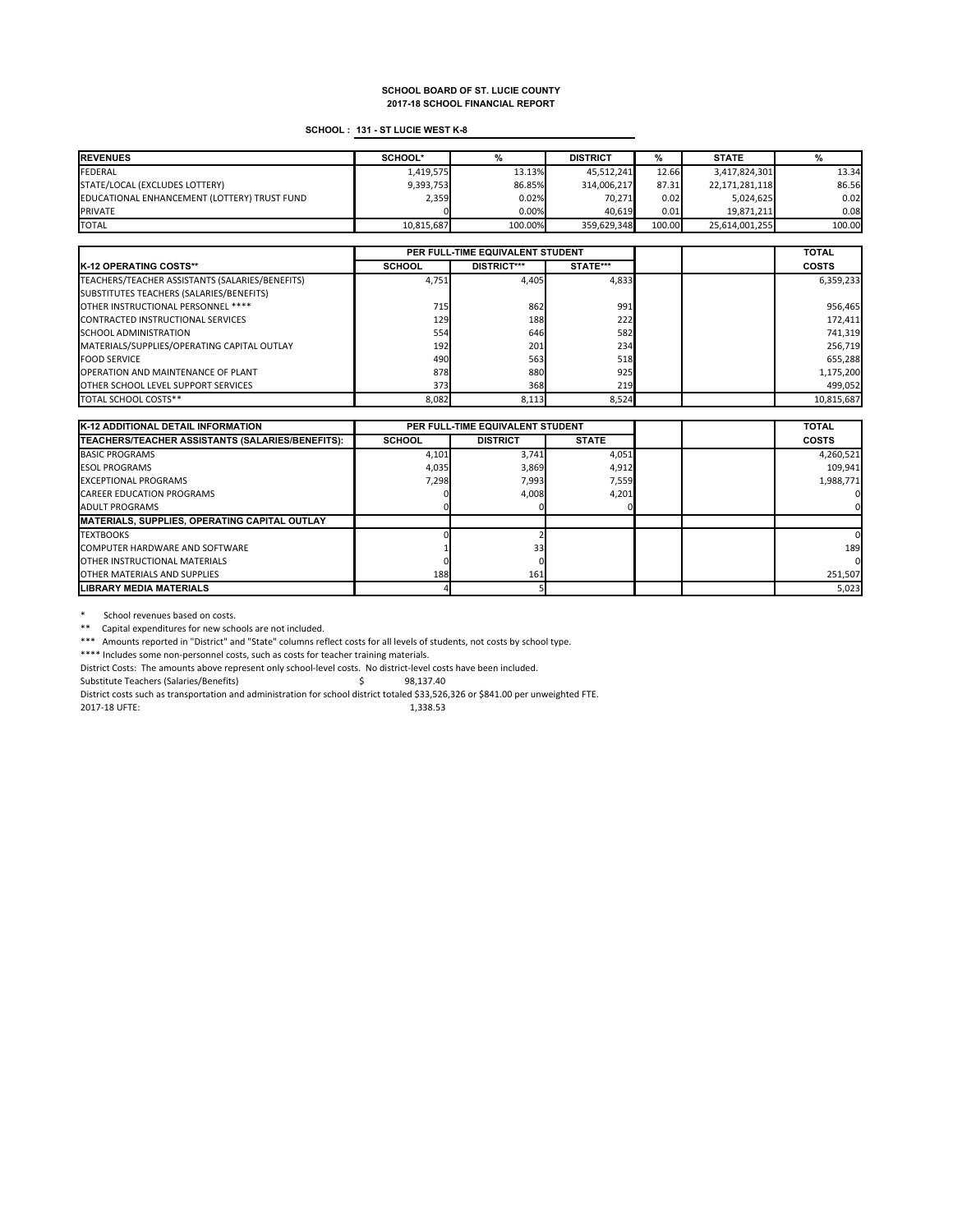### **SCHOOL : 141 - SAMUEL S GAINES ACADEMY K-8**

| <b>REVENUES</b>                              | SCHOOL*    |          | <b>DISTRICT</b> | %      | <b>STATE</b>   |        |
|----------------------------------------------|------------|----------|-----------------|--------|----------------|--------|
| <b>FEDERAL</b>                               | 2.204.597  | 21.03%   | 45.512.241      | 12.66  | 3,417,824,301  | 13.34  |
| STATE/LOCAL (EXCLUDES LOTTERY)               | 8,273,801  | 78.94%   | 314,006,217     | 87.31  | 22,171,281,118 | 86.56  |
| EDUCATIONAL ENHANCEMENT (LOTTERY) TRUST FUND | 2,254      | 0.02%    | 70.271          | 0.02   | 5,024,625      | 0.02   |
| <b>PRIVATE</b>                               |            | $0.00\%$ | 40.619          | 0.01   | 19.871.211     | 0.08   |
| <b>TOTAL</b>                                 | 10,480,652 | 100.00%  | 359.629.348     | 100.00 | 25,614,001,255 | 100.00 |

|                                                 | PER FULL-TIME EQUIVALENT STUDENT |                    |              |  | <b>TOTAL</b> |
|-------------------------------------------------|----------------------------------|--------------------|--------------|--|--------------|
| <b>K-12 OPERATING COSTS**</b>                   | <b>SCHOOL</b>                    | <b>DISTRICT***</b> | STATE***     |  | <b>COSTS</b> |
| TEACHERS/TEACHER ASSISTANTS (SALARIES/BENEFITS) | 4,336                            | 4.405              | 4.833        |  | 5,544,157    |
| SUBSTITUTES TEACHERS (SALARIES/BENEFITS)        |                                  |                    |              |  |              |
| OTHER INSTRUCTIONAL PERSONNEL ****              | 922                              | 862                | 991          |  | 1,178,875    |
| CONTRACTED INSTRUCTIONAL SERVICES               | 146                              | 188                | 222          |  | 186,665      |
| <b>SCHOOL ADMINISTRATION</b>                    | 718                              | 646                | 582          |  | 918,212      |
| MATERIALS/SUPPLIES/OPERATING CAPITAL OUTLAY     | 183                              | 201                | 234          |  | 234,378      |
| <b>FOOD SERVICE</b>                             | 729                              | 563                | 518          |  | 932,239      |
| <b>OPERATION AND MAINTENANCE OF PLANT</b>       | 730                              | 880                | 925          |  | 933,401      |
| <b>OTHER SCHOOL LEVEL SUPPORT SERVICES</b>      | 432                              | 368                | 219 <b>1</b> |  | 552,725      |
| TOTAL SCHOOL COSTS**                            | 8,196                            | 8,113              | 8.524        |  | 10,480,652   |

| <b>K-12 ADDITIONAL DETAIL INFORMATION</b>                | PER FULL-TIME EQUIVALENT STUDENT |                 |              |  | <b>TOTAL</b> |
|----------------------------------------------------------|----------------------------------|-----------------|--------------|--|--------------|
| <b>ITEACHERS/TEACHER ASSISTANTS (SALARIES/BENEFITS):</b> | <b>SCHOOL</b>                    | <b>DISTRICT</b> | <b>STATE</b> |  | <b>COSTS</b> |
| <b>BASIC PROGRAMS</b>                                    | 3,653                            | 3,741           | 4,051        |  | 3,136,124    |
| <b>ESOL PROGRAMS</b>                                     | 3,678                            | 3,869           | 4,912        |  | 917,668      |
| <b>EXCEPTIONAL PROGRAMS</b>                              | 8,728                            | 7,993           | 7,559        |  | 1,490,365    |
| <b>CAREER EDUCATION PROGRAMS</b>                         |                                  | 4,008           | 4,201        |  |              |
| <b>ADULT PROGRAMS</b>                                    |                                  |                 |              |  |              |
| <b>IMATERIALS, SUPPLIES, OPERATING CAPITAL OUTLAY</b>    |                                  |                 |              |  |              |
| <b>TEXTBOOKS</b>                                         |                                  |                 |              |  | 4,100        |
| <b>COMPUTER HARDWARE AND SOFTWARE</b>                    |                                  | 33              |              |  | 13,735       |
| <b>OTHER INSTRUCTIONAL MATERIALS</b>                     |                                  |                 |              |  |              |
| <b>OTHER MATERIALS AND SUPPLIES</b>                      | 175                              | 161             |              |  | 210,703      |
| <b>LIBRARY MEDIA MATERIALS</b>                           |                                  |                 |              |  | 5,840        |

\* School revenues based on costs.

\*\* Capital expenditures for new schools are not included.

\*\*\* Amounts reported in "District" and "State" columns reflect costs for all levels of students, not costs by school type.

\*\*\*\* Includes some non-personnel costs, such as costs for teacher training materials.

District Costs: The amounts above represent only school-level costs. No district-level costs have been included.

Substitute Teachers (Salaries/Benefits)  $\qquad \qquad$  \$ 186,985.96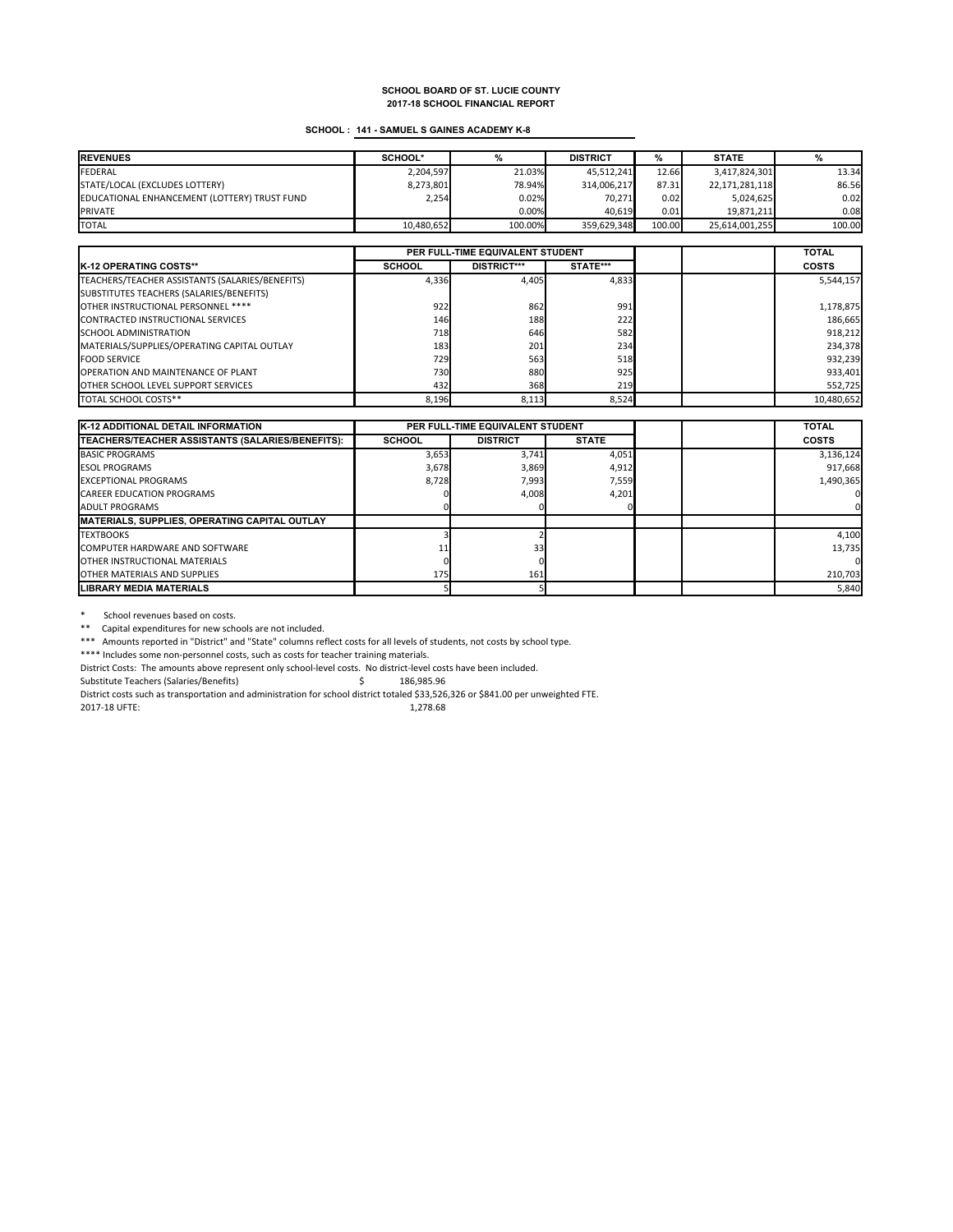### **SCHOOL : 151 - ALLAPATTAH FLATS K-8**

| <b>REVENUES</b>                              | SCHOOL*   |         | <b>DISTRICT</b> | %      | <b>STATE</b>   |        |
|----------------------------------------------|-----------|---------|-----------------|--------|----------------|--------|
| <b>FEDERAL</b>                               | 1,139,645 | 14.42%  | 45.512.241      | 12.66  | 3,417,824,301  | 13.34  |
| STATE/LOCAL (EXCLUDES LOTTERY)               | 6,764,157 | 85.56%  | 314,006,217     | 87.31  | 22,171,281,118 | 86.56  |
| EDUCATIONAL ENHANCEMENT (LOTTERY) TRUST FUND | 1,701     | 0.02%   | 70.271          | 0.02   | 5.024.625      | 0.02   |
| <b>PRIVATE</b>                               |           | 0.00%   | 40.619          | 0.01   | 19.871.211     | 0.08   |
| <b>TOTAL</b>                                 | 7.905.503 | 100.00% | 359.629.348     | 100.00 | 25,614,001,255 | 100.00 |

|                                                 | PER FULL-TIME EQUIVALENT STUDENT |                    |              |  | <b>TOTAL</b> |
|-------------------------------------------------|----------------------------------|--------------------|--------------|--|--------------|
| <b>K-12 OPERATING COSTS**</b>                   | <b>SCHOOL</b>                    | <b>DISTRICT***</b> | STATE***     |  | <b>COSTS</b> |
| TEACHERS/TEACHER ASSISTANTS (SALARIES/BENEFITS) | 4,358                            | 4.405              | 4,833        |  | 4,205,526    |
| SUBSTITUTES TEACHERS (SALARIES/BENEFITS)        |                                  |                    |              |  |              |
| OTHER INSTRUCTIONAL PERSONNEL ****              | 937                              | 862                | 991          |  | 904,200      |
| <b>CONTRACTED INSTRUCTIONAL SERVICES</b>        | 107                              | 188                | 222          |  | 102,914      |
| <b>SCHOOL ADMINISTRATION</b>                    | 732                              | 646                | 582          |  | 706,575      |
| MATERIALS/SUPPLIES/OPERATING CAPITAL OUTLAY     | 158                              | 201                | 234          |  | 152,327      |
| <b>FOOD SERVICE</b>                             | 577                              | 563                | 518          |  | 557,241      |
| <b>OPERATION AND MAINTENANCE OF PLANT</b>       | 976                              | 880                | 925          |  | 942,238      |
| <b>OTHER SCHOOL LEVEL SUPPORT SERVICES</b>      | 347                              | 368                | 219 <b>1</b> |  | 334,482      |
| TOTAL SCHOOL COSTS**                            | 8,192                            | 8,113              | 8.524        |  | 7,905,503    |

| <b>K-12 ADDITIONAL DETAIL INFORMATION</b>             | PER FULL-TIME EQUIVALENT STUDENT |                 |              |  | <b>TOTAL</b> |
|-------------------------------------------------------|----------------------------------|-----------------|--------------|--|--------------|
| TEACHERS/TEACHER ASSISTANTS (SALARIES/BENEFITS):      | <b>SCHOOL</b>                    | <b>DISTRICT</b> | <b>STATE</b> |  | <b>COSTS</b> |
| <b>BASIC PROGRAMS</b>                                 | 3,617                            | 3.741           | 4,051        |  | 2,732,055    |
| <b>ESOL PROGRAMS</b>                                  | 3,302                            | 3,869           | 4,912        |  | 190.240      |
| <b>EXCEPTIONAL PROGRAMS</b>                           | 8.442                            | 7,993           | 7,559        |  | 1,283,231    |
| <b>CAREER EDUCATION PROGRAMS</b>                      |                                  | 4,008           | 4,201        |  |              |
| <b>ADULT PROGRAMS</b>                                 |                                  |                 |              |  |              |
| <b>IMATERIALS, SUPPLIES, OPERATING CAPITAL OUTLAY</b> |                                  |                 |              |  |              |
| <b>TEXTBOOKS</b>                                      |                                  |                 |              |  | 707          |
| <b>COMPUTER HARDWARE AND SOFTWARE</b>                 |                                  | 33              |              |  |              |
| <b>OTHER INSTRUCTIONAL MATERIALS</b>                  |                                  |                 |              |  |              |
| OTHER MATERIALS AND SUPPLIES                          | 151                              | 161             |              |  | 145,573      |
| <b>LIBRARY MEDIA MATERIALS</b>                        |                                  |                 |              |  | 6,047        |

\* School revenues based on costs.

\*\* Capital expenditures for new schools are not included.

\*\*\* Amounts reported in "District" and "State" columns reflect costs for all levels of students, not costs by school type.

\*\*\*\* Includes some non-personnel costs, such as costs for teacher training materials.

District Costs: The amounts above represent only school-level costs. No district-level costs have been included.

Substitute Teachers (Salaries/Benefits)  $\zeta$  70,190.03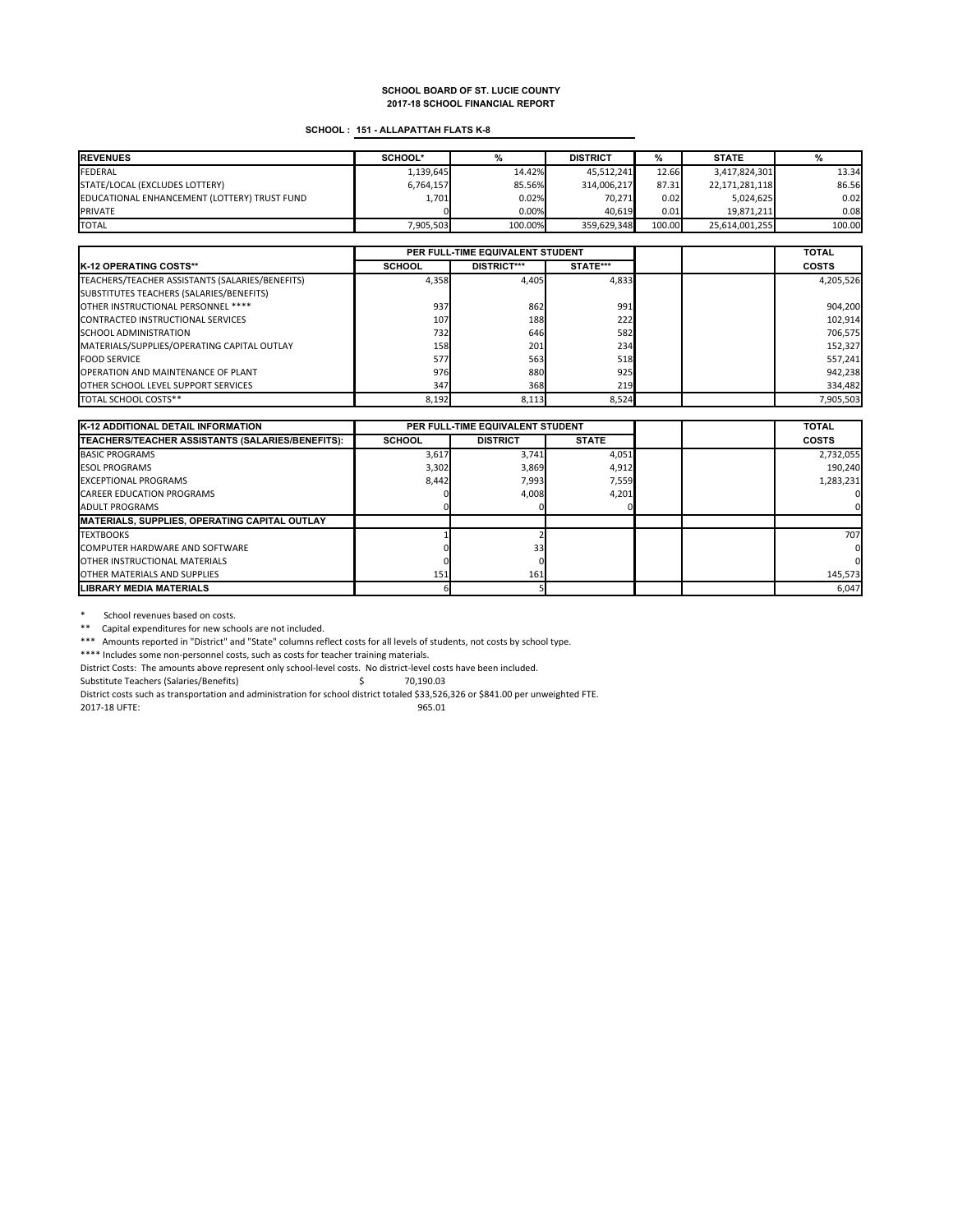### **SCHOOL : 161 - FORT PIERCE CENTRAL HIGH SCHOOL**

| <b>REVENUES</b>                              | SCHOOL*    |         | <b>DISTRICT</b> | %      | <b>STATE</b>   |        |
|----------------------------------------------|------------|---------|-----------------|--------|----------------|--------|
| <b>FEDERAL</b>                               | 2,261,915  | 13.94%  | 45.512.241      | 12.66  | 3,417,824,301  | 13.34  |
| STATE/LOCAL (EXCLUDES LOTTERY)               | 13,962,888 | 86.04%  | 314,006,217     | 87.31  | 22,171,281,118 | 86.56  |
| EDUCATIONAL ENHANCEMENT (LOTTERY) TRUST FUND | 4.321      | 0.03%   | 70.271          | 0.02   | 5.024.625      | 0.02   |
| <b>PRIVATE</b>                               |            | 0.00%   | 40.619          | 0.01   | 19.871.211     | 0.08   |
| <b>TOTAL</b>                                 | 16.229.124 | 100.00% | 359.629.348     | 100.00 | 25,614,001,255 | 100.00 |

|                                                 | PER FULL-TIME EQUIVALENT STUDENT |                    |              |  | <b>TOTAL</b> |
|-------------------------------------------------|----------------------------------|--------------------|--------------|--|--------------|
| <b>K-12 OPERATING COSTS**</b>                   | <b>SCHOOL</b>                    | <b>DISTRICT***</b> | STATE***     |  | <b>COSTS</b> |
| TEACHERS/TEACHER ASSISTANTS (SALARIES/BENEFITS) | 3,514                            | 4.405              | 4,833        |  | 8,615,084    |
| SUBSTITUTES TEACHERS (SALARIES/BENEFITS)        |                                  |                    |              |  |              |
| OTHER INSTRUCTIONAL PERSONNEL ****              | 759                              | 862                | 991          |  | 1,860,478    |
| <b>CONTRACTED INSTRUCTIONAL SERVICES</b>        | 133                              | 188                | 222          |  | 325,103      |
| <b>SCHOOL ADMINISTRATION</b>                    | 490                              | 646                | 582          |  | 1,200,827    |
| MATERIALS/SUPPLIES/OPERATING CAPITAL OUTLAY     | 182                              | 201                | 234          |  | 446.588      |
| <b>FOOD SERVICE</b>                             | 511                              | 563                | 518          |  | 1,251,881    |
| OPERATION AND MAINTENANCE OF PLANT              | 711                              | 880                | 925          |  | 1,742,565    |
| <b>OTHER SCHOOL LEVEL SUPPORT SERVICES</b>      | 321                              | 368                | 219 <b>1</b> |  | 786,598      |
| TOTAL SCHOOL COSTS**                            | 6,621                            | 8,113              | 8.524        |  | 16,229,124   |

| <b>K-12 ADDITIONAL DETAIL INFORMATION</b>                | PER FULL-TIME EQUIVALENT STUDENT |                 |              |  | <b>TOTAL</b> |
|----------------------------------------------------------|----------------------------------|-----------------|--------------|--|--------------|
| <b>ITEACHERS/TEACHER ASSISTANTS (SALARIES/BENEFITS):</b> | <b>SCHOOL</b>                    | <b>DISTRICT</b> | <b>STATE</b> |  | <b>COSTS</b> |
| <b>BASIC PROGRAMS</b>                                    | 2,975                            | 3.741           | 4,051        |  | 5,759,589    |
| <b>ESOL PROGRAMS</b>                                     | 3,368                            | 3,869           | 4,912        |  | 194.442      |
| <b>EXCEPTIONAL PROGRAMS</b>                              | 7,175                            | 7,993           | 7,559        |  | 2,123,941    |
| <b>CAREER EDUCATION PROGRAMS</b>                         | 3,315                            | 4,008           | 4,201        |  | 537,112      |
| <b>ADULT PROGRAMS</b>                                    |                                  |                 |              |  |              |
| <b>IMATERIALS, SUPPLIES, OPERATING CAPITAL OUTLAY</b>    |                                  |                 |              |  |              |
| <b>TEXTBOOKS</b>                                         |                                  |                 |              |  | 18,334       |
| <b>COMPUTER HARDWARE AND SOFTWARE</b>                    | 14                               | 33              |              |  | 35,365       |
| <b>OTHER INSTRUCTIONAL MATERIALS</b>                     |                                  |                 |              |  | 415          |
| OTHER MATERIALS AND SUPPLIES                             | 157                              | 161             |              |  | 386,163      |
| <b>LIBRARY MEDIA MATERIALS</b>                           |                                  |                 |              |  | 6,310        |

\* School revenues based on costs.

\*\* Capital expenditures for new schools are not included.

\*\*\* Amounts reported in "District" and "State" columns reflect costs for all levels of students, not costs by school type.

\*\*\*\* Includes some non-personnel costs, such as costs for teacher training materials.

District Costs: The amounts above represent only school-level costs. No district-level costs have been included.

Substitute Teachers (Salaries/Benefits)  $\qquad \qquad$  229,808.37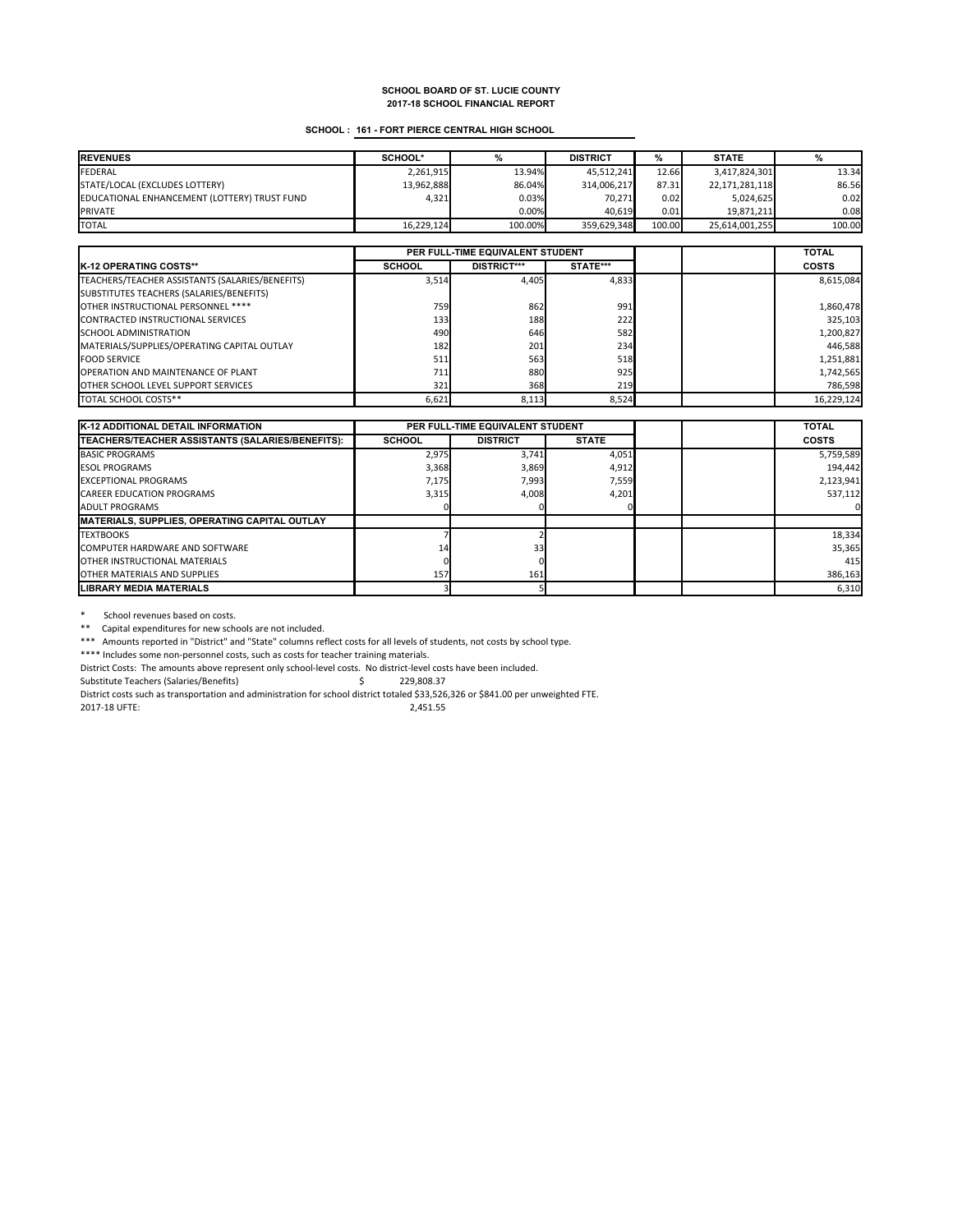### **SCHOOL : 162 - PERFORMANCE BASED PREPARATORY ACADEMY**

| <b>REVENUES</b>                              | SCHOOL*   |          | <b>DISTRICT</b> | %      | <b>STATE</b>   |        |
|----------------------------------------------|-----------|----------|-----------------|--------|----------------|--------|
| <b>FEDERAL</b>                               | 118.941   | 9.75%    | 45.512.241      | 12.66  | 3,417,824,301  | 13.34  |
| STATE/LOCAL (EXCLUDES LOTTERY)               | 1,100,841 | 90.23%   | 314,006,217     | 87.31  | 22,171,281,118 | 86.56  |
| EDUCATIONAL ENHANCEMENT (LOTTERY) TRUST FUND | 237       | 0.02%    | 70.271          | 0.02   | 5.024.625      | 0.02   |
| <b>PRIVATE</b>                               |           | $0.00\%$ | 40.619          | 0.01   | 19.871.211     | 0.08   |
| <b>TOTAL</b>                                 | 1,220,019 | 100.00%  | 359.629.348     | 100.00 | 25,614,001,255 | 100.00 |

|                                                 | PER FULL-TIME EQUIVALENT STUDENT |                    |          |  | <b>TOTAL</b> |
|-------------------------------------------------|----------------------------------|--------------------|----------|--|--------------|
| <b>IK-12 OPERATING COSTS**</b>                  | <b>SCHOOL</b>                    | <b>DISTRICT***</b> | STATE*** |  | <b>COSTS</b> |
| TEACHERS/TEACHER ASSISTANTS (SALARIES/BENEFITS) | 4,418                            | 4,405              | 4.833    |  | 594,054      |
| SUBSTITUTES TEACHERS (SALARIES/BENEFITS)        |                                  |                    |          |  |              |
| OTHER INSTRUCTIONAL PERSONNEL ****              | 1,407                            | 862                | 991      |  | 189,194      |
| CONTRACTED INSTRUCTIONAL SERVICES               | 66                               | 188                | 222      |  | 8,929        |
| <b>SCHOOL ADMINISTRATION</b>                    | 1,296                            | 646                | 582      |  | 174,225      |
| MATERIALS/SUPPLIES/OPERATING CAPITAL OUTLAY     | 147                              | 201                | 234      |  | 19,832       |
| <b>FOOD SERVICE</b>                             | 508                              | 563                | 518      |  | 68,327       |
| <b>OPERATION AND MAINTENANCE OF PLANT</b>       | 824                              | 880                | 925      |  | 110,733      |
| <b>OTHER SCHOOL LEVEL SUPPORT SERVICES</b>      | 407                              | 368                | 219      |  | 54,725       |
| TOTAL SCHOOL COSTS**                            | 9,073                            | 8,113              | 8.524    |  | 1,220,019    |

| <b>K-12 ADDITIONAL DETAIL INFORMATION</b>                | PER FULL-TIME EQUIVALENT STUDENT |                 |              |  | <b>TOTAL</b> |
|----------------------------------------------------------|----------------------------------|-----------------|--------------|--|--------------|
| <b>ITEACHERS/TEACHER ASSISTANTS (SALARIES/BENEFITS):</b> | <b>SCHOOL</b>                    | <b>DISTRICT</b> | <b>STATE</b> |  | <b>COSTS</b> |
| <b>BASIC PROGRAMS</b>                                    | 3,753                            | 3.741           | 4,051        |  | 425,683      |
| <b>ESOL PROGRAMS</b>                                     | 3.440                            | 3,869           | 4,912        |  | 5.745        |
| <b>EXCEPTIONAL PROGRAMS</b>                              | 8,534                            | 7,993           | 7,559        |  | 161,639      |
| <b>CAREER EDUCATION PROGRAMS</b>                         | 2,243                            | 4,008           | 4,201        |  | 987          |
| <b>ADULT PROGRAMS</b>                                    |                                  |                 |              |  | $\Omega$     |
| <b>MATERIALS, SUPPLIES, OPERATING CAPITAL OUTLAY</b>     |                                  |                 |              |  |              |
| <b>TEXTBOOKS</b>                                         |                                  |                 |              |  |              |
| <b>COMPUTER HARDWARE AND SOFTWARE</b>                    |                                  | 33              |              |  | 0            |
| <b>OTHER INSTRUCTIONAL MATERIALS</b>                     |                                  |                 |              |  |              |
| <b>OTHER MATERIALS AND SUPPLIES</b>                      | 147                              | 161             |              |  | 19,832       |
| <b>LIBRARY MEDIA MATERIALS</b>                           |                                  |                 |              |  | 0            |

\* School revenues based on costs.

\*\* Capital expenditures for new schools are not included.

\*\*\* Amounts reported in "District" and "State" columns reflect costs for all levels of students, not costs by school type.

\*\*\*\* Includes some non-personnel costs, such as costs for teacher training materials.

District Costs: The amounts above represent only school-level costs. No district-level costs have been included.

Substitute Teachers (Salaries/Benefits)  $\qquad \qquad$  \$21,716.46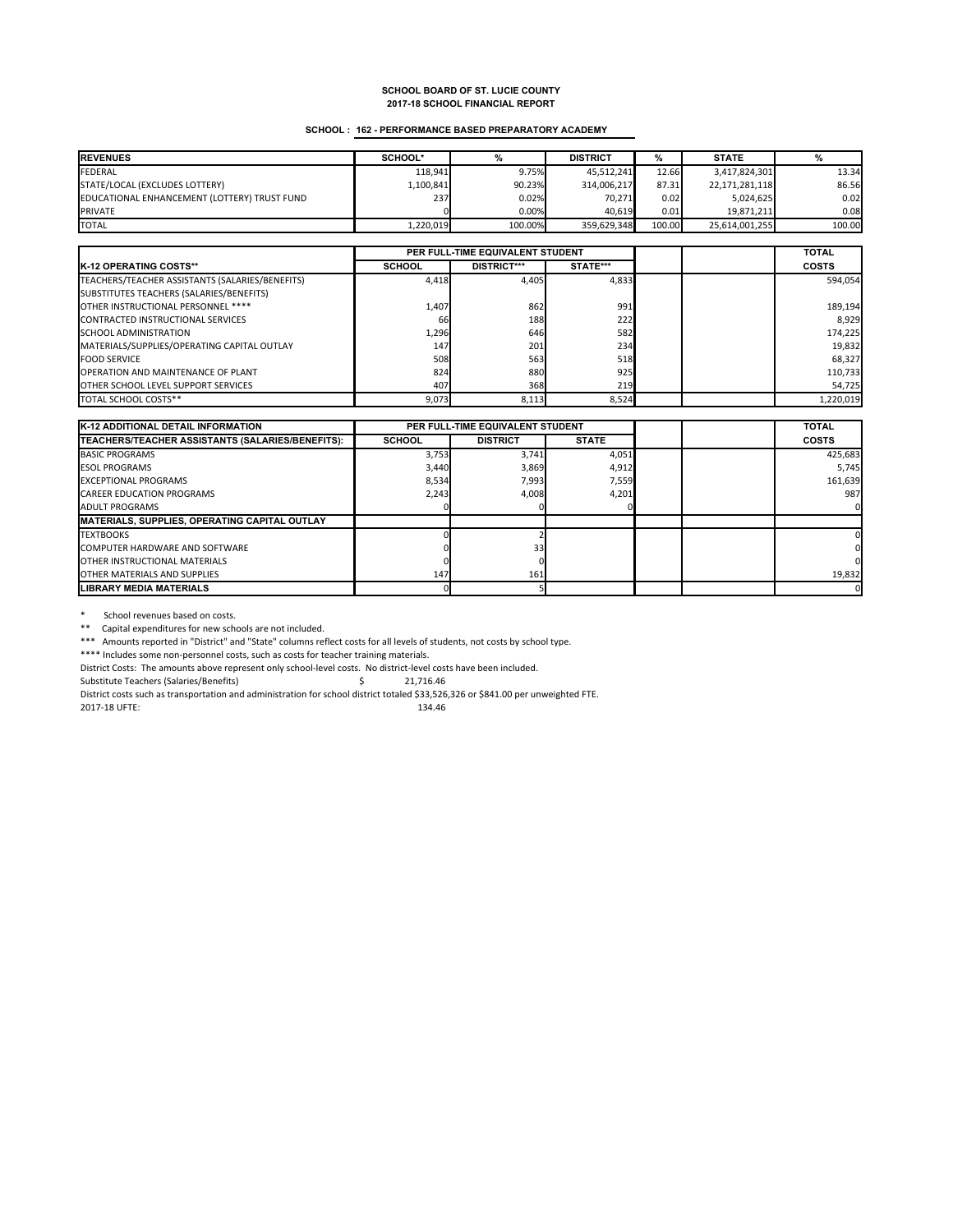# **SCHOOL : 201 - FORT PIERCE WESTWOOD**

| <b>REVENUES</b>                              | <b>SCHOOL*</b> | %       | <b>DISTRICT</b> | %      | <b>STATE</b>   | %      |
|----------------------------------------------|----------------|---------|-----------------|--------|----------------|--------|
| FEDERAL                                      | 1,691,177      | 13.23%  | 45,512,241      | 12.66  | 3,417,824,301  | 13.34  |
| STATE/LOCAL (EXCLUDES LOTTERY)               | 11,084,928     | 86.74%  | 314,006,217     | 87.31  | 22,171,281,118 | 86.56  |
| EDUCATIONAL ENHANCEMENT (LOTTERY) TRUST FUND | 2,845          | 0.02%   | 70,271          | 0.02   | 5,024,625      | 0.02   |
| <b>PRIVATE</b>                               |                | 0.00%   | 40,619          | 0.01   | 19,871,211     | 0.08   |
| <b>TOTAL</b>                                 | 12,778,950     | 100.00% | 359,629,348     | 100.00 | 25,614,001,255 | 100.00 |

|                                                 | PER FULL-TIME EQUIVALENT STUDENT |                    |                 |  | <b>TOTAL</b> |
|-------------------------------------------------|----------------------------------|--------------------|-----------------|--|--------------|
| <b>IK-12 OPERATING COSTS**</b>                  | <b>SCHOOL</b>                    | <b>DISTRICT***</b> | <b>STATE***</b> |  | <b>COSTS</b> |
| TEACHERS/TEACHER ASSISTANTS (SALARIES/BENEFITS) | 4,263                            | 4,405              | 4,833           |  | 6,881,051    |
| SUBSTITUTES TEACHERS (SALARIES/BENEFITS)        |                                  |                    |                 |  |              |
| OTHER INSTRUCTIONAL PERSONNEL ****              | 922                              | 862                | 991             |  | 1,488,119    |
| CONTRACTED INSTRUCTIONAL SERVICES               | 150 <b>1</b>                     | 188                | 222             |  | 241,764      |
| <b>ISCHOOL ADMINISTRATION</b>                   | 742 <sup>I</sup>                 | 646                | 582             |  | 1,196,982    |
| MATERIALS/SUPPLIES/OPERATING CAPITAL OUTLAY     | 181                              | 201                | 234             |  | 292,564      |
| <b>FOOD SERVICE</b>                             | 475                              | 563                | 518             |  | 766,858      |
| <b>OPERATION AND MAINTENANCE OF PLANT</b>       | 826                              | 880                | 925             |  | 1,333,347    |
| <b>OTHER SCHOOL LEVEL SUPPORT SERVICES</b>      | 358                              | 368                | 219             |  | 578,265      |
| <b>TOTAL SCHOOL COSTS**</b>                     | 7,917                            | 8,113              | 8,524           |  | 12,778,950   |

\* School revenues based on costs.

\*\* Capital expenditures for new schools are not included.

| <b>K-12 ADDITIONAL DETAIL INFORMATION</b>            | <b>PER FULL-TIME EQUIVALENT STUDENT</b> |                 |              | <b>TOTAL</b> |              |
|------------------------------------------------------|-----------------------------------------|-----------------|--------------|--------------|--------------|
| TEACHERS/TEACHER ASSISTANTS (SALARIES/BENEFITS):     | <b>SCHOOL</b>                           | <b>DISTRICT</b> | <b>STATE</b> |              | <b>COSTS</b> |
| <b>BASIC PROGRAMS</b>                                | 3,812                                   | 3,741           | 4,051        |              | 4,696,428    |
| <b>IESOL PROGRAMS</b>                                | 3,936                                   | 3,869           | 4,912        |              | 270,619      |
| <b>EXCEPTIONAL PROGRAMS</b>                          | 7,978                                   | 7,993           | 7,559        |              | 1,372,905    |
| <b>CAREER EDUCATION PROGRAMS</b>                     | 3,832                                   | 4,008           | 4,201        |              | 541,099      |
| <b>JADULT PROGRAMS</b>                               |                                         |                 |              |              |              |
| <b>MATERIALS, SUPPLIES, OPERATING CAPITAL OUTLAY</b> |                                         |                 |              |              |              |
| <b>TEXTBOOKS</b>                                     |                                         |                 |              |              | 4,356        |
| COMPUTER HARDWARE AND SOFTWARE                       |                                         | 33 <sub>l</sub> |              |              | 5,717        |
| <b>IOTHER INSTRUCTIONAL MATERIALS</b>                |                                         |                 |              |              |              |
| <b>OTHER MATERIALS AND SUPPLIES</b>                  | 170                                     | 161             |              |              | 275,413      |
| LIBRARY MEDIA MATERIALS                              |                                         |                 |              |              | 7,078        |

\*\*\* Amounts reported in "District" and "State" columns reflect costs for all levels of students, not costs by school type.

\*\*\*\* Includes some non-personnel costs, such as costs for teacher training materials.

District Costs: The amounts above represent only school-level costs. No district-level costs have been included.

Substitute Teachers (Salaries/Benefits) \$ 166,312.05

District costs such as transportation and administration for school district totaled \$33,526,326 or \$841.00 per unweighted FTE.

2017-18 UFTE: 1,614.21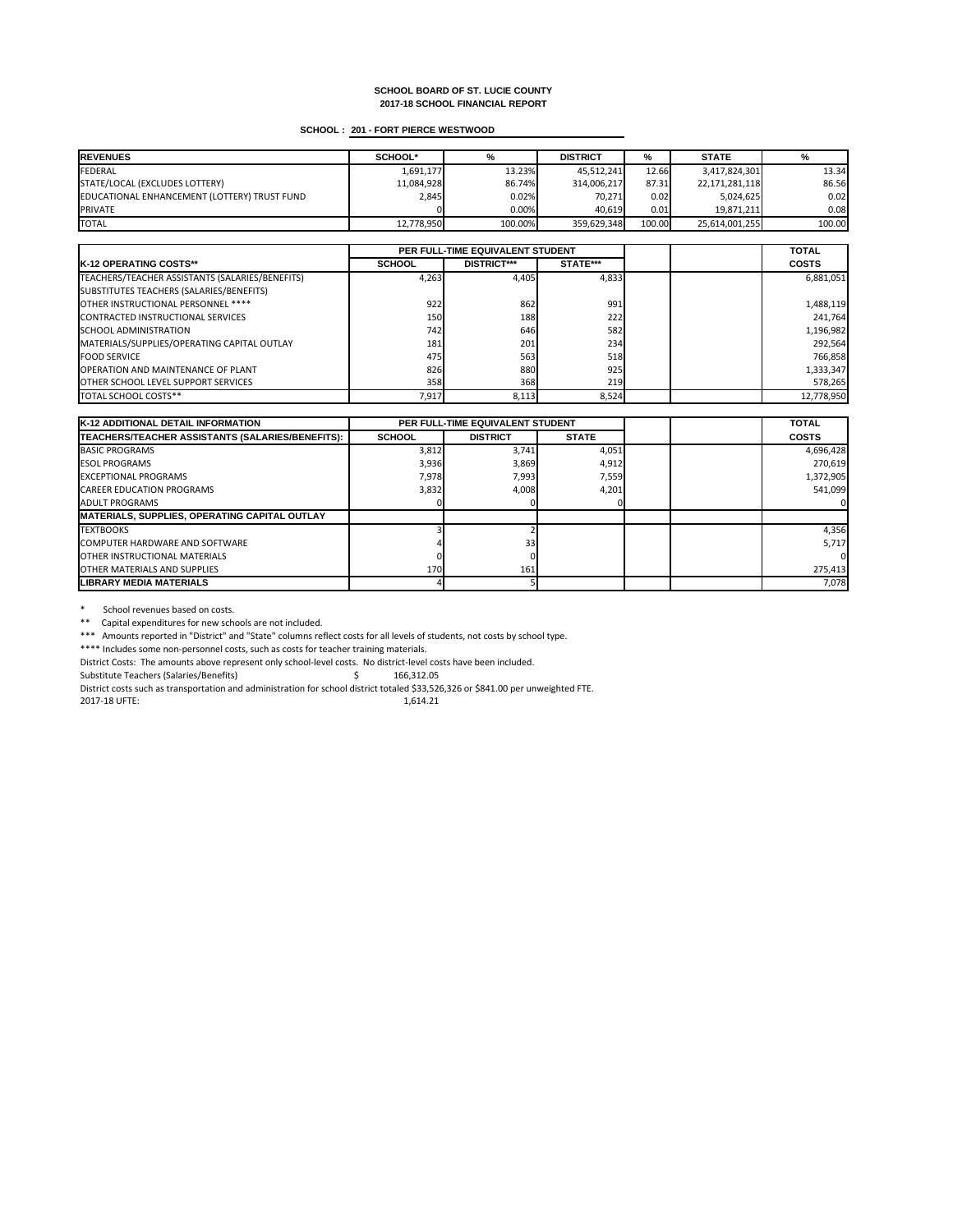# **SCHOOL : 205 - DALE CASSENS EDUCATION COMPLEX**

| <b>REVENUES</b>                              | <b>SCHOOL*</b> | %       | <b>DISTRICT</b> | %      | <b>STATE</b>   |        |
|----------------------------------------------|----------------|---------|-----------------|--------|----------------|--------|
| FEDERAL                                      | 614,869        | 14.55%  | 45,512,241      | 12.66  | 3,417,824,301  | 13.34  |
| STATE/LOCAL (EXCLUDES LOTTERY)               | 3,610,060      | 85.44%  | 314,006,217     | 87.31  | 22,171,281,118 | 86.56  |
| EDUCATIONAL ENHANCEMENT (LOTTERY) TRUST FUND | 361            | 0.01%   | 70,271          | 0.02   | 5,024,625      | 0.02   |
| <b>PRIVATE</b>                               |                | 0.00%   | 40,619          | 0.01   | 19,871,211     | 0.08   |
| <b>TOTAL</b>                                 | 4,225,290      | 100.00% | 359,629,348     | 100.00 | 25,614,001,255 | 100.00 |

|                                                 | <b>PER FULL-TIME EQUIVALENT STUDENT</b> |                    |                 |  | <b>TOTAL</b> |
|-------------------------------------------------|-----------------------------------------|--------------------|-----------------|--|--------------|
| <b>IK-12 OPERATING COSTS**</b>                  | <b>SCHOOL</b>                           | <b>DISTRICT***</b> | <b>STATE***</b> |  | <b>COSTS</b> |
| TEACHERS/TEACHER ASSISTANTS (SALARIES/BENEFITS) | 9,641                                   | 4,405              | 4,833           |  | 1,976,504    |
| SUBSTITUTES TEACHERS (SALARIES/BENEFITS)        |                                         |                    |                 |  |              |
| OTHER INSTRUCTIONAL PERSONNEL ****              | 2,832                                   | 862                | 991             |  | 580,487      |
| CONTRACTED INSTRUCTIONAL SERVICES               | 404                                     | 188                | 222             |  | 82,730       |
| <b>SCHOOL ADMINISTRATION</b>                    | 2,772                                   | 646                | 582             |  | 568,225      |
| MATERIALS/SUPPLIES/OPERATING CAPITAL OUTLAY     | 286                                     | 201                | 234             |  | 58,701       |
| <b>IFOOD SERVICE</b>                            | 1,140                                   | 563                | 518             |  | 233,691      |
| <b>OPERATION AND MAINTENANCE OF PLANT</b>       | 2,697                                   | 880                | 925             |  | 552,819      |
| <b>OTHER SCHOOL LEVEL SUPPORT SERVICES</b>      | 840                                     | 368                | <b>219</b>      |  | 172,133      |
| <b>TOTAL SCHOOL COSTS**</b>                     | 20,612                                  | 8,113              | 8,524           |  | 4,225,290    |

\* School revenues based on costs.

\*\* Capital expenditures for new schools are not included.

| <b>K-12 ADDITIONAL DETAIL INFORMATION</b>            | <b>PER FULL-TIME EQUIVALENT STUDENT</b> |                 |              | <b>TOTAL</b> |              |
|------------------------------------------------------|-----------------------------------------|-----------------|--------------|--------------|--------------|
| TEACHERS/TEACHER ASSISTANTS (SALARIES/BENEFITS):     | <b>SCHOOL</b>                           | <b>DISTRICT</b> | <b>STATE</b> |              | <b>COSTS</b> |
| <b>BASIC PROGRAMS</b>                                | 6,868                                   | 3,741           | 4,051        |              | 862,429      |
| <b>ESOL PROGRAMS</b>                                 | 7,127                                   | 3,869           | 4,912        |              | 14,610       |
| <b>IEXCEPTIONAL PROGRAMS</b>                         | 14,207                                  | 7,993           | 7,559        |              | 1,099,465    |
| <b>CAREER EDUCATION PROGRAMS</b>                     |                                         | 4,008           | 4,201        |              |              |
| <b>JADULT PROGRAMS</b>                               |                                         |                 |              |              |              |
| <b>MATERIALS, SUPPLIES, OPERATING CAPITAL OUTLAY</b> |                                         |                 |              |              |              |
| <b>TEXTBOOKS</b>                                     |                                         |                 |              |              | 18,334       |
| COMPUTER HARDWARE AND SOFTWARE                       |                                         | 33 <sub>h</sub> |              |              | 216          |
| <b>IOTHER INSTRUCTIONAL MATERIALS</b>                |                                         |                 |              |              |              |
| <b>JOTHER MATERIALS AND SUPPLIES</b>                 | 285                                     | 161             |              |              | 40,151       |
| ILIBRARY MEDIA MATERIALS                             |                                         |                 |              |              |              |

\*\*\* Amounts reported in "District" and "State" columns reflect costs for all levels of students, not costs by school type.

\*\*\*\* Includes some non-personnel costs, such as costs for teacher training materials.

District Costs: The amounts above represent only school-level costs. No district-level costs have been included.

Substitute Teachers (Salaries/Benefits) \$ 58,460.88

District costs such as transportation and administration for school district totaled \$33,526,326 or \$841.00 per unweighted FTE.

2017-18 UFTE: 205.01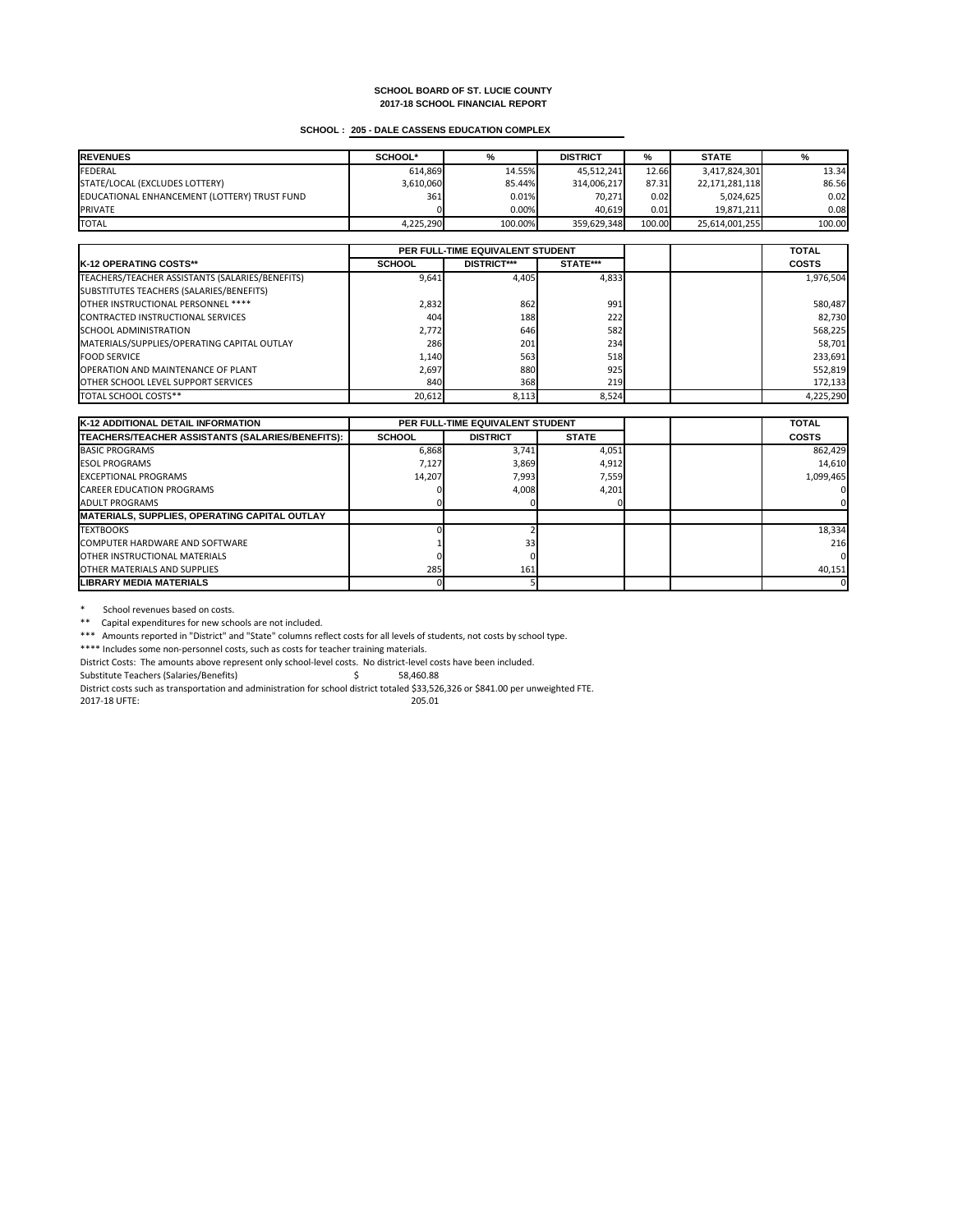# **SCHOOL : 212 - ACCELERATION ACADEMY**

| <b>REVENUES</b>                              | <b>SCHOOL*</b> | ℅       | <b>DISTRICT</b> | %      | <b>STATE</b>   |        |
|----------------------------------------------|----------------|---------|-----------------|--------|----------------|--------|
| FEDERAL                                      |                | 0.00%   | 45,512,241      | 12.66  | 3,417,824,301  | 13.34  |
| STATE/LOCAL (EXCLUDES LOTTERY)               | 1,550,966      | 99.98%  | 314,006,217     | 87.31  | 22,171,281,118 | 86.56  |
| EDUCATIONAL ENHANCEMENT (LOTTERY) TRUST FUND | 268            | 0.02%   | 70,271          | 0.02   | 5,024,625      | 0.02   |
| <b>PRIVATE</b>                               |                | 0.00%   | 40,619          | 0.01   | 19,871,211     | 0.081  |
| <b>TOTAL</b>                                 | 1,551,234      | 100.00% | 359,629,348     | 100.00 | 25,614,001,255 | 100.00 |

|                                                 |               | PER FULL-TIME EQUIVALENT STUDENT |                 |  | <b>TOTAL</b>   |
|-------------------------------------------------|---------------|----------------------------------|-----------------|--|----------------|
| <b>IK-12 OPERATING COSTS**</b>                  | <b>SCHOOL</b> | <b>DISTRICT***</b>               | <b>STATE***</b> |  | <b>COSTS</b>   |
| TEACHERS/TEACHER ASSISTANTS (SALARIES/BENEFITS) |               | 4,405                            | 4,833           |  | 3,378          |
| SUBSTITUTES TEACHERS (SALARIES/BENEFITS)        |               |                                  |                 |  |                |
| OTHER INSTRUCTIONAL PERSONNEL ****              |               | 862                              | 991             |  | 2,967          |
| CONTRACTED INSTRUCTIONAL SERVICES               | 5,744         | 188                              | 222             |  | 1,538,877      |
| <b>SCHOOL ADMINISTRATION</b>                    |               | 646                              | 582             |  | <b>117</b>     |
| MATERIALS/SUPPLIES/OPERATING CAPITAL OUTLAY     |               | 201                              | 234             |  | 1,297          |
| <b>FOOD SERVICE</b>                             |               | 563                              | 518             |  | 0              |
| <b>OPERATION AND MAINTENANCE OF PLANT</b>       |               | 880                              | 925             |  | $\overline{0}$ |
| <b>OTHER SCHOOL LEVEL SUPPORT SERVICES</b>      |               | 368                              | <b>219</b>      |  | 4,598          |
| <b>TOTAL SCHOOL COSTS**</b>                     | 5,790         | 8,113                            | 8,524           |  | 1,551,234      |

\* School revenues based on costs.

\*\* Capital expenditures for new schools are not included.

| <b>K-12 ADDITIONAL DETAIL INFORMATION</b>               | <b>PER FULL-TIME EQUIVALENT STUDENT</b> |                 |              | <b>TOTAL</b> |              |
|---------------------------------------------------------|-----------------------------------------|-----------------|--------------|--------------|--------------|
| <b>TEACHERS/TEACHER ASSISTANTS (SALARIES/BENEFITS):</b> | <b>SCHOOL</b>                           | <b>DISTRICT</b> | <b>STATE</b> |              | <b>COSTS</b> |
| <b>BASIC PROGRAMS</b>                                   |                                         | 3,741           | 4,051        |              | 2,875        |
| <b>IESOL PROGRAMS</b>                                   |                                         | 3,869           | 4,912        |              | 150          |
| <b>IEXCEPTIONAL PROGRAMS</b>                            |                                         | 7,993           | 7,559        |              | 348          |
| <b>CAREER EDUCATION PROGRAMS</b>                        | <b>101</b>                              | 4,008           | 4,201        |              |              |
| LADULT PROGRAMS                                         |                                         |                 |              |              |              |
| <b>MATERIALS, SUPPLIES, OPERATING CAPITAL OUTLAY</b>    |                                         |                 |              |              |              |
| <b>ITEXTBOOKS</b>                                       |                                         |                 |              |              |              |
| <b>ICOMPUTER HARDWARE AND SOFTWARE</b>                  |                                         | 33 <sub>h</sub> |              |              |              |
| <b>IOTHER INSTRUCTIONAL MATERIALS</b>                   |                                         |                 |              |              |              |
| <b>IOTHER MATERIALS AND SUPPLIES</b>                    |                                         | 161             |              |              | 1,297        |
| <b>LIBRARY MEDIA MATERIALS</b>                          |                                         |                 |              |              |              |

\*\*\* Amounts reported in "District" and "State" columns reflect costs for all levels of students, not costs by school type.

\*\*\*\* Includes some non-personnel costs, such as costs for teacher training materials.

District Costs: The amounts above represent only school-level costs. No district-level costs have been included.

Substitute Teachers (Salaries/Benefits) \$ -

District costs such as transportation and administration for school district totaled \$33,526,326 or \$841.00 per unweighted FTE.

2017-18 UFTE: 267.89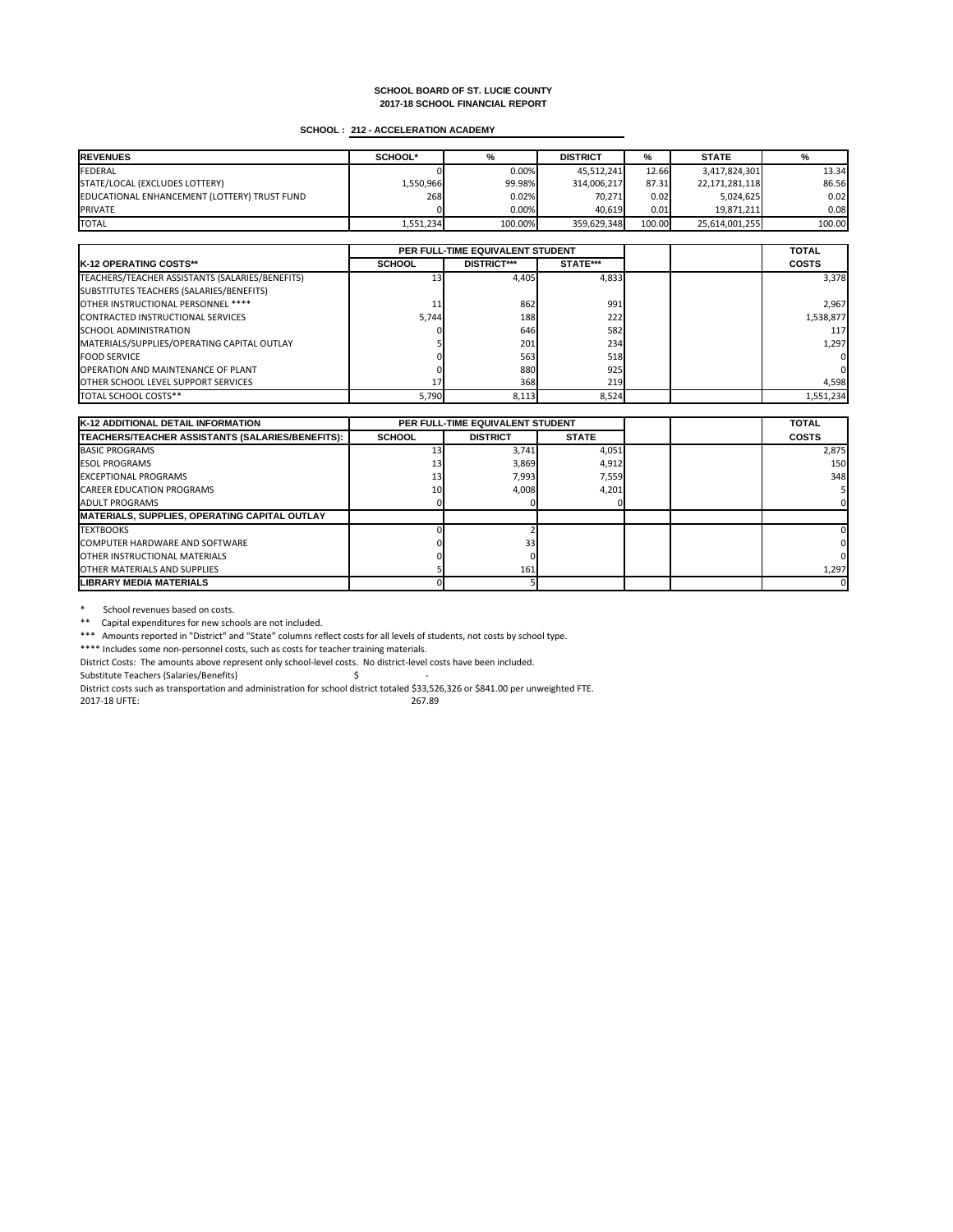# **SCHOOL : 221 - MORNINGSIDE ELEMENTARY**

| <b>IREVENUES</b>                             | <b>SCHOOL*</b> | %       | <b>DISTRICT</b> | %      | <b>STATE</b>   | %      |
|----------------------------------------------|----------------|---------|-----------------|--------|----------------|--------|
| <b>FEDERAL</b>                               | 632,857        | 11.86%  | 45,512,241      | 12.66  | 3,417,824,301  | 13.34  |
| STATE/LOCAL (EXCLUDES LOTTERY)               | 4,700,144      | 88.12%  | 314,006,217     | 87.31  | 22,171,281,118 | 86.56  |
| EDUCATIONAL ENHANCEMENT (LOTTERY) TRUST FUND | 1,021          | 0.02%   | 70,271          | 0.02   | 5,024,625      | 0.02   |
| <b>PRIVATE</b>                               |                | 0.00%   | 40,619          | 0.01   | 19,871,211     | 0.08   |
| <b>TOTAL</b>                                 | 5,334,022      | 100.00% | 359,629,348     | 100.00 | 25,614,001,255 | 100.00 |

|                                                 |               | PER FULL-TIME EQUIVALENT STUDENT |                 |  | <b>TOTAL</b> |
|-------------------------------------------------|---------------|----------------------------------|-----------------|--|--------------|
| <b>IK-12 OPERATING COSTS**</b>                  | <b>SCHOOL</b> | <b>DISTRICT***</b>               | <b>STATE***</b> |  | <b>COSTS</b> |
| TEACHERS/TEACHER ASSISTANTS (SALARIES/BENEFITS) | 5,509         | 4,405                            | 4,833           |  | 3,190,473    |
| SUBSTITUTES TEACHERS (SALARIES/BENEFITS)        |               |                                  |                 |  |              |
| <b>OTHER INSTRUCTIONAL PERSONNEL ****</b>       | 845           | 862                              | 991             |  | 489,446      |
| CONTRACTED INSTRUCTIONAL SERVICES               | 121           | 188                              | 222             |  | 70,153       |
| <b>ISCHOOL ADMINISTRATION</b>                   | 593           | 646                              | 582             |  | 343,473      |
| MATERIALS/SUPPLIES/OPERATING CAPITAL OUTLAY     | 205           | 201                              | 234             |  | 118,552      |
| <b>FOOD SERVICE</b>                             | 617           | 563                              | 518             |  | 357,645      |
| <b>OPERATION AND MAINTENANCE OF PLANT</b>       | 880           | 880                              | 925             |  | 509,503      |
| <b>OTHER SCHOOL LEVEL SUPPORT SERVICES</b>      | 440           | 368                              | 219             |  | 254,777      |
| <b>TOTAL SCHOOL COSTS**</b>                     | 9,210         | 8,113                            | 8,524           |  | 5,334,022    |

\* School revenues based on costs.

\*\* Capital expenditures for new schools are not included.

| <b>K-12 ADDITIONAL DETAIL INFORMATION</b>            | <b>PER FULL-TIME EQUIVALENT STUDENT</b> |                 |              | <b>TOTAL</b> |              |
|------------------------------------------------------|-----------------------------------------|-----------------|--------------|--------------|--------------|
| TEACHERS/TEACHER ASSISTANTS (SALARIES/BENEFITS):     | <b>SCHOOL</b>                           | <b>DISTRICT</b> | <b>STATE</b> |              | <b>COSTS</b> |
| <b>BASIC PROGRAMS</b>                                | 4,481                                   | 3,741           | 4,051        |              | 1,834,464    |
| <b>IESOL PROGRAMS</b>                                | 4,668                                   | 3,869           | 4,912        |              | 129,773      |
| <b>EXCEPTIONAL PROGRAMS</b>                          | 8,633                                   | 7,993           | 7,559        |              | 1,226,236    |
| <b>CAREER EDUCATION PROGRAMS</b>                     |                                         | 4,008           | 4,201        |              |              |
| <b>JADULT PROGRAMS</b>                               |                                         |                 |              |              |              |
| <b>MATERIALS, SUPPLIES, OPERATING CAPITAL OUTLAY</b> |                                         |                 |              |              |              |
| <b>ITEXTBOOKS</b>                                    |                                         |                 |              |              |              |
| <b>ICOMPUTER HARDWARE AND SOFTWARE</b>               |                                         | 33 <sub>l</sub> |              |              | 511          |
| <b>IOTHER INSTRUCTIONAL MATERIALS</b>                |                                         |                 |              |              |              |
| <b>IOTHER MATERIALS AND SUPPLIES</b>                 | 200                                     | 161             |              |              | 115,542      |
| <b>LIBRARY MEDIA MATERIALS</b>                       |                                         |                 |              |              | 2,499        |

\*\*\* Amounts reported in "District" and "State" columns reflect costs for all levels of students, not costs by school type.

\*\*\*\* Includes some non-personnel costs, such as costs for teacher training materials.

District Costs: The amounts above represent only school-level costs. No district-level costs have been included.

Substitute Teachers (Salaries/Benefits) \$ 74,038.67

District costs such as transportation and administration for school district totaled \$33,526,326 or \$841.00 per unweighted FTE.

2017-18 UFTE: 579.19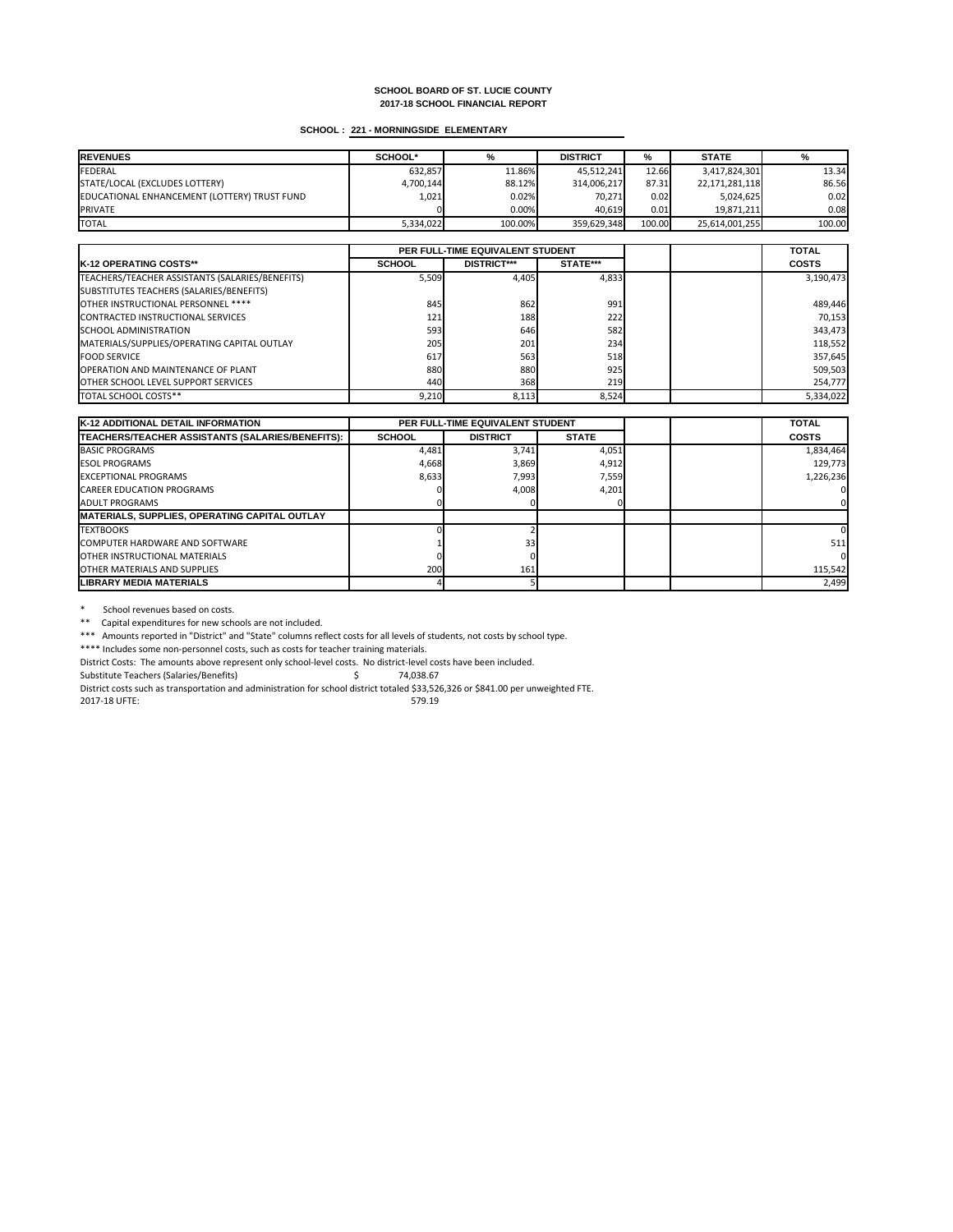# **SCHOOL : 231 - LAKEWOOD PARK**

| <b>IREVENUES</b>                             | <b>SCHOOL*</b> | %       | <b>DISTRICT</b> | %      | <b>STATE</b>   | %      |
|----------------------------------------------|----------------|---------|-----------------|--------|----------------|--------|
| <b>FEDERAL</b>                               | 1,108,736      | 20.34%  | 45,512,241      | 12.66  | 3,417,824,301  | 13.34  |
| STATE/LOCAL (EXCLUDES LOTTERY)               | 4,340,913      | 79.64%  | 314,006,217     | 87.31  | 22,171,281,118 | 86.56  |
| EDUCATIONAL ENHANCEMENT (LOTTERY) TRUST FUND | 1,063          | 0.02%   | 70,271          | 0.02   | 5,024,625      | 0.02   |
| <b>PRIVATE</b>                               |                | 0.00%   | 40,619          | 0.01   | 19,871,211     | 0.08   |
| <b>TOTAL</b>                                 | 5,450,712      | 100.00% | 359,629,348     | 100.00 | 25,614,001,255 | 100.00 |

|                                                 | PER FULL-TIME EQUIVALENT STUDENT |                    |                 |  | <b>TOTAL</b> |
|-------------------------------------------------|----------------------------------|--------------------|-----------------|--|--------------|
| <b>IK-12 OPERATING COSTS**</b>                  | <b>SCHOOL</b>                    | <b>DISTRICT***</b> | <b>STATE***</b> |  | <b>COSTS</b> |
| TEACHERS/TEACHER ASSISTANTS (SALARIES/BENEFITS) | 4,943                            | 4,405              | 4,833           |  | 2,980,725    |
| SUBSTITUTES TEACHERS (SALARIES/BENEFITS)        |                                  |                    |                 |  |              |
| <b>OTHER INSTRUCTIONAL PERSONNEL ****</b>       | 894                              | 862                | 991             |  | 539,342      |
| CONTRACTED INSTRUCTIONAL SERVICES               | <b>118</b>                       | 188                | 222             |  | 71,151       |
| <b>ISCHOOL ADMINISTRATION</b>                   | 750 <b>1</b>                     | 646                | 582             |  | 452,446      |
| MATERIALS/SUPPLIES/OPERATING CAPITAL OUTLAY     | 176                              | 201                | 234             |  | 105,851      |
| <b>FOOD SERVICE</b>                             | 896                              | 563                | 518             |  | 540,064      |
| <b>OPERATION AND MAINTENANCE OF PLANT</b>       | 815                              | 880                | 925             |  | 491,776      |
| <b>OTHER SCHOOL LEVEL SUPPORT SERVICES</b>      | 447                              | 368                | 219             |  | 269,357      |
| <b>TOTAL SCHOOL COSTS**</b>                     | 9,039                            | 8,113              | 8,524           |  | 5,450,712    |

\* School revenues based on costs.

\*\* Capital expenditures for new schools are not included.

| <b>K-12 ADDITIONAL DETAIL INFORMATION</b>            | <b>PER FULL-TIME EQUIVALENT STUDENT</b> |                 |              | <b>TOTAL</b> |              |
|------------------------------------------------------|-----------------------------------------|-----------------|--------------|--------------|--------------|
| TEACHERS/TEACHER ASSISTANTS (SALARIES/BENEFITS):     | <b>SCHOOL</b>                           | <b>DISTRICT</b> | <b>STATE</b> |              | <b>COSTS</b> |
| <b>BASIC PROGRAMS</b>                                | 4,088                                   | 3,741           | 4,051        |              | 1,839,800    |
| <b>IESOL PROGRAMS</b>                                | 3,203                                   | 3,869           | 4,912        |              | 213,286      |
| <b>EXCEPTIONAL PROGRAMS</b>                          | 10,734                                  | 7,993           | 7,559        |              | 927,639      |
| <b>CAREER EDUCATION PROGRAMS</b>                     |                                         | 4,008           | 4,201        |              |              |
| <b>JADULT PROGRAMS</b>                               |                                         |                 |              |              |              |
| <b>MATERIALS, SUPPLIES, OPERATING CAPITAL OUTLAY</b> |                                         |                 |              |              |              |
| <b>ITEXTBOOKS</b>                                    |                                         |                 |              |              |              |
| <b>ICOMPUTER HARDWARE AND SOFTWARE</b>               | 31                                      | 33 <sub>l</sub> |              |              | 18,660       |
| <b>IOTHER INSTRUCTIONAL MATERIALS</b>                |                                         |                 |              |              |              |
| <b>IOTHER MATERIALS AND SUPPLIES</b>                 | 140                                     | 161             |              |              | 84,337       |
| <b>LIBRARY MEDIA MATERIALS</b>                       |                                         |                 |              |              | 2,854        |

\*\*\* Amounts reported in "District" and "State" columns reflect costs for all levels of students, not costs by school type.

\*\*\*\* Includes some non-personnel costs, such as costs for teacher training materials.

District Costs: The amounts above represent only school-level costs. No district-level costs have been included.

Substitute Teachers (Salaries/Benefits)  $\zeta$  99,734.26

District costs such as transportation and administration for school district totaled \$33,526,326 or \$841.00 per unweighted FTE.

2017-18 UFTE: 603.07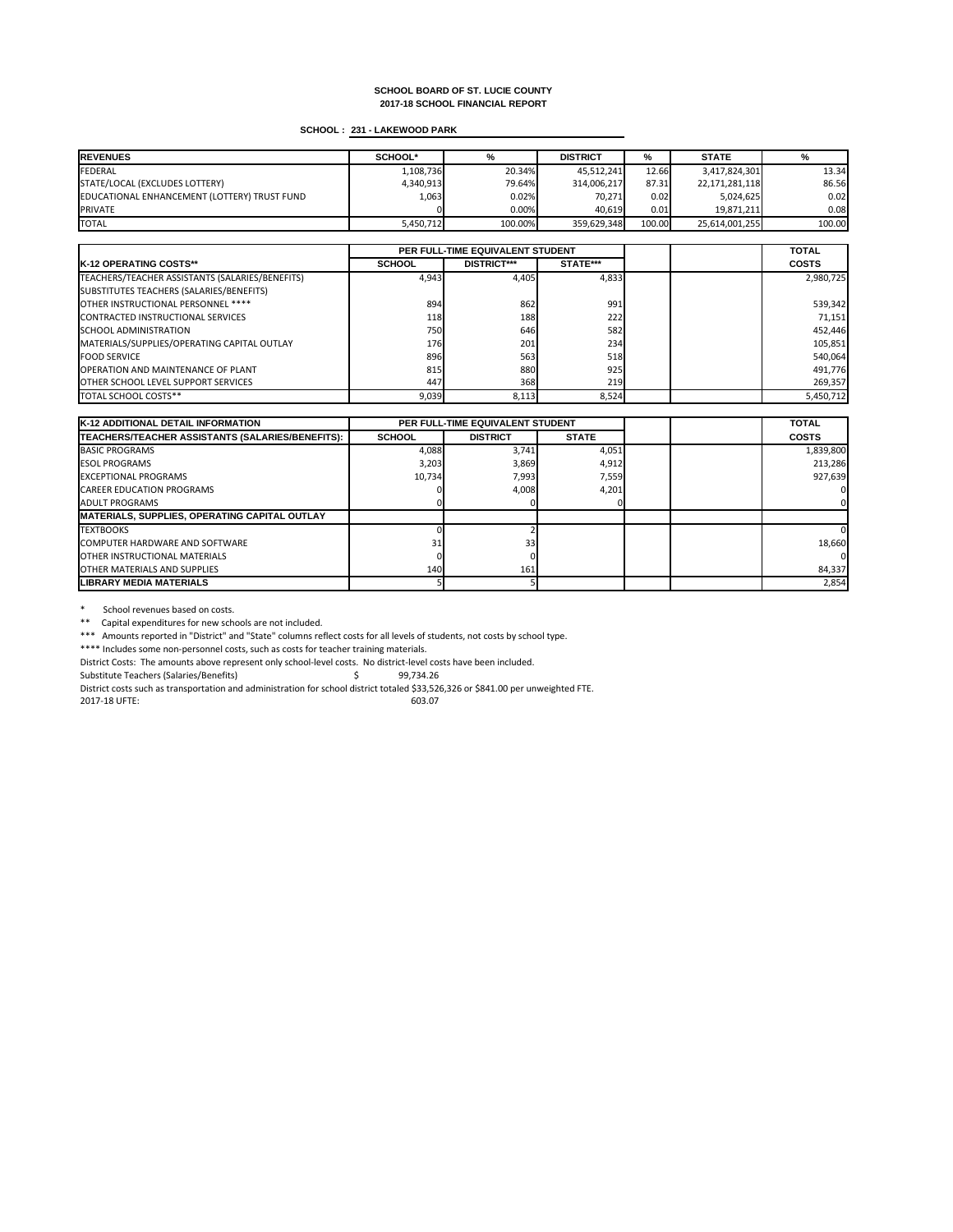# **SCHOOL : 241 - FLORESTA ELEMENTARY**

| <b>REVENUES</b>                              | <b>SCHOOL*</b> | %       | <b>DISTRICT</b> | %      | <b>STATE</b>   | %      |
|----------------------------------------------|----------------|---------|-----------------|--------|----------------|--------|
| FEDERAL                                      | 806,875        | 16.17%  | 45,512,241      | 12.66  | 3,417,824,301  | 13.34  |
| STATE/LOCAL (EXCLUDES LOTTERY)               | 4,181,868      | 83.81%  | 314,006,217     | 87.31  | 22,171,281,118 | 86.56  |
| EDUCATIONAL ENHANCEMENT (LOTTERY) TRUST FUND | 1,109          | 0.02%   | 70,271          | 0.02   | 5,024,625      | 0.02   |
| <b>PRIVATE</b>                               |                | 0.00%   | 40,619          | 0.01   | 19,871,211     | 0.08   |
| <b>TOTAL</b>                                 | 4,989,852      | 100.00% | 359,629,348     | 100.00 | 25,614,001,255 | 100.00 |

|                                                 | PER FULL-TIME EQUIVALENT STUDENT |                    |                 |  | <b>TOTAL</b> |
|-------------------------------------------------|----------------------------------|--------------------|-----------------|--|--------------|
| <b>IK-12 OPERATING COSTS**</b>                  | <b>SCHOOL</b>                    | <b>DISTRICT***</b> | <b>STATE***</b> |  | <b>COSTS</b> |
| TEACHERS/TEACHER ASSISTANTS (SALARIES/BENEFITS) | 4,226                            | 4,405              | 4,833           |  | 2,658,042    |
| SUBSTITUTES TEACHERS (SALARIES/BENEFITS)        |                                  |                    |                 |  |              |
| <b>OTHER INSTRUCTIONAL PERSONNEL ****</b>       | 860                              | 862                | 991             |  | 540,704      |
| CONTRACTED INSTRUCTIONAL SERVICES               | 103                              | 188                | 222             |  | 65,020       |
| <b>ISCHOOL ADMINISTRATION</b>                   | 637                              | 646                | 582             |  | 400,688      |
| MATERIALS/SUPPLIES/OPERATING CAPITAL OUTLAY     | 203                              | 201                | 234             |  | 127,373      |
| <b>FOOD SERVICE</b>                             | 727                              | 563                | 518             |  | 457,316      |
| <b>OPERATION AND MAINTENANCE OF PLANT</b>       | 808                              | 880                | 925             |  | 508,313      |
| <b>OTHER SCHOOL LEVEL SUPPORT SERVICES</b>      | 370 <b>1</b>                     | 368                | 219             |  | 232,396      |
| <b>TOTAL SCHOOL COSTS**</b>                     | 7,934                            | 8,113              | 8,524           |  | 4,989,852    |

\* School revenues based on costs.

\*\* Capital expenditures for new schools are not included.

| <b>K-12 ADDITIONAL DETAIL INFORMATION</b>            |               | <b>PER FULL-TIME EQUIVALENT STUDENT</b> |              |  | <b>TOTAL</b> |
|------------------------------------------------------|---------------|-----------------------------------------|--------------|--|--------------|
| TEACHERS/TEACHER ASSISTANTS (SALARIES/BENEFITS):     | <b>SCHOOL</b> | <b>DISTRICT</b>                         | <b>STATE</b> |  | <b>COSTS</b> |
| <b>BASIC PROGRAMS</b>                                | 3,693         | 3,741                                   | 4,051        |  | 1,907,293    |
| <b>IESOL PROGRAMS</b>                                | 3,890         | 3,869                                   | 4,912        |  | 157,710      |
| <b>EXCEPTIONAL PROGRAMS</b>                          | 8,240         | 7,993                                   | 7,559        |  | 593,039      |
| <b>CAREER EDUCATION PROGRAMS</b>                     |               | 4,008                                   | 4,201        |  |              |
| <b>JADULT PROGRAMS</b>                               |               |                                         |              |  |              |
| <b>MATERIALS, SUPPLIES, OPERATING CAPITAL OUTLAY</b> |               |                                         |              |  |              |
| <b>TEXTBOOKS</b>                                     |               |                                         |              |  |              |
| COMPUTER HARDWARE AND SOFTWARE                       | 18            | 33 <sub>h</sub>                         |              |  | 11,409       |
| <b>IOTHER INSTRUCTIONAL MATERIALS</b>                |               |                                         |              |  | 467          |
| <b>OTHER MATERIALS AND SUPPLIES</b>                  | 184           | 161                                     |              |  | 115,497      |
| LIBRARY MEDIA MATERIALS                              |               |                                         |              |  |              |

\*\*\* Amounts reported in "District" and "State" columns reflect costs for all levels of students, not costs by school type.

\*\*\*\* Includes some non-personnel costs, such as costs for teacher training materials.

District Costs: The amounts above represent only school-level costs. No district-level costs have been included.

Substitute Teachers (Salaries/Benefits) \$ 55,992.87

District costs such as transportation and administration for school district totaled \$33,526,326 or \$841.00 per unweighted FTE.

2017-18 UFTE: 628.94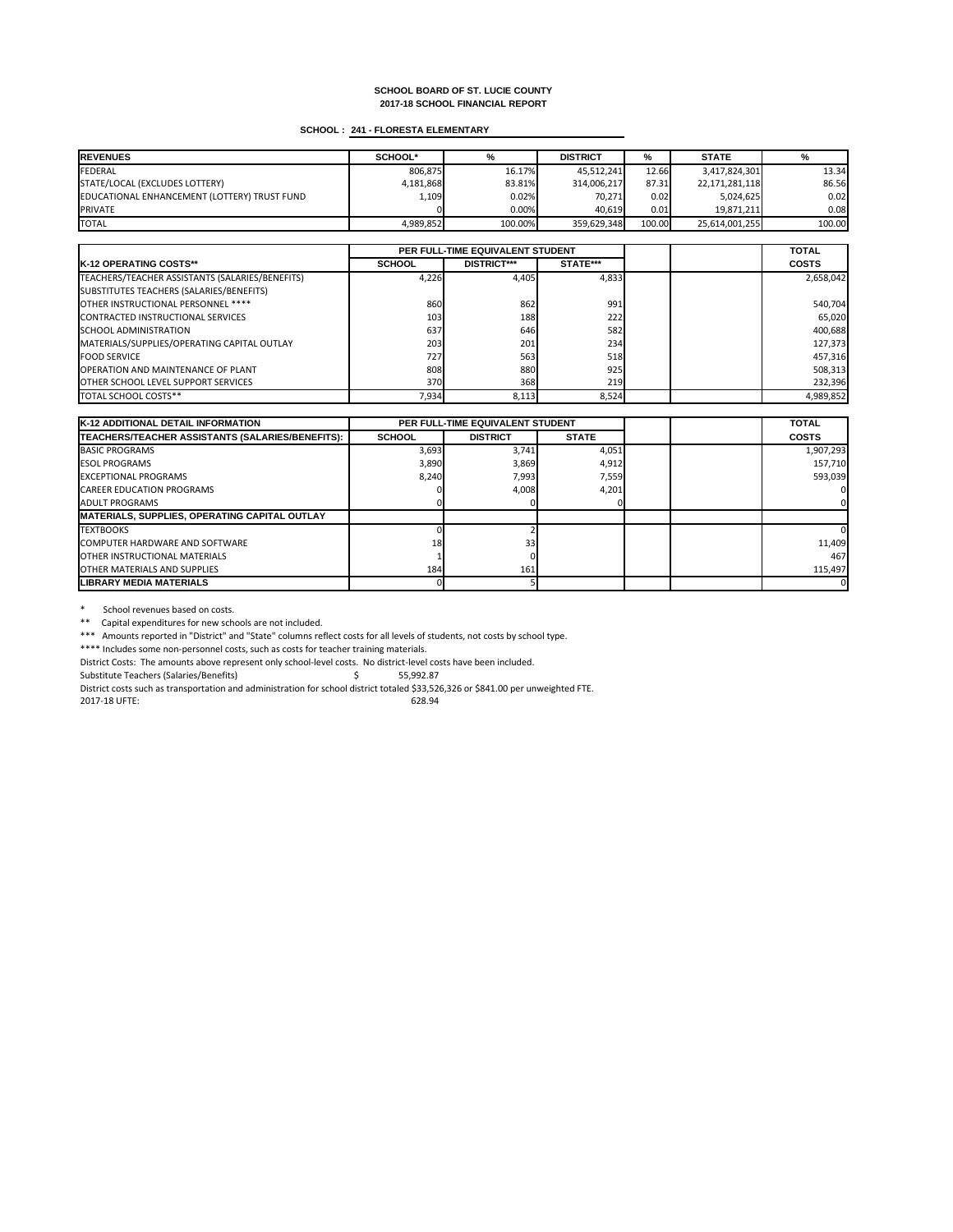# **SCHOOL : 251 - BAYSHORE ELEMENTARY**

| <b>REVENUES</b>                              | <b>SCHOOL*</b> | %       | <b>DISTRICT</b> | %      | <b>STATE</b>   | %      |
|----------------------------------------------|----------------|---------|-----------------|--------|----------------|--------|
| FEDERAL                                      | 758,997        | 14.38%  | 45,512,241      | 12.66  | 3,417,824,301  | 13.34  |
| STATE/LOCAL (EXCLUDES LOTTERY)               | 4,518,799      | 85.60%  | 314,006,217     | 87.31  | 22,171,281,118 | 86.56  |
| EDUCATIONAL ENHANCEMENT (LOTTERY) TRUST FUND | 1,114          | 0.02%   | 70,271          | 0.02   | 5,024,625      | 0.02   |
| <b>PRIVATE</b>                               |                | 0.00%   | 40,619          | 0.01   | 19,871,211     | 0.08   |
| <b>TOTAL</b>                                 | 5,278,910      | 100.00% | 359,629,348     | 100.00 | 25,614,001,255 | 100.00 |

|                                                 | PER FULL-TIME EQUIVALENT STUDENT |                    |                 |  | <b>TOTAL</b> |
|-------------------------------------------------|----------------------------------|--------------------|-----------------|--|--------------|
| <b>K-12 OPERATING COSTS**</b>                   | <b>SCHOOL</b>                    | <b>DISTRICT***</b> | <b>STATE***</b> |  | <b>COSTS</b> |
| TEACHERS/TEACHER ASSISTANTS (SALARIES/BENEFITS) | 4,880                            | 4,405              | 4,833           |  | 3,083,234    |
| SUBSTITUTES TEACHERS (SALARIES/BENEFITS)        |                                  |                    |                 |  |              |
| OTHER INSTRUCTIONAL PERSONNEL ****              | 701                              | 862                | 991             |  | 442,754      |
| CONTRACTED INSTRUCTIONAL SERVICES               | 208                              | 188                | 222             |  | 131,108      |
| <b>SCHOOL ADMINISTRATION</b>                    | 578                              | 646                | 582             |  | 365,154      |
| MATERIALS/SUPPLIES/OPERATING CAPITAL OUTLAY     | <b>226</b>                       | 201                | 234             |  | 142,962      |
| <b>FOOD SERVICE</b>                             | 557                              | 563                | 518             |  | 352,088      |
| <b>OPERATION AND MAINTENANCE OF PLANT</b>       | 837                              | 880                | 925             |  | 528,746      |
| <b>OTHER SCHOOL LEVEL SUPPORT SERVICES</b>      | 369 <b>1</b>                     | 368                | <b>219</b>      |  | 232,864      |
| TOTAL SCHOOL COSTS**                            | 8,356                            | 8,113              | 8,524           |  | 5,278,910    |

\* School revenues based on costs.

\*\* Capital expenditures for new schools are not included.

| <b>K-12 ADDITIONAL DETAIL INFORMATION</b>            | <b>PER FULL-TIME EQUIVALENT STUDENT</b> |                 |              | <b>TOTAL</b> |              |
|------------------------------------------------------|-----------------------------------------|-----------------|--------------|--------------|--------------|
| TEACHERS/TEACHER ASSISTANTS (SALARIES/BENEFITS):     | <b>SCHOOL</b>                           | <b>DISTRICT</b> | <b>STATE</b> |              | <b>COSTS</b> |
| <b>BASIC PROGRAMS</b>                                | 4,007                                   | 3,741           | 4,051        |              | 1,869,112    |
| <b>IESOL PROGRAMS</b>                                | 3,939                                   | 3,869           | 4,912        |              | 274,580      |
| <b>IEXCEPTIONAL PROGRAMS</b>                         | 9,822                                   | 7,993           | 7,559        |              | 939,542      |
| <b>CAREER EDUCATION PROGRAMS</b>                     |                                         | 4,008           | 4,201        |              |              |
| LADULT PROGRAMS                                      |                                         |                 |              |              |              |
| <b>MATERIALS, SUPPLIES, OPERATING CAPITAL OUTLAY</b> |                                         |                 |              |              |              |
| <b>ITEXTBOOKS</b>                                    |                                         |                 |              |              |              |
| <b>ICOMPUTER HARDWARE AND SOFTWARE</b>               | 43                                      | 33 <sub>h</sub> |              |              | 27,050       |
| <b>IOTHER INSTRUCTIONAL MATERIALS</b>                |                                         |                 |              |              |              |
| <b>IOTHER MATERIALS AND SUPPLIES</b>                 | 182                                     | 161             |              |              | 114,849      |
| <b>LIBRARY MEDIA MATERIALS</b>                       |                                         |                 |              |              | 1,063        |

\*\*\* Amounts reported in "District" and "State" columns reflect costs for all levels of students, not costs by school type.

\*\*\*\* Includes some non-personnel costs, such as costs for teacher training materials.

District Costs: The amounts above represent only school-level costs. No district-level costs have been included.

Substitute Teachers (Salaries/Benefits) \$ 61,527.30

District costs such as transportation and administration for school district totaled \$33,526,326 or \$841.00 per unweighted FTE.

2017-18 UFTE: 631.81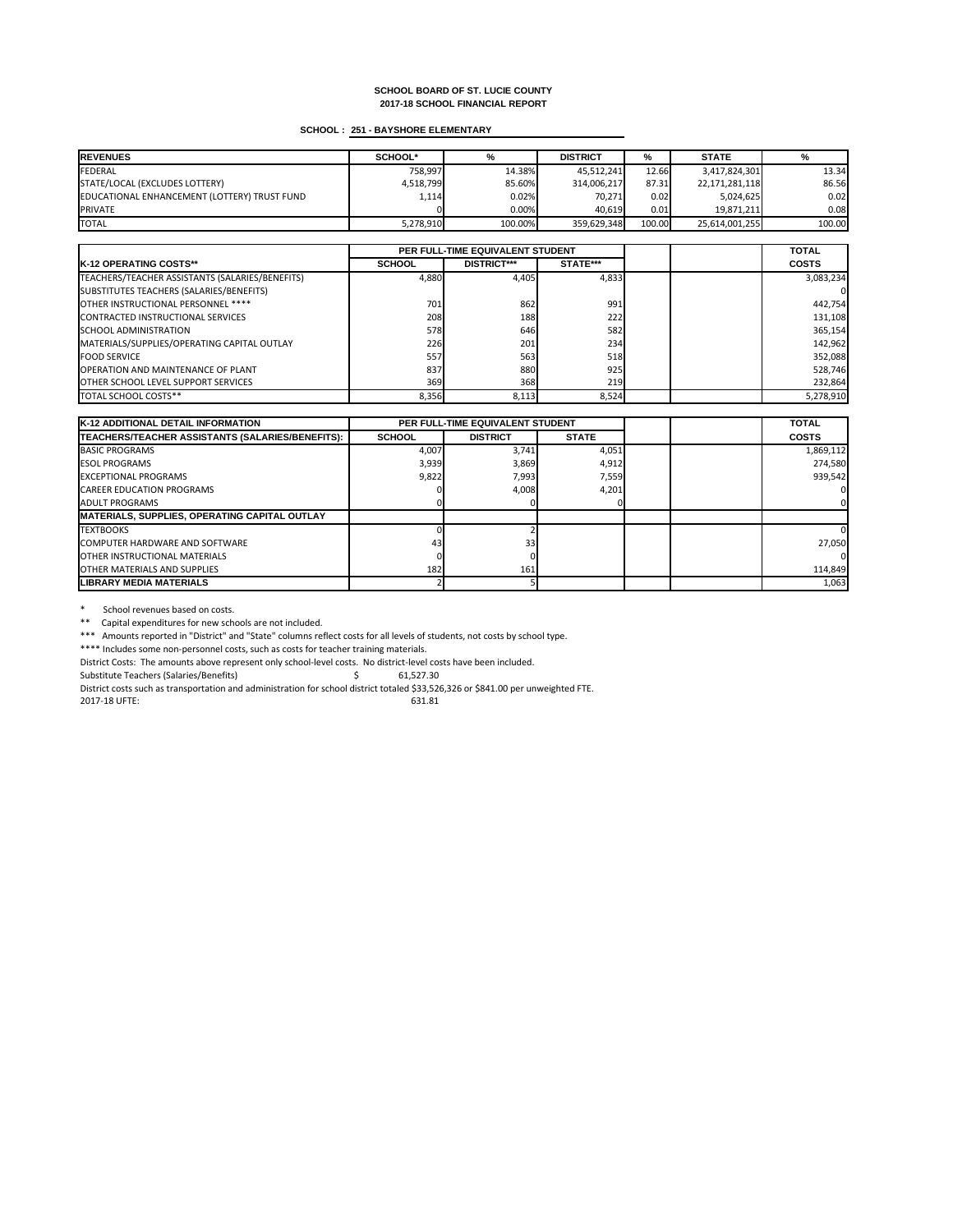# **SCHOOL : 261 - NORTHPORT K-8**

| <b>REVENUES</b>                              | <b>SCHOOL*</b> | %       | <b>DISTRICT</b> | %      | <b>STATE</b>   |        |
|----------------------------------------------|----------------|---------|-----------------|--------|----------------|--------|
| FEDERAL                                      | 1,668,638      | 15.19%  | 45,512,241      | 12.66  | 3,417,824,301  | 13.34  |
| STATE/LOCAL (EXCLUDES LOTTERY)               | 9,316,322      | 84.79%  | 314,006,217     | 87.31  | 22,171,281,118 | 86.56  |
| EDUCATIONAL ENHANCEMENT (LOTTERY) TRUST FUND | 2,006          | 0.02%   | 70,271          | 0.02   | 5,024,625      | 0.02   |
| <b>PRIVATE</b>                               |                | 0.00%   | 40,619          | 0.01   | 19,871,211     | 0.081  |
| <b>TOTAL</b>                                 | 10,986,966     | 100.00% | 359,629,348     | 100.00 | 25,614,001,255 | 100.00 |

|                                                 | PER FULL-TIME EQUIVALENT STUDENT |                    |                 |  | <b>TOTAL</b> |
|-------------------------------------------------|----------------------------------|--------------------|-----------------|--|--------------|
| <b>IK-12 OPERATING COSTS**</b>                  | <b>SCHOOL</b>                    | <b>DISTRICT***</b> | <b>STATE***</b> |  | <b>COSTS</b> |
| TEACHERS/TEACHER ASSISTANTS (SALARIES/BENEFITS) | 5,377                            | 4,405              | 4,833           |  | 6,118,904    |
| SUBSTITUTES TEACHERS (SALARIES/BENEFITS)        |                                  |                    |                 |  |              |
| OTHER INSTRUCTIONAL PERSONNEL ****              | 1,037                            | 862                | 991             |  | 1,180,173    |
| CONTRACTED INSTRUCTIONAL SERVICES               | 157                              | 188                | 222             |  | 179,109      |
| <b>SCHOOL ADMINISTRATION</b>                    | 654                              | 646                | 582             |  | 744,626      |
| MATERIALS/SUPPLIES/OPERATING CAPITAL OUTLAY     | 243                              | 201                | 234             |  | 276,075      |
| <b>FOOD SERVICE</b>                             | 681                              | 563                | 518             |  | 774,971      |
| <b>OPERATION AND MAINTENANCE OF PLANT</b>       | 1,066                            | 880                | 925             |  | 1,212,888    |
| <b>OTHER SCHOOL LEVEL SUPPORT SERVICES</b>      | 440I                             | 368                | 219             |  | 500,220      |
| TOTAL SCHOOL COSTS**                            | 9,655                            | 8,113              | 8,524           |  | 10,986,966   |

\* School revenues based on costs.

\*\* Capital expenditures for new schools are not included.

| <b>K-12 ADDITIONAL DETAIL INFORMATION</b>            | <b>PER FULL-TIME EQUIVALENT STUDENT</b> |                 |              | <b>TOTAL</b> |              |
|------------------------------------------------------|-----------------------------------------|-----------------|--------------|--------------|--------------|
| TEACHERS/TEACHER ASSISTANTS (SALARIES/BENEFITS):     | <b>SCHOOL</b>                           | <b>DISTRICT</b> | <b>STATE</b> |              | <b>COSTS</b> |
| <b>BASIC PROGRAMS</b>                                | 4,617                                   | 3,741           | 4,051        |              | 3,810,845    |
| <b>IESOL PROGRAMS</b>                                | 5,301                                   | 3,869           | 4,912        |              | 334,585      |
| <b>EXCEPTIONAL PROGRAMS</b>                          | 7,914                                   | 7,993           | 7,559        |              | 1,973,474    |
| <b>CAREER EDUCATION PROGRAMS</b>                     |                                         | 4,008           | 4,201        |              |              |
| <b>JADULT PROGRAMS</b>                               |                                         |                 |              |              |              |
| <b>MATERIALS, SUPPLIES, OPERATING CAPITAL OUTLAY</b> |                                         |                 |              |              |              |
| <b>TEXTBOOKS</b>                                     |                                         |                 |              |              | 1,053        |
| COMPUTER HARDWARE AND SOFTWARE                       | 28                                      | 33 <sub>l</sub> |              |              | 32,160       |
| <b>IOTHER INSTRUCTIONAL MATERIALS</b>                |                                         |                 |              |              |              |
| <b>OTHER MATERIALS AND SUPPLIES</b>                  | 209                                     | 161             |              |              | 237,759      |
| LIBRARY MEDIA MATERIALS                              |                                         |                 |              |              | 5,103        |

\*\*\* Amounts reported in "District" and "State" columns reflect costs for all levels of students, not costs by school type.

\*\*\*\* Includes some non-personnel costs, such as costs for teacher training materials.

District Costs: The amounts above represent only school-level costs. No district-level costs have been included.

Substitute Teachers (Salaries/Benefits) \$ 139,897.05

District costs such as transportation and administration for school district totaled \$33,526,326 or \$841.00 per unweighted FTE.

2017-18 UFTE: 1,137.94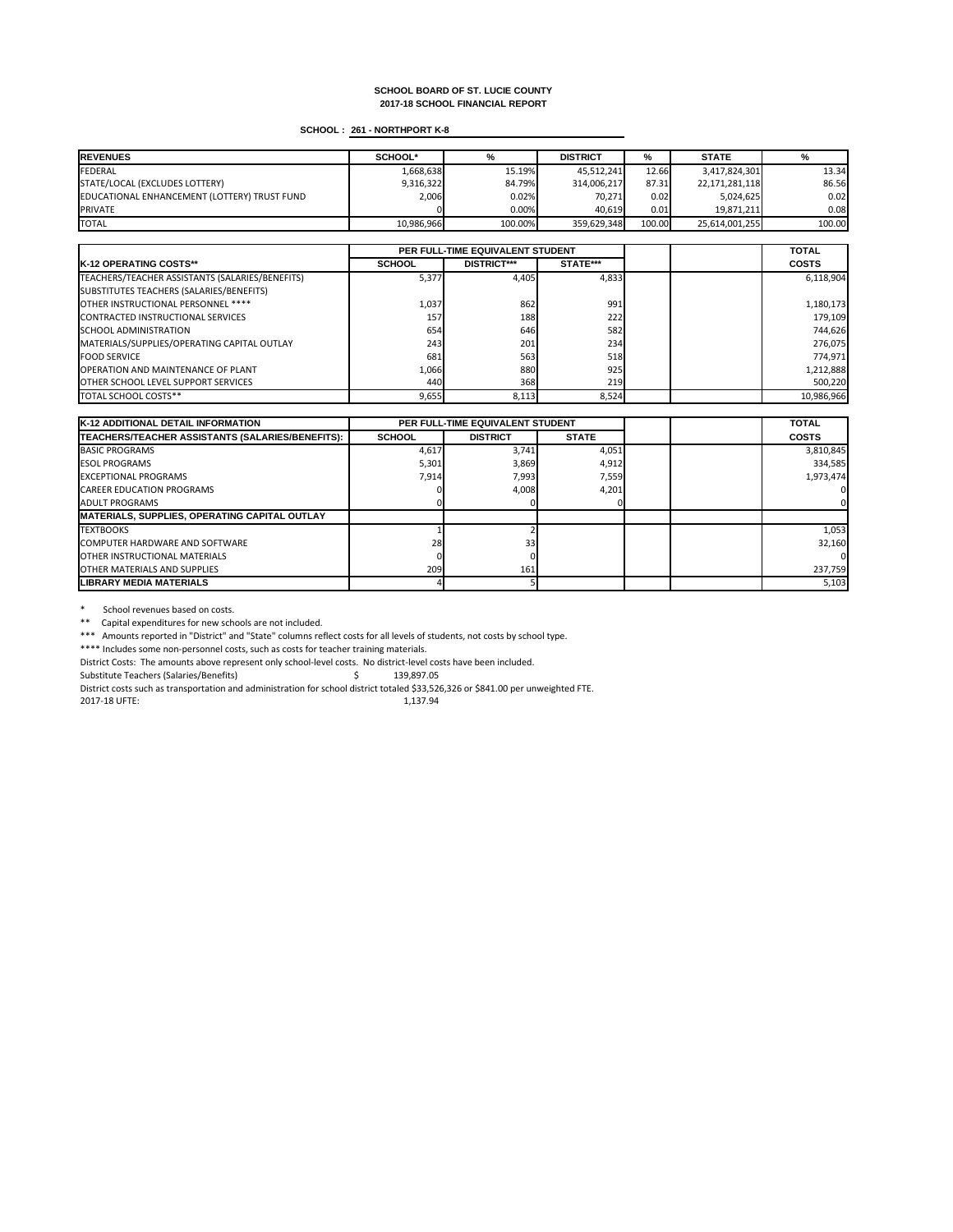# **SCHOOL : 271 - WINDMILL POINT ELEMENTARY**

| <b>IREVENUES</b>                             | <b>SCHOOL*</b> | %       | <b>DISTRICT</b> | %      | <b>STATE</b>   | %      |
|----------------------------------------------|----------------|---------|-----------------|--------|----------------|--------|
| <b>FEDERAL</b>                               | 1,196,174      | 17.88%  | 45,512,241      | 12.66  | 3,417,824,301  | 13.34  |
| STATE/LOCAL (EXCLUDES LOTTERY)               | 5,491,592      | 82.09%  | 314,006,217     | 87.31  | 22,171,281,118 | 86.56  |
| EDUCATIONAL ENHANCEMENT (LOTTERY) TRUST FUND | 1,566          | 0.02%   | 70,271          | 0.02   | 5,024,625      | 0.02   |
| <b>PRIVATE</b>                               |                | 0.00%   | 40,619          | 0.01   | 19,871,211     | 0.08   |
| <b>TOTAL</b>                                 | 6,689,332      | 100.00% | 359,629,348     | 100.00 | 25,614,001,255 | 100.00 |

|                                                 | PER FULL-TIME EQUIVALENT STUDENT |                    |                 |  | <b>TOTAL</b> |
|-------------------------------------------------|----------------------------------|--------------------|-----------------|--|--------------|
| <b>IK-12 OPERATING COSTS**</b>                  | <b>SCHOOL</b>                    | <b>DISTRICT***</b> | <b>STATE***</b> |  | <b>COSTS</b> |
| TEACHERS/TEACHER ASSISTANTS (SALARIES/BENEFITS) | 4,193                            | 4,405              | 4,833           |  | 3,724,527    |
| SUBSTITUTES TEACHERS (SALARIES/BENEFITS)        |                                  |                    |                 |  |              |
| OTHER INSTRUCTIONAL PERSONNEL ****              | 669                              | 862                | 991             |  | 594,031      |
| CONTRACTED INSTRUCTIONAL SERVICES               | 91                               | 188                | 222             |  | 80,845       |
| <b>ISCHOOL ADMINISTRATION</b>                   | 463                              | 646                | 582             |  | 411,176      |
| MATERIALS/SUPPLIES/OPERATING CAPITAL OUTLAY     | 255                              | 201                | 234             |  | 226,811      |
| <b>FOOD SERVICE</b>                             | 734                              | 563                | 518             |  | 651,738      |
| <b>OPERATION AND MAINTENANCE OF PLANT</b>       | 784                              | 880                | 925             |  | 696,774      |
| <b>OTHER SCHOOL LEVEL SUPPORT SERVICES</b>      | 342                              | 368                | <b>219</b>      |  | 303,430      |
| <b>TOTAL SCHOOL COSTS**</b>                     | 7,531                            | 8,113              | 8,524           |  | 6,689,332    |

\* School revenues based on costs.

\*\* Capital expenditures for new schools are not included.

| <b>K-12 ADDITIONAL DETAIL INFORMATION</b>            | <b>PER FULL-TIME EQUIVALENT STUDENT</b> |                 |              | <b>TOTAL</b> |              |
|------------------------------------------------------|-----------------------------------------|-----------------|--------------|--------------|--------------|
| TEACHERS/TEACHER ASSISTANTS (SALARIES/BENEFITS):     | <b>SCHOOL</b>                           | <b>DISTRICT</b> | <b>STATE</b> |              | <b>COSTS</b> |
| BASIC PROGRAMS                                       | 3,444                                   | 3,741           | 4,051        |              | 2,514,587    |
| <b>ESOL PROGRAMS</b>                                 | 3,345                                   | 3,869           | 4,912        |              | 232,021      |
| <b>IEXCEPTIONAL PROGRAMS</b>                         | 11,037                                  | 7,993           | 7,559        |              | 977,919      |
| <b>CAREER EDUCATION PROGRAMS</b>                     |                                         | 4,008           | 4,201        |              |              |
| <b>JADULT PROGRAMS</b>                               |                                         |                 |              |              |              |
| <b>MATERIALS, SUPPLIES, OPERATING CAPITAL OUTLAY</b> |                                         |                 |              |              |              |
| <b>TEXTBOOKS</b>                                     |                                         |                 |              |              |              |
| COMPUTER HARDWARE AND SOFTWARE                       | 27                                      | 33 <sub>l</sub> |              |              | 23,916       |
| <b>IOTHER INSTRUCTIONAL MATERIALS</b>                |                                         |                 |              |              |              |
| <b>JOTHER MATERIALS AND SUPPLIES</b>                 | 228                                     | 161             |              |              | 202,808      |
| ILIBRARY MEDIA MATERIALS                             |                                         |                 |              |              | 87           |

\*\*\* Amounts reported in "District" and "State" columns reflect costs for all levels of students, not costs by school type.

\*\*\*\* Includes some non-personnel costs, such as costs for teacher training materials.

District Costs: The amounts above represent only school-level costs. No district-level costs have been included.

Substitute Teachers (Salaries/Benefits) \$ 71,850.54

District costs such as transportation and administration for school district totaled \$33,526,326 or \$841.00 per unweighted FTE.

2017-18 UFTE: 888.19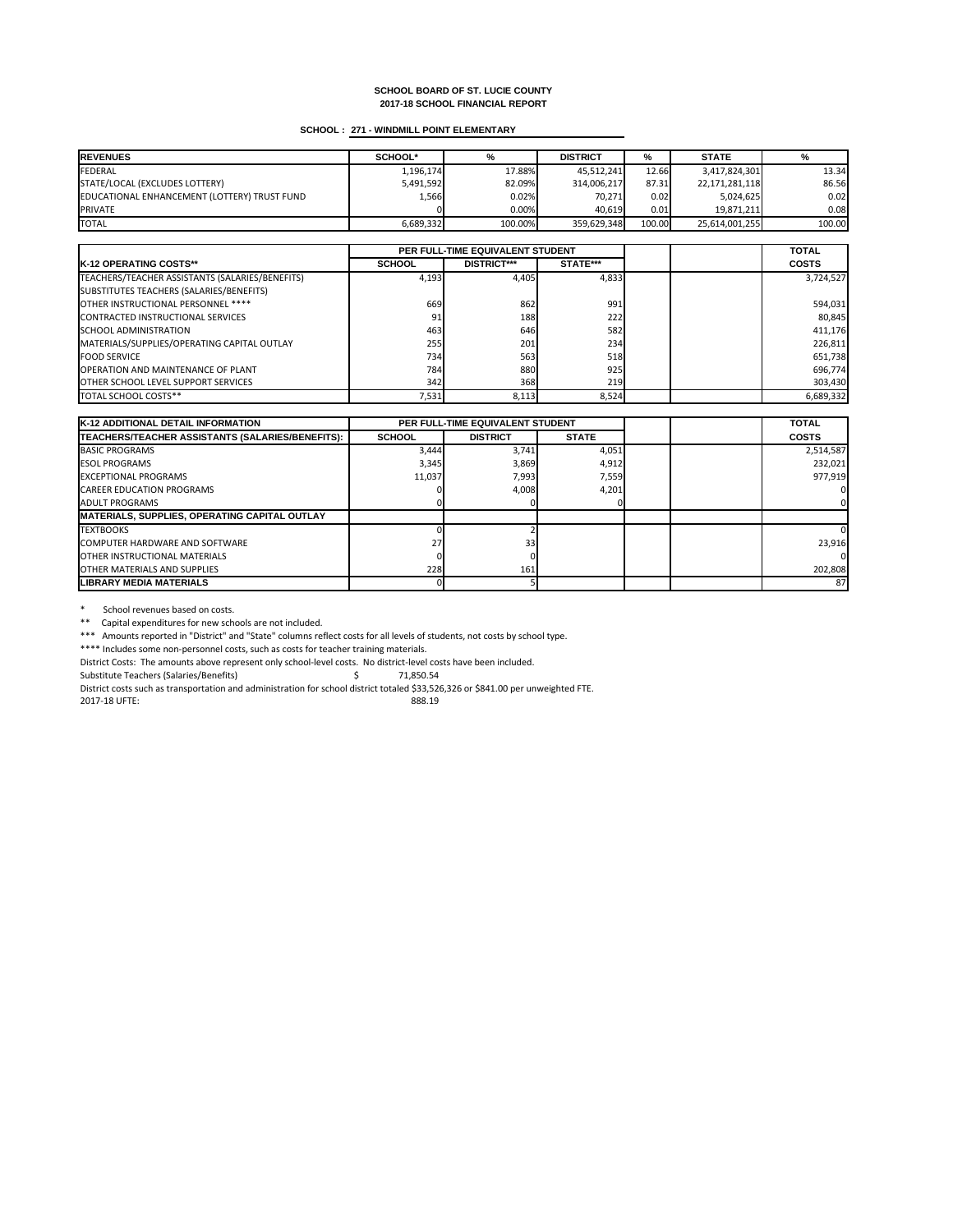# **SCHOOL : 281 - VILLAGE GREEN ENVIRONMENTAL STUDIES SCHOOL**

| <b>REVENUES</b>                              | <b>SCHOOL*</b> | %       | <b>DISTRICT</b> | %      | <b>STATE</b>   | %      |
|----------------------------------------------|----------------|---------|-----------------|--------|----------------|--------|
| FEDERAL                                      | 598,623        | 14.52%  | 45,512,241      | 12.66  | 3,417,824,301  | 13.34  |
| STATE/LOCAL (EXCLUDES LOTTERY)               | 3,523,994      | 85.46%  | 314,006,217     | 87.31  | 22,171,281,118 | 86.56  |
| EDUCATIONAL ENHANCEMENT (LOTTERY) TRUST FUND | 955            | 0.02%   | 70,271          | 0.02   | 5,024,625      | 0.02   |
| <b>PRIVATE</b>                               |                | 0.00%   | 40,619          | 0.01   | 19,871,211     | 0.08   |
| <b>TOTAL</b>                                 | 4,123,572      | 100.00% | 359,629,348     | 100.00 | 25,614,001,255 | 100.00 |

|                                                 | PER FULL-TIME EQUIVALENT STUDENT |                    |                 |  | <b>TOTAL</b> |
|-------------------------------------------------|----------------------------------|--------------------|-----------------|--|--------------|
| <b>IK-12 OPERATING COSTS**</b>                  | <b>SCHOOL</b>                    | <b>DISTRICT***</b> | <b>STATE***</b> |  | <b>COSTS</b> |
| TEACHERS/TEACHER ASSISTANTS (SALARIES/BENEFITS) | 3,964                            | 4,405              | 4,833           |  | 2,147,732    |
| SUBSTITUTES TEACHERS (SALARIES/BENEFITS)        |                                  |                    |                 |  |              |
| <b>OTHER INSTRUCTIONAL PERSONNEL ****</b>       | 857                              | 862                | 991             |  | 464,239      |
| CONTRACTED INSTRUCTIONAL SERVICES               | 224                              | 188                | 222             |  | 121,148      |
| <b>ISCHOOL ADMINISTRATION</b>                   | 666                              | 646                | 582             |  | 361,006      |
| MATERIALS/SUPPLIES/OPERATING CAPITAL OUTLAY     | 206                              | 201                | 234             |  | 111,652      |
| <b>FOOD SERVICE</b>                             | 575                              | 563                | 518             |  | 311,672      |
| <b>OPERATION AND MAINTENANCE OF PLANT</b>       | 790 <b>I</b>                     | 880                | 925             |  | 427,853      |
| <b>OTHER SCHOOL LEVEL SUPPORT SERVICES</b>      | 329                              | 368                | 219             |  | 178,270      |
| <b>TOTAL SCHOOL COSTS**</b>                     | 7,611                            | 8,113              | 8,524           |  | 4,123,572    |

\* School revenues based on costs.

\*\* Capital expenditures for new schools are not included.

| <b>K-12 ADDITIONAL DETAIL INFORMATION</b>            | <b>PER FULL-TIME EQUIVALENT STUDENT</b> |                 |              | <b>TOTAL</b> |              |
|------------------------------------------------------|-----------------------------------------|-----------------|--------------|--------------|--------------|
| TEACHERS/TEACHER ASSISTANTS (SALARIES/BENEFITS):     | <b>SCHOOL</b>                           | <b>DISTRICT</b> | <b>STATE</b> |              | <b>COSTS</b> |
| <b>BASIC PROGRAMS</b>                                | 3,555                                   | 3,741           | 4,051        |              | 1,590,756    |
| <b>IESOL PROGRAMS</b>                                | 3,009                                   | 3,869           | 4,912        |              | 71,422       |
| <b>EXCEPTIONAL PROGRAMS</b>                          | 6,880                                   | 7,993           | 7,559        |              | 485,554      |
| <b>CAREER EDUCATION PROGRAMS</b>                     |                                         | 4,008           | 4,201        |              |              |
| <b>JADULT PROGRAMS</b>                               |                                         |                 |              |              |              |
| <b>MATERIALS, SUPPLIES, OPERATING CAPITAL OUTLAY</b> |                                         |                 |              |              |              |
| <b>ITEXTBOOKS</b>                                    |                                         |                 |              |              |              |
| <b>ICOMPUTER HARDWARE AND SOFTWARE</b>               |                                         | 33 <b>l</b>     |              |              | 4,276        |
| <b>IOTHER INSTRUCTIONAL MATERIALS</b>                |                                         |                 |              |              |              |
| <b>IOTHER MATERIALS AND SUPPLIES</b>                 | 193                                     | 161             |              |              | 104,453      |
| <b>LIBRARY MEDIA MATERIALS</b>                       |                                         |                 |              |              | 2,923        |

\*\*\* Amounts reported in "District" and "State" columns reflect costs for all levels of students, not costs by school type.

\*\*\*\* Includes some non-personnel costs, such as costs for teacher training materials.

District Costs: The amounts above represent only school-level costs. No district-level costs have been included.

Substitute Teachers (Salaries/Benefits)  $\zeta$  40,806.84

District costs such as transportation and administration for school district totaled \$33,526,326 or \$841.00 per unweighted FTE.

2017-18 UFTE: 541.76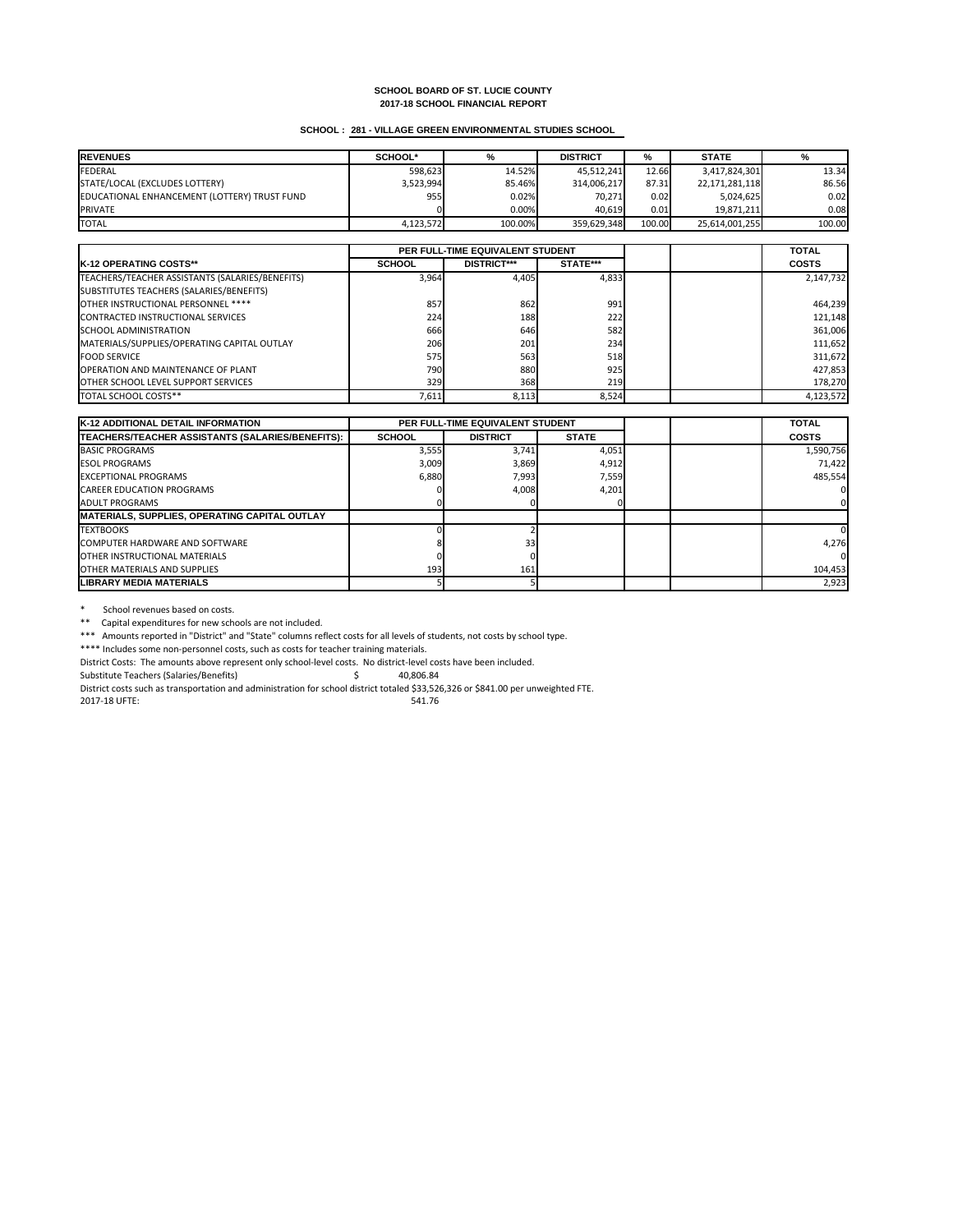# **SCHOOL : 301 - PORT ST LUCIE HIGH SCHOOL**

| <b>REVENUES</b>                              | <b>SCHOOL*</b> | %       | <b>DISTRICT</b> | %      | <b>STATE</b>   | %      |
|----------------------------------------------|----------------|---------|-----------------|--------|----------------|--------|
| FEDERAL                                      | 1,461,124      | 11.20%  | 45,512,241      | 12.66  | 3,417,824,301  | 13.34  |
| STATE/LOCAL (EXCLUDES LOTTERY)               | 11,578,671     | 88.78%  | 314,006,217     | 87.31  | 22,171,281,118 | 86.56  |
| EDUCATIONAL ENHANCEMENT (LOTTERY) TRUST FUND | 2,803          | 0.02%   | 70,271          | 0.02   | 5,024,625      | 0.02   |
| <b>PRIVATE</b>                               |                | 0.00%   | 40,619          | 0.01   | 19,871,211     | 0.08   |
| <b>TOTAL</b>                                 | 13,042,598     | 100.00% | 359,629,348     | 100.00 | 25,614,001,255 | 100.00 |

|                                                 | PER FULL-TIME EQUIVALENT STUDENT |                    |                 |  | <b>TOTAL</b> |
|-------------------------------------------------|----------------------------------|--------------------|-----------------|--|--------------|
| <b>IK-12 OPERATING COSTS**</b>                  | <b>SCHOOL</b>                    | <b>DISTRICT***</b> | <b>STATE***</b> |  | <b>COSTS</b> |
| TEACHERS/TEACHER ASSISTANTS (SALARIES/BENEFITS) | 4,380                            | 4,405              | 4,833           |  | 6,965,386    |
| SUBSTITUTES TEACHERS (SALARIES/BENEFITS)        |                                  |                    |                 |  |              |
| OTHER INSTRUCTIONAL PERSONNEL ****              | 903                              | 862                | 991             |  | 1,436,731    |
| CONTRACTED INSTRUCTIONAL SERVICES               | <b>116</b>                       | 188                | 222             |  | 183,823      |
| <b>ISCHOOL ADMINISTRATION</b>                   | 768                              | 646                | 582             |  | 1,220,509    |
| MATERIALS/SUPPLIES/OPERATING CAPITAL OUTLAY     | 209                              | 201                | 234             |  | 332,107      |
| <b>FOOD SERVICE</b>                             | 497                              | 563                | 518             |  | 790,087      |
| <b>OPERATION AND MAINTENANCE OF PLANT</b>       | 940                              | 880                | 925             |  | 1,495,095    |
| <b>OTHER SCHOOL LEVEL SUPPORT SERVICES</b>      | 389                              | 368                | 219             |  | 618,860      |
| <b>TOTAL SCHOOL COSTS**</b>                     | 8,202                            | 8,113              | 8,524           |  | 13,042,598   |

\* School revenues based on costs.

| K-12 ADDITIONAL DETAIL INFORMATION                   | <b>PER FULL-TIME EQUIVALENT STUDENT</b> |                 |              | <b>TOTAL</b> |              |
|------------------------------------------------------|-----------------------------------------|-----------------|--------------|--------------|--------------|
| TEACHERS/TEACHER ASSISTANTS (SALARIES/BENEFITS):     | <b>SCHOOL</b>                           | <b>DISTRICT</b> | <b>STATE</b> |              | <b>COSTS</b> |
| <b>BASIC PROGRAMS</b>                                | 3,659                                   | 3,741           | 4,051        |              | 4,445,258    |
| <b>IESOL PROGRAMS</b>                                | 4,111                                   | 3,869           | 4,912        |              | 140,270      |
| <b>IEXCEPTIONAL PROGRAMS</b>                         | 7,908                                   | 7,993           | 7,559        |              | 1,716,686    |
| <b>CAREER EDUCATION PROGRAMS</b>                     | 5,345                                   | 4,008           | 4,201        |              | 663,172      |
| <b>JADULT PROGRAMS</b>                               |                                         |                 |              |              |              |
| <b>MATERIALS, SUPPLIES, OPERATING CAPITAL OUTLAY</b> |                                         |                 |              |              |              |
| <b>ITEXTBOOKS</b>                                    |                                         |                 |              |              | 8,014        |
| COMPUTER HARDWARE AND SOFTWARE                       | 23 <sub>h</sub>                         | 33              |              |              | 37,204       |
| <b>IOTHER INSTRUCTIONAL MATERIALS</b>                |                                         |                 |              |              |              |
| <b>IOTHER MATERIALS AND SUPPLIES</b>                 | 175                                     | 161             |              |              | 277,521      |
| <b>ILIBRARY MEDIA MATERIALS</b>                      |                                         |                 |              |              | 9,369        |

\*\* Capital expenditures for new schools are not included.

\*\*\* Amounts reported in "District" and "State" columns reflect costs for all levels of students, not costs by school type.

\*\*\*\* Includes some non-personnel costs, such as costs for teacher training materials.

District Costs: The amounts above represent only school-level costs. No district-level costs have been included.

Substitute Teachers (Salaries/Benefits) \$ 107,000.36

District costs such as transportation and administration for school district totaled \$33,526,326 or \$841.00 per unweighted FTE.

2017-18 UFTE: 1,590.20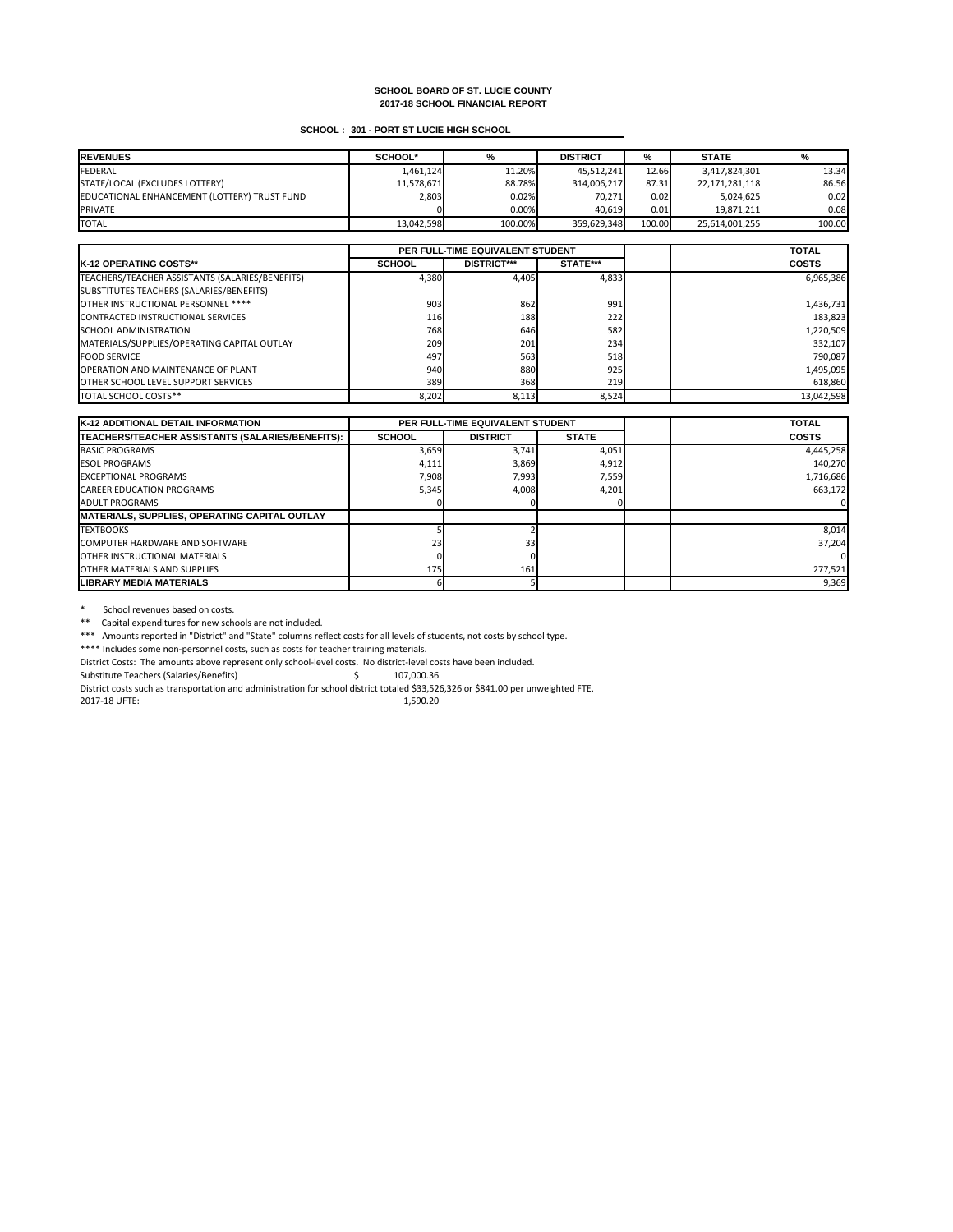# **SCHOOL : 311 - PARKWAY ELEMENTARY**

| <b>IREVENUES</b>                             | <b>SCHOOL*</b> | %       | <b>DISTRICT</b> | %      | <b>STATE</b>   | %      |
|----------------------------------------------|----------------|---------|-----------------|--------|----------------|--------|
| <b>FEDERAL</b>                               | 911,590        | 18.98%  | 45,512,241      | 12.66  | 3,417,824,301  | 13.34  |
| STATE/LOCAL (EXCLUDES LOTTERY)               | 3,890,779      | 81.00%  | 314,006,217     | 87.31  | 22,171,281,118 | 86.56  |
| EDUCATIONAL ENHANCEMENT (LOTTERY) TRUST FUND | 868            | 0.02%   | 70,271          | 0.02   | 5,024,625      | 0.02   |
| <b>PRIVATE</b>                               |                | 0.00%   | 40,619          | 0.01   | 19,871,211     | 0.08   |
| <b>TOTAL</b>                                 | 4,803,237      | 100.00% | 359,629,348     | 100.00 | 25,614,001,255 | 100.00 |

|                                                 | PER FULL-TIME EQUIVALENT STUDENT |                    |                 |  | <b>TOTAL</b> |
|-------------------------------------------------|----------------------------------|--------------------|-----------------|--|--------------|
| <b>IK-12 OPERATING COSTS**</b>                  | <b>SCHOOL</b>                    | <b>DISTRICT***</b> | <b>STATE***</b> |  | <b>COSTS</b> |
| TEACHERS/TEACHER ASSISTANTS (SALARIES/BENEFITS) | 5,313                            | 4,405              | 4,833           |  | 2,614,999    |
| SUBSTITUTES TEACHERS (SALARIES/BENEFITS)        |                                  |                    |                 |  |              |
| OTHER INSTRUCTIONAL PERSONNEL ****              | 1,215                            | 862                | 991             |  | 598,071      |
| CONTRACTED INSTRUCTIONAL SERVICES               | 123                              | 188                | 222             |  | 60,707       |
| <b>ISCHOOL ADMINISTRATION</b>                   | 729                              | 646                | 582             |  | 358,863      |
| MATERIALS/SUPPLIES/OPERATING CAPITAL OUTLAY     | 243                              | 201                | 234             |  | 119,773      |
| <b>FOOD SERVICE</b>                             | 723                              | 563                | 518             |  | 356,102      |
| <b>OPERATION AND MAINTENANCE OF PLANT</b>       | 1,022                            | 880                | 925             |  | 503,044      |
| <b>OTHER SCHOOL LEVEL SUPPORT SERVICES</b>      | 389                              | 368                | <b>219</b>      |  | 191,678      |
| <b>ITOTAL SCHOOL COSTS**</b>                    | 9,757                            | 8,113              | 8,524           |  | 4,803,237    |

\* School revenues based on costs.

\*\* Capital expenditures for new schools are not included.

| K-12 ADDITIONAL DETAIL INFORMATION                   | <b>PER FULL-TIME EQUIVALENT STUDENT</b> |                 |              | <b>TOTAL</b> |              |
|------------------------------------------------------|-----------------------------------------|-----------------|--------------|--------------|--------------|
| TEACHERS/TEACHER ASSISTANTS (SALARIES/BENEFITS):     | <b>SCHOOL</b>                           | <b>DISTRICT</b> | <b>STATE</b> |              | <b>COSTS</b> |
| <b>BASIC PROGRAMS</b>                                | 4,194                                   | 3,741           | 4,051        |              | 1,424,670    |
| <b>ESOL PROGRAMS</b>                                 | 3,772                                   | 3,869           | 4,912        |              | 204,605      |
| <b>EXCEPTIONAL PROGRAMS</b>                          | 10,029                                  | 7,993           | 7,559        |              | 985,724      |
| <b>CAREER EDUCATION PROGRAMS</b>                     |                                         | 4,008           | 4,201        |              |              |
| <b>JADULT PROGRAMS</b>                               |                                         |                 |              |              |              |
| <b>MATERIALS, SUPPLIES, OPERATING CAPITAL OUTLAY</b> |                                         |                 |              |              |              |
| <b>TEXTBOOKS</b>                                     |                                         |                 |              |              |              |
| <b>ICOMPUTER HARDWARE AND SOFTWARE</b>               | 34                                      | 33I             |              |              | 16,643       |
| <b>IOTHER INSTRUCTIONAL MATERIALS</b>                |                                         |                 |              |              |              |
| <b>IOTHER MATERIALS AND SUPPLIES</b>                 | 209                                     | 161             |              |              | 103,130      |
| <b>ILIBRARY MEDIA MATERIALS</b>                      |                                         |                 |              |              |              |

\*\*\* Amounts reported in "District" and "State" columns reflect costs for all levels of students, not costs by school type.

\*\*\*\* Includes some non-personnel costs, such as costs for teacher training materials.

District Costs: The amounts above represent only school-level costs. No district-level costs have been included.

Substitute Teachers (Salaries/Benefits) \$ 36,053.98

District costs such as transportation and administration for school district totaled \$33,526,326 or \$841.00 per unweighted FTE.

2017-18 UFTE: 492.21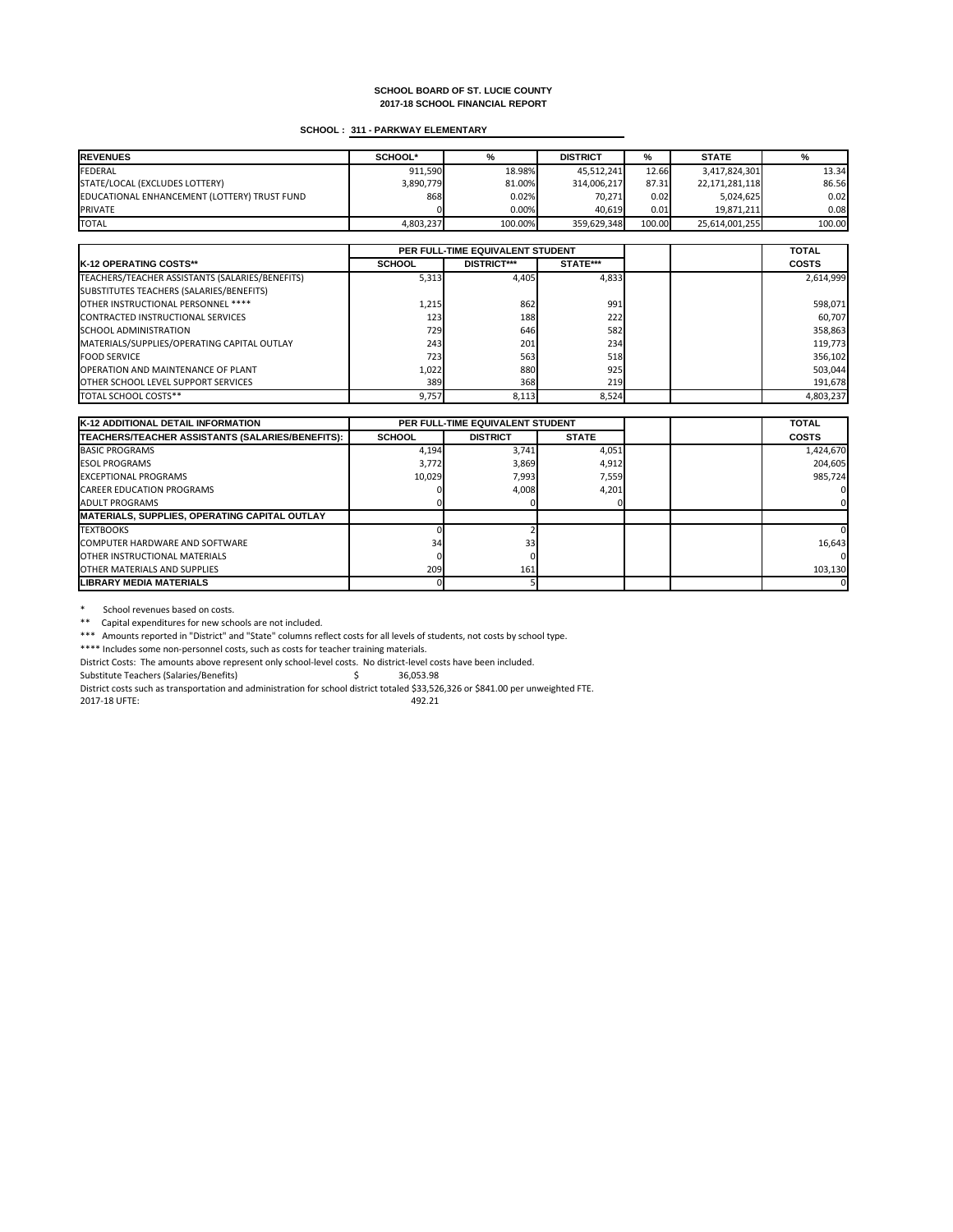# **SCHOOL : 331 - SOUTHPORT MIDDLE**

| <b>REVENUES</b>                              | <b>SCHOOL*</b> | %       | <b>DISTRICT</b> | %      | <b>STATE</b>   | %      |
|----------------------------------------------|----------------|---------|-----------------|--------|----------------|--------|
| FEDERAL                                      | 982,534        | 14.05%  | 45,512,241      | 12.66  | 3,417,824,301  | 13.34  |
| STATE/LOCAL (EXCLUDES LOTTERY)               | 6,010,658      | 85.93%  | 314,006,217     | 87.31  | 22,171,281,118 | 86.56  |
| EDUCATIONAL ENHANCEMENT (LOTTERY) TRUST FUND | 1,407          | 0.02%   | 70,271          | 0.02   | 5,024,625      | 0.02   |
| <b>PRIVATE</b>                               |                | 0.00%   | 40,619          | 0.01   | 19,871,211     | 0.08   |
| <b>TOTAL</b>                                 | 6,994,599      | 100.00% | 359,629,348     | 100.00 | 25,614,001,255 | 100.00 |

|                                                 | PER FULL-TIME EQUIVALENT STUDENT |                    |          |  | <b>TOTAL</b> |
|-------------------------------------------------|----------------------------------|--------------------|----------|--|--------------|
| <b>IK-12 OPERATING COSTS**</b>                  | <b>SCHOOL</b>                    | <b>DISTRICT***</b> | STATE*** |  | <b>COSTS</b> |
| TEACHERS/TEACHER ASSISTANTS (SALARIES/BENEFITS) | 4,552                            | 4,405              | 4,833    |  | 3,632,353    |
| SUBSTITUTES TEACHERS (SALARIES/BENEFITS)        |                                  |                    |          |  |              |
| OTHER INSTRUCTIONAL PERSONNEL ****              | 1,049                            | 862                | 991      |  | 837,265      |
| CONTRACTED INSTRUCTIONAL SERVICES               | 145                              | 188                | 222      |  | 115,595      |
| <b>ISCHOOL ADMINISTRATION</b>                   | 735                              | 646                | 582      |  | 586,806      |
| MATERIALS/SUPPLIES/OPERATING CAPITAL OUTLAY     | 213                              | 201                | 234      |  | 170,023      |
| <b>FOOD SERVICE</b>                             | 641                              | 563                | 518      |  | 511,400      |
| <b>OPERATION AND MAINTENANCE OF PLANT</b>       | 1,069                            | 880                | 925      |  | 853,190      |
| <b>OTHER SCHOOL LEVEL SUPPORT SERVICES</b>      | 361                              | 368                | 219      |  | 287,967      |
| <b>ITOTAL SCHOOL COSTS**</b>                    | 8,765                            | 8,113              | 8,524    |  | 6,994,599    |

\* School revenues based on costs.

\*\* Capital expenditures for new schools are not included.

| <b>K-12 ADDITIONAL DETAIL INFORMATION</b>            | <b>PER FULL-TIME EQUIVALENT STUDENT</b> |                 |              | <b>TOTAL</b> |              |
|------------------------------------------------------|-----------------------------------------|-----------------|--------------|--------------|--------------|
| TEACHERS/TEACHER ASSISTANTS (SALARIES/BENEFITS):     | <b>SCHOOL</b>                           | <b>DISTRICT</b> | <b>STATE</b> |              | <b>COSTS</b> |
| <b>BASIC PROGRAMS</b>                                | 3,800                                   | 3,741           | 4,051        |              | 2,376,229    |
| <b>IESOL PROGRAMS</b>                                | 3,547                                   | 3,869           | 4,912        |              | 161,068      |
| <b>EXCEPTIONAL PROGRAMS</b>                          | 8,602                                   | 7,993           | 7,559        |              | 1,095,056    |
| <b>CAREER EDUCATION PROGRAMS</b>                     |                                         | 4,008           | 4,201        |              |              |
| LADULT PROGRAMS                                      |                                         |                 |              |              |              |
| <b>MATERIALS, SUPPLIES, OPERATING CAPITAL OUTLAY</b> |                                         |                 |              |              |              |
| <b>ITEXTBOOKS</b>                                    |                                         |                 |              |              | 1,089        |
| <b>ICOMPUTER HARDWARE AND SOFTWARE</b>               | 24                                      | 33 <sub>h</sub> |              |              | 19,500       |
| <b>IOTHER INSTRUCTIONAL MATERIALS</b>                |                                         |                 |              |              |              |
| <b>IOTHER MATERIALS AND SUPPLIES</b>                 | 184                                     | 161             |              |              | 146,499      |
| <b>LIBRARY MEDIA MATERIALS</b>                       |                                         |                 |              |              | 2,935        |

\*\*\* Amounts reported in "District" and "State" columns reflect costs for all levels of students, not costs by school type.

\*\*\*\* Includes some non-personnel costs, such as costs for teacher training materials.

District Costs: The amounts above represent only school-level costs. No district-level costs have been included.

Substitute Teachers (Salaries/Benefits) \$ 56,901.66

District costs such as transportation and administration for school district totaled \$33,526,326 or \$841.00 per unweighted FTE.

2017-18 UFTE: 798.02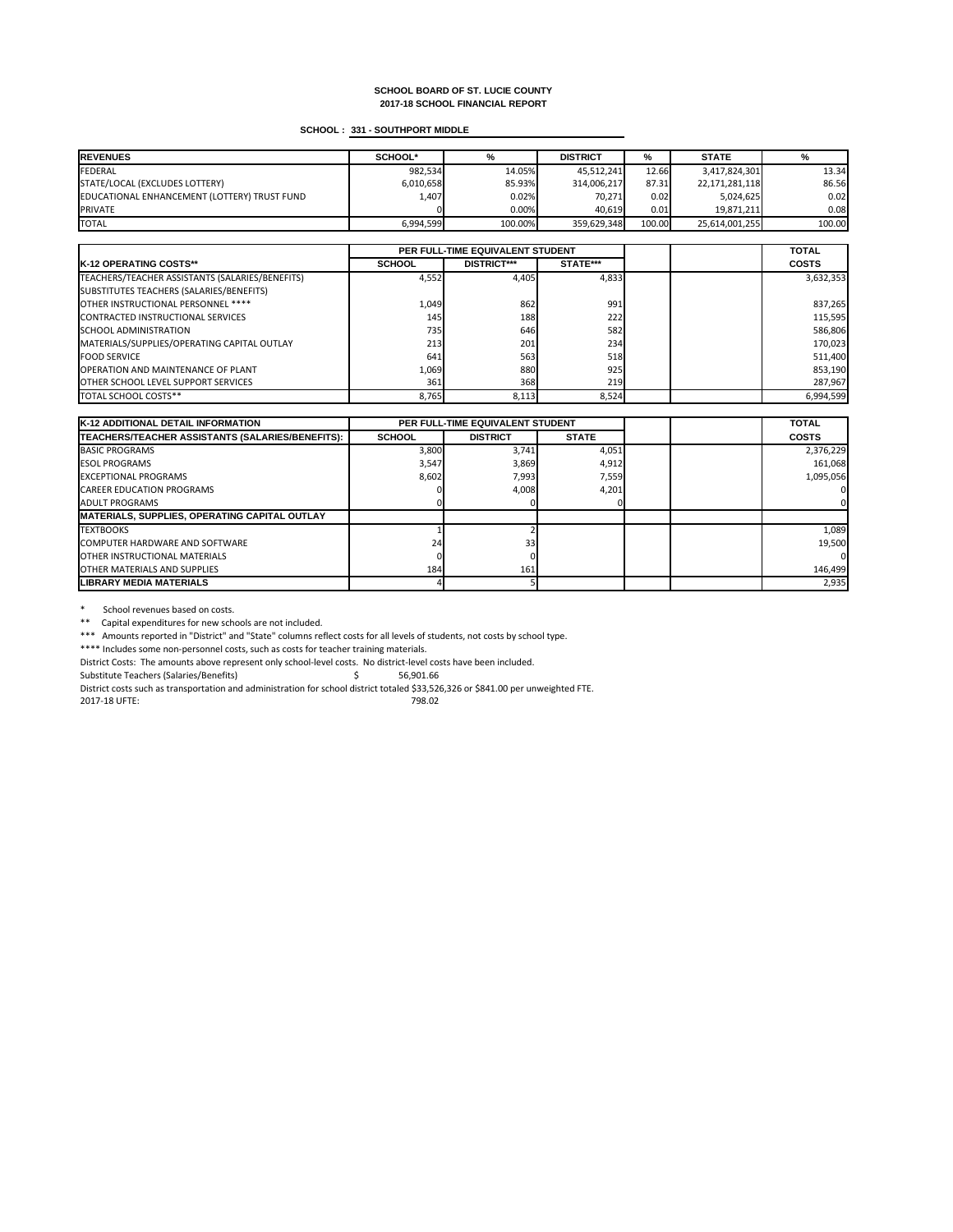# **SCHOOL : 341 - MARIPOSA ELEMENTARY**

| <b>REVENUES</b>                              | <b>SCHOOL*</b> |         | <b>DISTRICT</b> | %      | <b>STATE</b>   | ℅      |
|----------------------------------------------|----------------|---------|-----------------|--------|----------------|--------|
| FEDERAL                                      | 867,534        | 15.26%  | 45,512,241      | 12.66  | 3,417,824,301  | 13.34  |
| STATE/LOCAL (EXCLUDES LOTTERY)               | 4,817,250      | 84.72%  | 314,006,217     | 87.31  | 22,171,281,118 | 86.56  |
| EDUCATIONAL ENHANCEMENT (LOTTERY) TRUST FUND | 1,198          | 0.02%   | 70,271          | 0.02   | 5,024,625      | 0.02   |
| <b>IPRIVATE</b>                              |                | 0.00%   | 40,619          | 0.01   | 19,871,211     | 0.08   |
| <b>TOTAL</b>                                 | 5,685,982      | 100.00% | 359,629,348     | 100.00 | 25,614,001,255 | 100.00 |

|                                                 | PER FULL-TIME EQUIVALENT STUDENT |                    |            |  | <b>TOTAL</b> |
|-------------------------------------------------|----------------------------------|--------------------|------------|--|--------------|
| <b>IK-12 OPERATING COSTS**</b>                  | <b>SCHOOL</b>                    | <b>DISTRICT***</b> | STATE***   |  | <b>COSTS</b> |
| TEACHERS/TEACHER ASSISTANTS (SALARIES/BENEFITS) | 4,621                            | 4,405              | 4,833      |  | 3,140,686    |
| SUBSTITUTES TEACHERS (SALARIES/BENEFITS)        |                                  |                    |            |  |              |
| OTHER INSTRUCTIONAL PERSONNEL ****              | 920                              | 862                | 991        |  | 625,181      |
| CONTRACTED INSTRUCTIONAL SERVICES               | 98                               | 188                | 222        |  | 66,552       |
| <b>SCHOOL ADMINISTRATION</b>                    | 652                              | 646                | 582        |  | 443,310      |
| MATERIALS/SUPPLIES/OPERATING CAPITAL OUTLAY     | 183                              | 201                | 234        |  | 124,251      |
| <b>FOOD SERVICE</b>                             | 639                              | 563                | 518        |  | 434,511      |
| <b>OPERATION AND MAINTENANCE OF PLANT</b>       | 885                              | 880                | 925        |  | 601,163      |
| <b>OTHER SCHOOL LEVEL SUPPORT SERVICES</b>      | 368                              | 368                | <b>219</b> |  | 250,328      |
| <b>TOTAL SCHOOL COSTS**</b>                     | 8,366                            | 8,113              | 8,524      |  | 5,685,982    |

\* School revenues based on costs.

\*\* Capital expenditures for new schools are not included.

| <b>K-12 ADDITIONAL DETAIL INFORMATION</b>            |                 | <b>PER FULL-TIME EQUIVALENT STUDENT</b> |              |  | <b>TOTAL</b> |
|------------------------------------------------------|-----------------|-----------------------------------------|--------------|--|--------------|
| TEACHERS/TEACHER ASSISTANTS (SALARIES/BENEFITS):     | <b>SCHOOL</b>   | <b>DISTRICT</b>                         | <b>STATE</b> |  | <b>COSTS</b> |
| <b>BASIC PROGRAMS</b>                                | 3,935           | 3,741                                   | 4,051        |  | 1,991,839    |
| <b>IESOL PROGRAMS</b>                                | 4,198           | 3,869                                   | 4,912        |  | 299,149      |
| <b>IEXCEPTIONAL PROGRAMS</b>                         | 8,311           | 7,993                                   | 7,559        |  | 849,698      |
| <b>CAREER EDUCATION PROGRAMS</b>                     |                 | 4,008                                   | 4,201        |  |              |
| <b>JADULT PROGRAMS</b>                               |                 |                                         |              |  |              |
| <b>MATERIALS, SUPPLIES, OPERATING CAPITAL OUTLAY</b> |                 |                                         |              |  |              |
| <b>ITEXTBOOKS</b>                                    |                 |                                         |              |  |              |
| <b>ICOMPUTER HARDWARE AND SOFTWARE</b>               | 13 <sub>h</sub> | 33                                      |              |  | 8,590        |
| <b>OTHER INSTRUCTIONAL MATERIALS</b>                 |                 |                                         |              |  |              |
| <b>IOTHER MATERIALS AND SUPPLIES</b>                 | 166             | 161                                     |              |  | 112,681      |
| <b>ILIBRARY MEDIA MATERIALS</b>                      |                 |                                         |              |  | 2,980        |

\*\*\* Amounts reported in "District" and "State" columns reflect costs for all levels of students, not costs by school type.

\*\*\*\* Includes some non-personnel costs, such as costs for teacher training materials.

District Costs: The amounts above represent only school-level costs. No district-level costs have been included.

Substitute Teachers (Salaries/Benefits) \$ 61,630.78

District costs such as transportation and administration for school district totaled \$33,526,326 or \$841.00 per unweighted FTE.

2017-18 UFTE: 679.64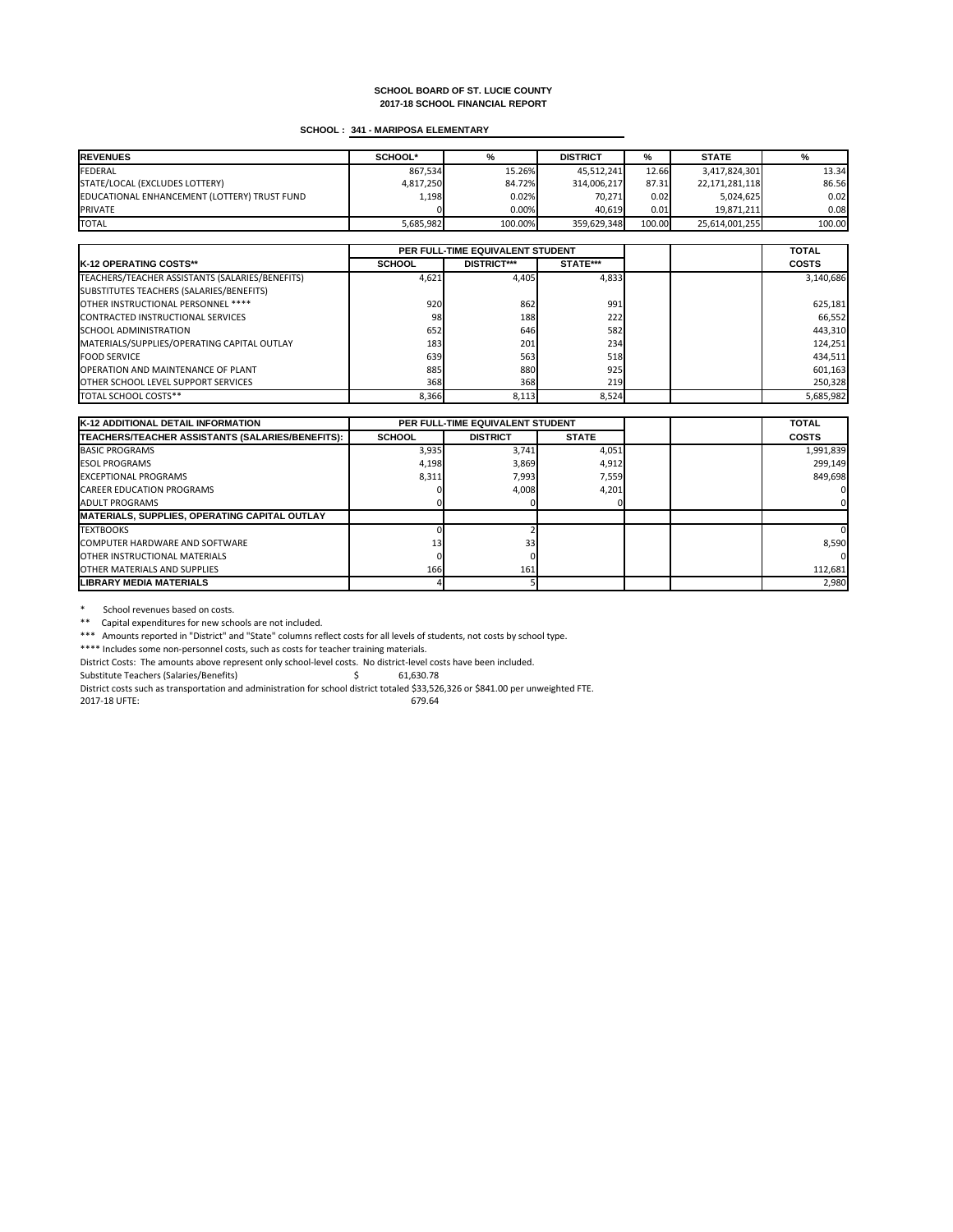# **SCHOOL : 351 - OAK HAMMOCK K-18**

| <b>REVENUES</b>                              | <b>SCHOOL*</b> | %       | <b>DISTRICT</b> | %      | <b>STATE</b>   | %      |
|----------------------------------------------|----------------|---------|-----------------|--------|----------------|--------|
| FEDERAL                                      | 1,587,587      | 14.02%  | 45,512,241      | 12.66  | 3,417,824,301  | 13.34  |
| STATE/LOCAL (EXCLUDES LOTTERY)               | 9,734,628      | 85.96%  | 314,006,217     | 87.31  | 22,171,281,118 | 86.56  |
| EDUCATIONAL ENHANCEMENT (LOTTERY) TRUST FUND | 2,597          | 0.02%   | 70,271          | 0.02   | 5,024,625      | 0.02   |
| <b>PRIVATE</b>                               |                | 0.00%   | 40,619          | 0.01   | 19,871,211     | 0.08   |
| <b>TOTAL</b>                                 | 11,324,812     | 100.00% | 359,629,348     | 100.00 | 25,614,001,255 | 100.00 |

|                                                 | PER FULL-TIME EQUIVALENT STUDENT |                    |                 |  | <b>TOTAL</b> |
|-------------------------------------------------|----------------------------------|--------------------|-----------------|--|--------------|
| <b>IK-12 OPERATING COSTS**</b>                  | <b>SCHOOL</b>                    | <b>DISTRICT***</b> | <b>STATE***</b> |  | <b>COSTS</b> |
| TEACHERS/TEACHER ASSISTANTS (SALARIES/BENEFITS) | 4,532                            | 4,405              | 4,833           |  | 6,677,413    |
| SUBSTITUTES TEACHERS (SALARIES/BENEFITS)        |                                  |                    |                 |  |              |
| OTHER INSTRUCTIONAL PERSONNEL ****              | 765                              | 862                | 991             |  | 1,127,392    |
| CONTRACTED INSTRUCTIONAL SERVICES               | 105                              | 188                | 222             |  | 154,485      |
| <b>ISCHOOL ADMINISTRATION</b>                   | 513                              | 646                | 582             |  | 755,159      |
| MATERIALS/SUPPLIES/OPERATING CAPITAL OUTLAY     | 172                              | 201                | 234             |  | 252,984      |
| <b>FOOD SERVICE</b>                             | 506                              | 563                | 518             |  | 746,234      |
| <b>OPERATION AND MAINTENANCE OF PLANT</b>       | 732 <b>1</b>                     | 880                | 925             |  | 1,078,882    |
| <b>OTHER SCHOOL LEVEL SUPPORT SERVICES</b>      | 361                              | 368                | 219             |  | 532,263      |
| TOTAL SCHOOL COSTS**                            | 7,686                            | 8,113              | 8,524           |  | 11,324,812   |

\* School revenues based on costs.

\*\* Capital expenditures for new schools are not included.

| <b>K-12 ADDITIONAL DETAIL INFORMATION</b>            | PER FULL-TIME EQUIVALENT STUDENT |                 |              | <b>TOTAL</b> |              |
|------------------------------------------------------|----------------------------------|-----------------|--------------|--------------|--------------|
| TEACHERS/TEACHER ASSISTANTS (SALARIES/BENEFITS):     | <b>SCHOOL</b>                    | <b>DISTRICT</b> | <b>STATE</b> |              | <b>COSTS</b> |
| <b>BASIC PROGRAMS</b>                                | 3,744                            | 3,741           | 4,051        |              | 4,414,571    |
| <b>IESOL PROGRAMS</b>                                | 4,156                            | 3,869           | 4,912        |              | 343,039      |
| <b>IEXCEPTIONAL PROGRAMS</b>                         | 9,072                            | 7,993           | 7,559        |              | 1,919,803    |
| <b>CAREER EDUCATION PROGRAMS</b>                     |                                  | 4,008           | 4,201        |              |              |
| <b>JADULT PROGRAMS</b>                               |                                  |                 |              |              |              |
| <b>MATERIALS, SUPPLIES, OPERATING CAPITAL OUTLAY</b> |                                  |                 |              |              |              |
| <b>ITEXTBOOKS</b>                                    |                                  |                 |              |              | 1,271        |
| COMPUTER HARDWARE AND SOFTWARE                       |                                  | 33 <sub>l</sub> |              |              | 3,166        |
| <b>OTHER INSTRUCTIONAL MATERIALS</b>                 |                                  |                 |              |              |              |
| <b>IOTHER MATERIALS AND SUPPLIES</b>                 | 165                              | 161             |              |              | 242,725      |
| <b>ILIBRARY MEDIA MATERIALS</b>                      |                                  |                 |              |              | 5,822        |

\*\*\* Amounts reported in "District" and "State" columns reflect costs for all levels of students, not costs by school type.

\*\*\*\* Includes some non-personnel costs, such as costs for teacher training materials.

District Costs: The amounts above represent only school-level costs. No district-level costs have been included.

Substitute Teachers (Salaries/Benefits)  $\qquad \qquad$  \$ 130,733.37

District costs such as transportation and administration for school district totaled \$33,526,326 or \$841.00 per unweighted FTE.

2017-18 UFTE: 1,473.34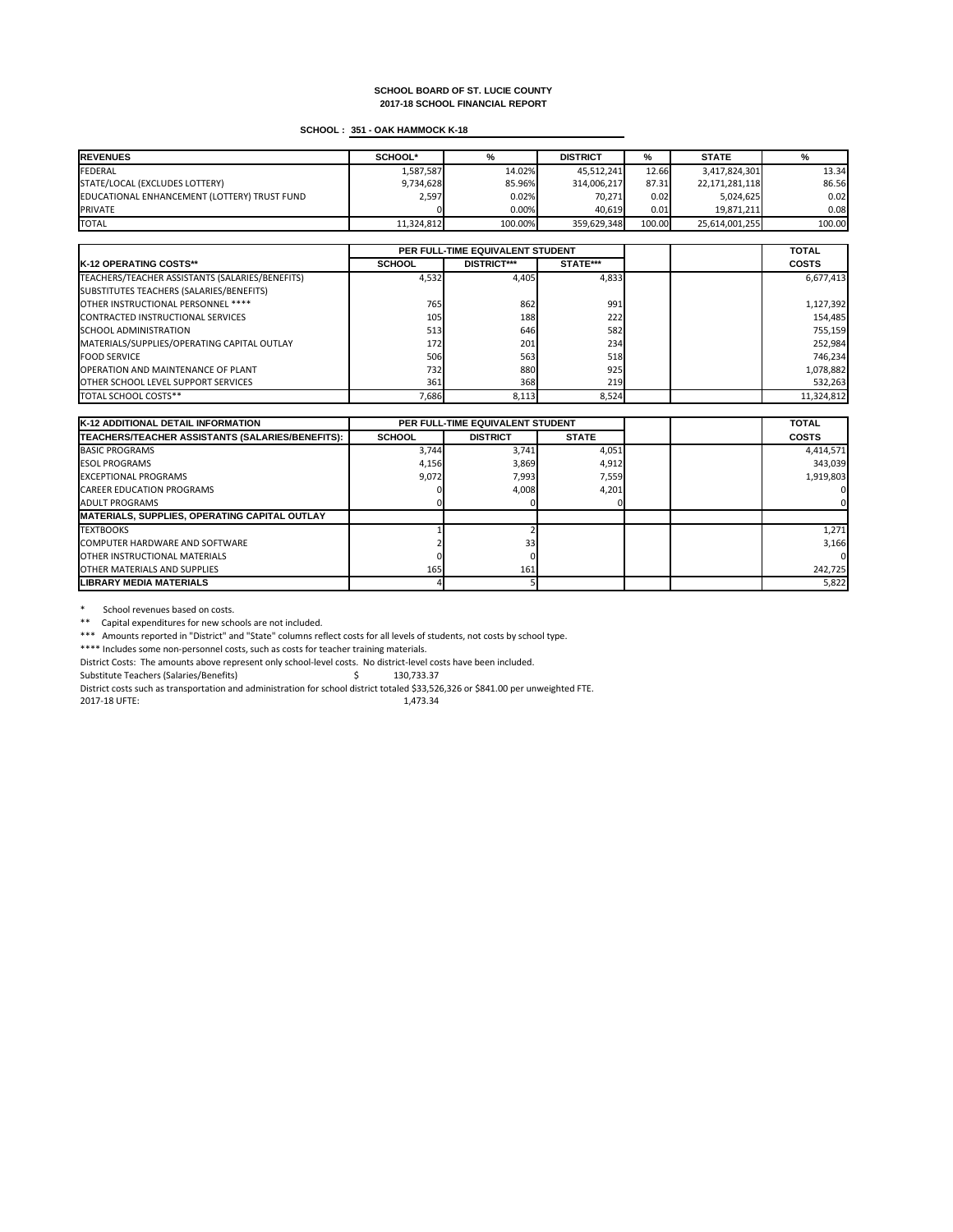# **SCHOOL : 361 - MANATEE ACADEMY K-8**

| <b>REVENUES</b>                              | <b>SCHOOL*</b> | %       | <b>DISTRICT</b> | %      | <b>STATE</b>   | %      |
|----------------------------------------------|----------------|---------|-----------------|--------|----------------|--------|
| FEDERAL                                      | 1,399,060      | 12.60%  | 45,512,241      | 12.66  | 3,417,824,301  | 13.34  |
| STATE/LOCAL (EXCLUDES LOTTERY)               | 9,703,766      | 87.38%  | 314,006,217     | 87.31  | 22,171,281,118 | 86.56  |
| EDUCATIONAL ENHANCEMENT (LOTTERY) TRUST FUND | 2,452          | 0.02%   | 70,271          | 0.02   | 5,024,625      | 0.02   |
| <b>PRIVATE</b>                               |                | 0.00%   | 40,619          | 0.01   | 19,871,211     | 0.08   |
| <b>TOTAL</b>                                 | 11,105,278     | 100.00% | 359,629,348     | 100.00 | 25,614,001,255 | 100.00 |

|                                                 | PER FULL-TIME EQUIVALENT STUDENT |                    |            |  | <b>TOTAL</b> |
|-------------------------------------------------|----------------------------------|--------------------|------------|--|--------------|
| <b>IK-12 OPERATING COSTS**</b>                  | <b>SCHOOL</b>                    | <b>DISTRICT***</b> | STATE***   |  | <b>COSTS</b> |
| TEACHERS/TEACHER ASSISTANTS (SALARIES/BENEFITS) | 4,658                            | 4,405              | 4,833      |  | 6,478,071    |
| SUBSTITUTES TEACHERS (SALARIES/BENEFITS)        |                                  |                    |            |  |              |
| OTHER INSTRUCTIONAL PERSONNEL ****              | 769                              | 862                | 991        |  | 1,069,953    |
| CONTRACTED INSTRUCTIONAL SERVICES               | 93 <sub>h</sub>                  | 188                | 222        |  | 129,242      |
| <b>ISCHOOL ADMINISTRATION</b>                   | 543                              | 646                | 582        |  | 755,201      |
| MATERIALS/SUPPLIES/OPERATING CAPITAL OUTLAY     | 161                              | 201                | 234        |  | 224,488      |
| <b>FOOD SERVICE</b>                             | 547                              | 563                | 518        |  | 760,755      |
| <b>OPERATION AND MAINTENANCE OF PLANT</b>       | 887                              | 880                | 925        |  | 1,233,149    |
| <b>OTHER SCHOOL LEVEL SUPPORT SERVICES</b>      | 327                              | 368                | <b>219</b> |  | 454,419      |
| <b>TOTAL SCHOOL COSTS**</b>                     | 7,985                            | 8,113              | 8,524      |  | 11,105,278   |

\* School revenues based on costs.

\*\* Capital expenditures for new schools are not included.

| <b>K-12 ADDITIONAL DETAIL INFORMATION</b>            | <b>PER FULL-TIME EQUIVALENT STUDENT</b> |                 |              | <b>TOTAL</b> |              |
|------------------------------------------------------|-----------------------------------------|-----------------|--------------|--------------|--------------|
| TEACHERS/TEACHER ASSISTANTS (SALARIES/BENEFITS):     | <b>SCHOOL</b>                           | <b>DISTRICT</b> | <b>STATE</b> |              | <b>COSTS</b> |
| <b>BASIC PROGRAMS</b>                                | 3,939                                   | 3,741           | 4,051        |              | 4,500,668    |
| <b>IESOL PROGRAMS</b>                                | 3,549                                   | 3,869           | 4,912        |              | 204,042      |
| <b>IEXCEPTIONAL PROGRAMS</b>                         | 9,294                                   | 7,993           | 7,559        |              | 1,773,361    |
| <b>CAREER EDUCATION PROGRAMS</b>                     |                                         | 4,008           | 4,201        |              |              |
| <b>JADULT PROGRAMS</b>                               |                                         |                 |              |              |              |
| <b>MATERIALS, SUPPLIES, OPERATING CAPITAL OUTLAY</b> |                                         |                 |              |              |              |
| <b>ITEXTBOOKS</b>                                    |                                         |                 |              |              |              |
| <b>ICOMPUTER HARDWARE AND SOFTWARE</b>               |                                         | 33 <b>l</b>     |              |              | 2,603        |
| <b>IOTHER INSTRUCTIONAL MATERIALS</b>                |                                         |                 |              |              |              |
| <b>IOTHER MATERIALS AND SUPPLIES</b>                 | 155                                     | 161             |              |              | 215,848      |
| <b>LIBRARY MEDIA MATERIALS</b>                       |                                         |                 |              |              | 6,037        |

\*\*\* Amounts reported in "District" and "State" columns reflect costs for all levels of students, not costs by school type.

\*\*\*\* Includes some non-personnel costs, such as costs for teacher training materials.

District Costs: The amounts above represent only school-level costs. No district-level costs have been included.

Substitute Teachers (Salaries/Benefits) \$ 55,527.03

District costs such as transportation and administration for school district totaled \$33,526,326 or \$841.00 per unweighted FTE.

2017-18 UFTE: 1,390.79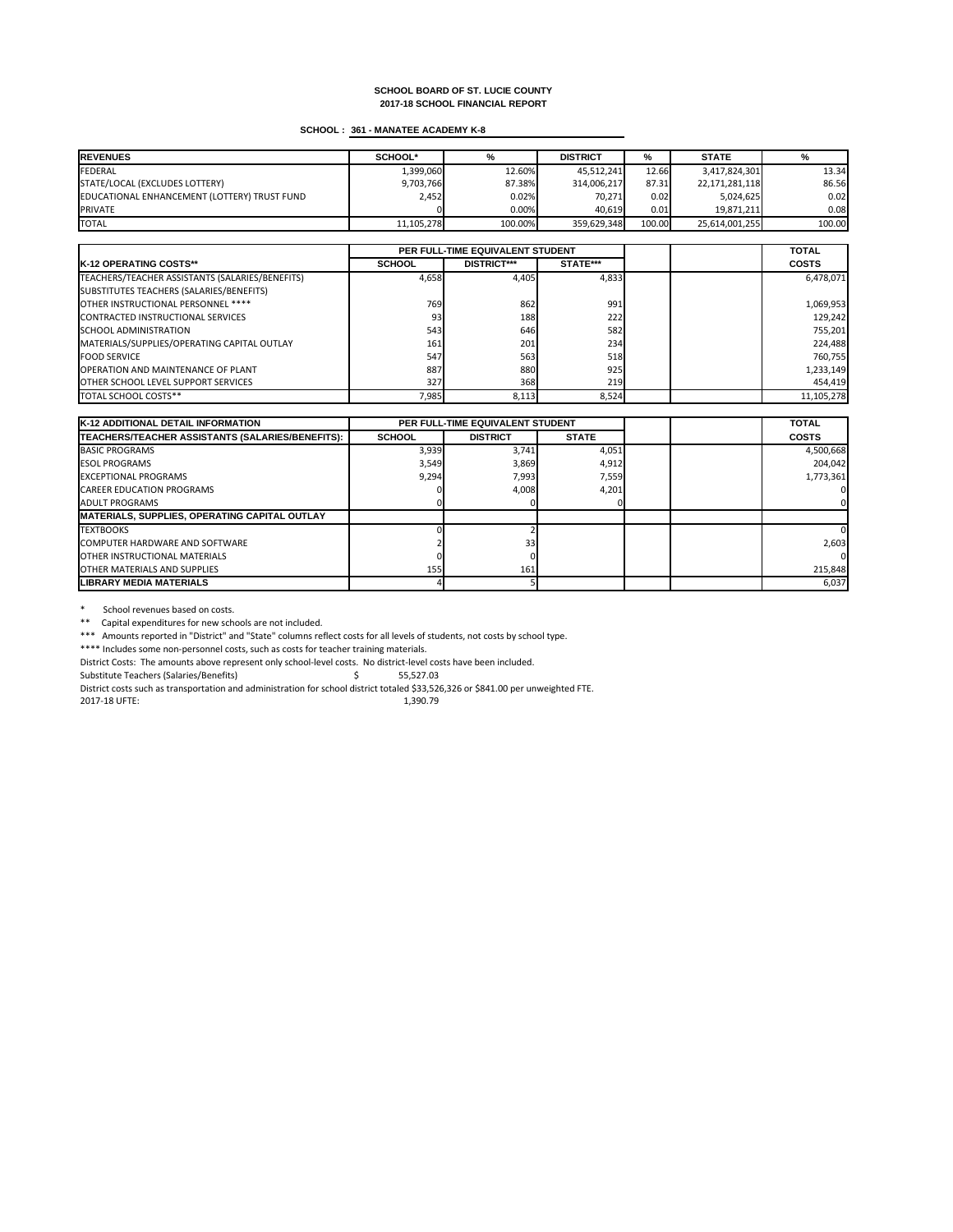# **SCHOOL : 371 - FOREST GROVE MIDDLE SCHOOL**

| <b>REVENUES</b>                              | <b>SCHOOL*</b> | %       | <b>DISTRICT</b> | %      | <b>STATE</b>   |        |
|----------------------------------------------|----------------|---------|-----------------|--------|----------------|--------|
| FEDERAL                                      | 1,223,092      | 16.03%  | 45,512,241      | 12.66  | 3,417,824,301  | 13.34  |
| STATE/LOCAL (EXCLUDES LOTTERY)               | 6,403,915      | 83.95%  | 314,006,217     | 87.31  | 22,171,281,118 | 86.56  |
| EDUCATIONAL ENHANCEMENT (LOTTERY) TRUST FUND | 1,474          | 0.02%   | 70,271          | 0.02   | 5,024,625      | 0.02   |
| <b>PRIVATE</b>                               |                | 0.00%   | 40,619          | 0.01   | 19,871,211     | 0.08   |
| <b>TOTAL</b>                                 | 7,628,481      | 100.00% | 359,629,348     | 100.00 | 25,614,001,255 | 100.00 |

|                                                 | PER FULL-TIME EQUIVALENT STUDENT |                    |                 |  | <b>TOTAL</b> |
|-------------------------------------------------|----------------------------------|--------------------|-----------------|--|--------------|
| <b>IK-12 OPERATING COSTS**</b>                  | <b>SCHOOL</b>                    | <b>DISTRICT***</b> | <b>STATE***</b> |  | <b>COSTS</b> |
| TEACHERS/TEACHER ASSISTANTS (SALARIES/BENEFITS) | 4,540                            | 4,405              | 4,833           |  | 3,797,241    |
| SUBSTITUTES TEACHERS (SALARIES/BENEFITS)        |                                  |                    |                 |  |              |
| OTHER INSTRUCTIONAL PERSONNEL ****              | 1,179                            | 862                | 991             |  | 985,901      |
| CONTRACTED INSTRUCTIONAL SERVICES               | 171                              | 188                | 222             |  | 143,296      |
| <b>SCHOOL ADMINISTRATION</b>                    | <b>747</b>                       | 646                | 582             |  | 624,545      |
| MATERIALS/SUPPLIES/OPERATING CAPITAL OUTLAY     | 272                              | 201                | 234             |  | 227,530      |
| <b>FOOD SERVICE</b>                             | 632                              | 563                | 518             |  | 528,310      |
| <b>OPERATION AND MAINTENANCE OF PLANT</b>       | 1,200                            | 880                | 925             |  | 1,003,590    |
| <b>OTHER SCHOOL LEVEL SUPPORT SERVICES</b>      | 380                              | 368                | 219             |  | 318,068      |
| <b>TOTAL SCHOOL COSTS**</b>                     | 9,121                            | 8,113              | 8,524           |  | 7,628,481    |

\* School revenues based on costs.

\*\* Capital expenditures for new schools are not included.

| <b>K-12 ADDITIONAL DETAIL INFORMATION</b>            | <b>PER FULL-TIME EQUIVALENT STUDENT</b> |                 |              | <b>TOTAL</b> |              |
|------------------------------------------------------|-----------------------------------------|-----------------|--------------|--------------|--------------|
| TEACHERS/TEACHER ASSISTANTS (SALARIES/BENEFITS):     | <b>SCHOOL</b>                           | <b>DISTRICT</b> | <b>STATE</b> |              | <b>COSTS</b> |
| <b>BASIC PROGRAMS</b>                                | 3,775                                   | 3,741           | 4,051        |              | 2,734,713    |
| <b>IESOL PROGRAMS</b>                                | 2,843                                   | 3,869           | 4,912        |              | 50,999       |
| <b>EXCEPTIONAL PROGRAMS</b>                          | 10,767                                  | 7,993           | 7,559        |              | 1,011,529    |
| <b>CAREER EDUCATION PROGRAMS</b>                     |                                         | 4,008           | 4,201        |              |              |
| <b>JADULT PROGRAMS</b>                               |                                         |                 |              |              |              |
| <b>MATERIALS, SUPPLIES, OPERATING CAPITAL OUTLAY</b> |                                         |                 |              |              |              |
| <b>TEXTBOOKS</b>                                     |                                         |                 |              |              |              |
| COMPUTER HARDWARE AND SOFTWARE                       | 99                                      | 33 <sub>l</sub> |              |              | 82,635       |
| <b>IOTHER INSTRUCTIONAL MATERIALS</b>                |                                         |                 |              |              |              |
| <b>OTHER MATERIALS AND SUPPLIES</b>                  | 167                                     | 161             |              |              | 139,888      |
| LIBRARY MEDIA MATERIALS                              |                                         |                 |              |              | 5,007        |

\*\*\* Amounts reported in "District" and "State" columns reflect costs for all levels of students, not costs by school type.

\*\*\*\* Includes some non-personnel costs, such as costs for teacher training materials.

District Costs: The amounts above represent only school-level costs. No district-level costs have been included.

Substitute Teachers (Salaries/Benefits) \$ 75,665.63

District costs such as transportation and administration for school district totaled \$33,526,326 or \$841.00 per unweighted FTE.

2017-18 UFTE: 836.32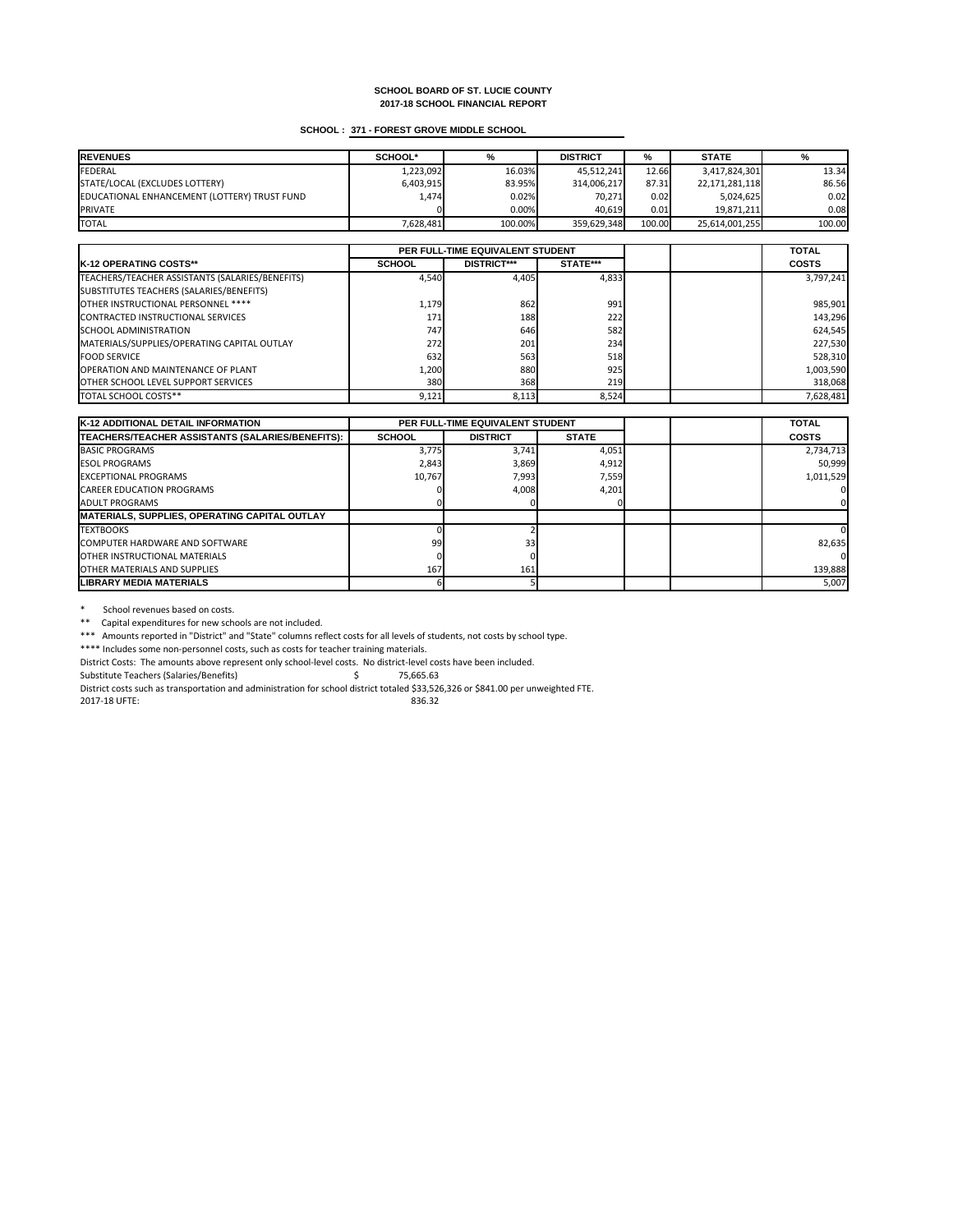# **SCHOOL : 381 - RIVERS EDGE ELEMENTARY**

| <b>REVENUES</b>                              | <b>SCHOOL*</b> | %       | <b>DISTRICT</b> | %      | <b>STATE</b>   |        |
|----------------------------------------------|----------------|---------|-----------------|--------|----------------|--------|
| FEDERAL                                      | 671,772        | 11.53%  | 45,512,241      | 12.66  | 3,417,824,301  | 13.34  |
| STATE/LOCAL (EXCLUDES LOTTERY)               | 5,152,760      | 88.45%  | 314,006,217     | 87.31  | 22,171,281,118 | 86.56  |
| EDUCATIONAL ENHANCEMENT (LOTTERY) TRUST FUND | 1,175          | 0.02%   | 70,271          | 0.02   | 5,024,625      | 0.02   |
| <b>PRIVATE</b>                               |                | 0.00%   | 40,619          | 0.01   | 19,871,211     | 0.081  |
| <b>TOTAL</b>                                 | 5,825,707      | 100.00% | 359,629,348     | 100.00 | 25,614,001,255 | 100.00 |

|                                                 | PER FULL-TIME EQUIVALENT STUDENT |                    |                 |  | <b>TOTAL</b> |
|-------------------------------------------------|----------------------------------|--------------------|-----------------|--|--------------|
| <b>IK-12 OPERATING COSTS**</b>                  | <b>SCHOOL</b>                    | <b>DISTRICT***</b> | <b>STATE***</b> |  | <b>COSTS</b> |
| TEACHERS/TEACHER ASSISTANTS (SALARIES/BENEFITS) | 5,255                            | 4,405              | 4,833           |  | 3,504,217    |
| SUBSTITUTES TEACHERS (SALARIES/BENEFITS)        |                                  |                    |                 |  |              |
| OTHER INSTRUCTIONAL PERSONNEL ****              | 722                              | 862                | 991             |  | 481,528      |
| CONTRACTED INSTRUCTIONAL SERVICES               | 105                              | 188                | 222             |  | 70,092       |
| <b>SCHOOL ADMINISTRATION</b>                    | 621                              | 646                | 582             |  | 413,906      |
| MATERIALS/SUPPLIES/OPERATING CAPITAL OUTLAY     | 181                              | 201                | 234             |  | 120,937      |
| <b>FOOD SERVICE</b>                             | 525                              | 563                | 518             |  | 350,084      |
| <b>OPERATION AND MAINTENANCE OF PLANT</b>       | 937                              | 880                | 925             |  | 624,853      |
| <b>OTHER SCHOOL LEVEL SUPPORT SERVICES</b>      | 390 <b>I</b>                     | 368                | 219             |  | 260,090      |
| <b>TOTAL SCHOOL COSTS**</b>                     | 8,736                            | 8,113              | 8,524           |  | 5,825,707    |

\* School revenues based on costs.

\*\* Capital expenditures for new schools are not included.

| <b>K-12 ADDITIONAL DETAIL INFORMATION</b>            | <b>PER FULL-TIME EQUIVALENT STUDENT</b> |                 |              | <b>TOTAL</b> |              |
|------------------------------------------------------|-----------------------------------------|-----------------|--------------|--------------|--------------|
| TEACHERS/TEACHER ASSISTANTS (SALARIES/BENEFITS):     | <b>SCHOOL</b>                           | <b>DISTRICT</b> | <b>STATE</b> |              | <b>COSTS</b> |
| <b>BASIC PROGRAMS</b>                                | 4,719                                   | 3,741           | 4,051        |              | 2,538,450    |
| <b>IESOL PROGRAMS</b>                                | 4,055                                   | 3,869           | 4,912        |              | 139,892      |
| <b>EXCEPTIONAL PROGRAMS</b>                          | 8,743                                   | 7,993           | 7,559        |              | 825,875      |
| <b>CAREER EDUCATION PROGRAMS</b>                     |                                         | 4,008           | 4,201        |              |              |
| <b>JADULT PROGRAMS</b>                               |                                         |                 |              |              |              |
| <b>MATERIALS, SUPPLIES, OPERATING CAPITAL OUTLAY</b> |                                         |                 |              |              |              |
| <b>TEXTBOOKS</b>                                     |                                         |                 |              |              |              |
| COMPUTER HARDWARE AND SOFTWARE                       |                                         | 33 <sub>l</sub> |              |              | 2,282        |
| <b>IOTHER INSTRUCTIONAL MATERIALS</b>                |                                         |                 |              |              |              |
| <b>OTHER MATERIALS AND SUPPLIES</b>                  | 173                                     | 161             |              |              | 113,386      |
| LIBRARY MEDIA MATERIALS                              |                                         |                 |              |              | 5,269        |

\*\*\* Amounts reported in "District" and "State" columns reflect costs for all levels of students, not costs by school type.

\*\*\*\* Includes some non-personnel costs, such as costs for teacher training materials.

District Costs: The amounts above represent only school-level costs. No district-level costs have been included.

Substitute Teachers (Salaries/Benefits) \$ 58,977.25

District costs such as transportation and administration for school district totaled \$33,526,326 or \$841.00 per unweighted FTE.

2017-18 UFTE: 666.85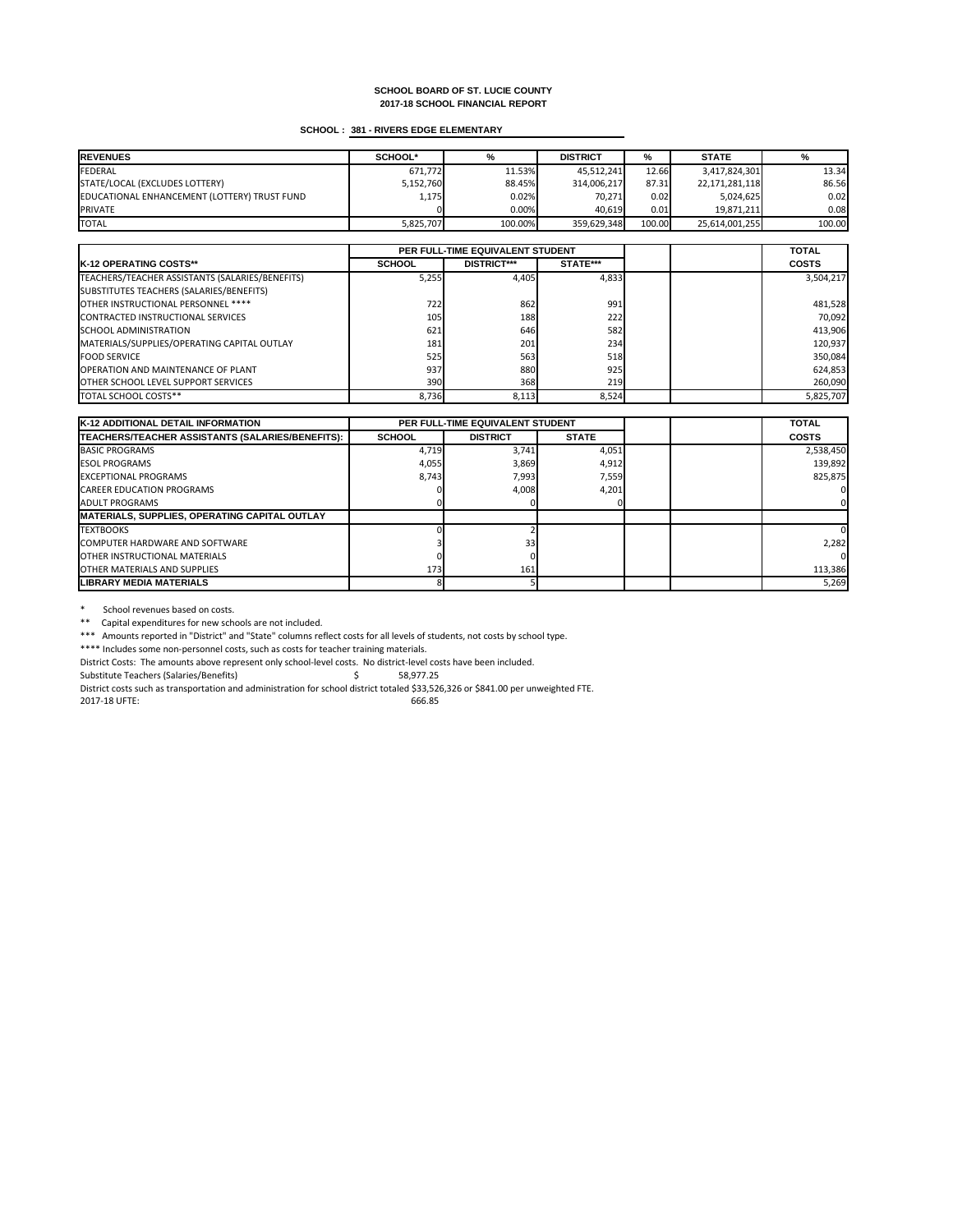# **SCHOOL : 391 - SOUTHERN OAKS MIDDLE SCHOOL**

| <b>REVENUES</b>                              | <b>SCHOOL*</b> | %       | <b>DISTRICT</b> | %      | <b>STATE</b>   |        |
|----------------------------------------------|----------------|---------|-----------------|--------|----------------|--------|
| FEDERAL                                      | 749,818        | 10.44%  | 45,512,241      | 12.66  | 3,417,824,301  | 13.34  |
| STATE/LOCAL (EXCLUDES LOTTERY)               | 6,432,155      | 89.54%  | 314,006,217     | 87.31  | 22,171,281,118 | 86.56  |
| EDUCATIONAL ENHANCEMENT (LOTTERY) TRUST FUND | 1,670          | 0.02%   | 70,271          | 0.02   | 5,024,625      | 0.02   |
| <b>PRIVATE</b>                               |                | 0.00%   | 40,619          | 0.01   | 19,871,211     | 0.08   |
| <b>TOTAL</b>                                 | 7,183,643      | 100.00% | 359,629,348     | 100.00 | 25,614,001,255 | 100.00 |

|                                                 | PER FULL-TIME EQUIVALENT STUDENT |                    |                 |  | <b>TOTAL</b> |
|-------------------------------------------------|----------------------------------|--------------------|-----------------|--|--------------|
| <b>IK-12 OPERATING COSTS**</b>                  | <b>SCHOOL</b>                    | <b>DISTRICT***</b> | <b>STATE***</b> |  | <b>COSTS</b> |
| TEACHERS/TEACHER ASSISTANTS (SALARIES/BENEFITS) | 4,282                            | 4,405              | 4,833           |  | 4,055,915    |
| SUBSTITUTES TEACHERS (SALARIES/BENEFITS)        |                                  |                    |                 |  |              |
| OTHER INSTRUCTIONAL PERSONNEL ****              | 728                              | 862                | 991             |  | 689,152      |
| CONTRACTED INSTRUCTIONAL SERVICES               | 91                               | 188                | 222             |  | 86,383       |
| <b>SCHOOL ADMINISTRATION</b>                    | 630                              | 646                | 582             |  | 596,703      |
| MATERIALS/SUPPLIES/OPERATING CAPITAL OUTLAY     | 168                              | 201                | 234             |  | 158,664      |
| <b>FOOD SERVICE</b>                             | 491                              | 563                | 518             |  | 465,408      |
| <b>OPERATION AND MAINTENANCE OF PLANT</b>       | 867                              | 880                | 925             |  | 821,465      |
| <b>OTHER SCHOOL LEVEL SUPPORT SERVICES</b>      | 327                              | 368                | 219             |  | 309,953      |
| <b>TOTAL SCHOOL COSTS**</b>                     | 7,584                            | 8,113              | 8,524           |  | 7,183,643    |

\* School revenues based on costs.

\*\* Capital expenditures for new schools are not included.

| <b>K-12 ADDITIONAL DETAIL INFORMATION</b>            | <b>PER FULL-TIME EQUIVALENT STUDENT</b> |                 |              | <b>TOTAL</b> |              |
|------------------------------------------------------|-----------------------------------------|-----------------|--------------|--------------|--------------|
| TEACHERS/TEACHER ASSISTANTS (SALARIES/BENEFITS):     | <b>SCHOOL</b>                           | <b>DISTRICT</b> | <b>STATE</b> |              | <b>COSTS</b> |
| <b>BASIC PROGRAMS</b>                                | 3,781                                   | 3,741           | 4,051        |              | 3,048,511    |
| <b>IESOL PROGRAMS</b>                                | 3,796                                   | 3,869           | 4,912        |              | 80,279       |
| <b>IEXCEPTIONAL PROGRAMS</b>                         | 7,743                                   | 7,993           | 7,559        |              | 927,125      |
| <b>CAREER EDUCATION PROGRAMS</b>                     |                                         | 4,008           | 4,201        |              |              |
| LADULT PROGRAMS                                      |                                         |                 |              |              |              |
| <b>MATERIALS, SUPPLIES, OPERATING CAPITAL OUTLAY</b> |                                         |                 |              |              |              |
| <b>ITEXTBOOKS</b>                                    |                                         |                 |              |              | 831          |
| <b>ICOMPUTER HARDWARE AND SOFTWARE</b>               | 13 <sub>1</sub>                         | 33 <sub>h</sub> |              |              | 11,862       |
| <b>IOTHER INSTRUCTIONAL MATERIALS</b>                |                                         |                 |              |              |              |
| <b>IOTHER MATERIALS AND SUPPLIES</b>                 | 150                                     | 161             |              |              | 141,414      |
| <b>LIBRARY MEDIA MATERIALS</b>                       |                                         |                 |              |              | 4,557        |

\*\*\* Amounts reported in "District" and "State" columns reflect costs for all levels of students, not costs by school type.

\*\*\*\* Includes some non-personnel costs, such as costs for teacher training materials.

District Costs: The amounts above represent only school-level costs. No district-level costs have been included.

Substitute Teachers (Salaries/Benefits) \$ 57,681.59

District costs such as transportation and administration for school district totaled \$33,526,326 or \$841.00 per unweighted FTE.

2017-18 UFTE: 947.18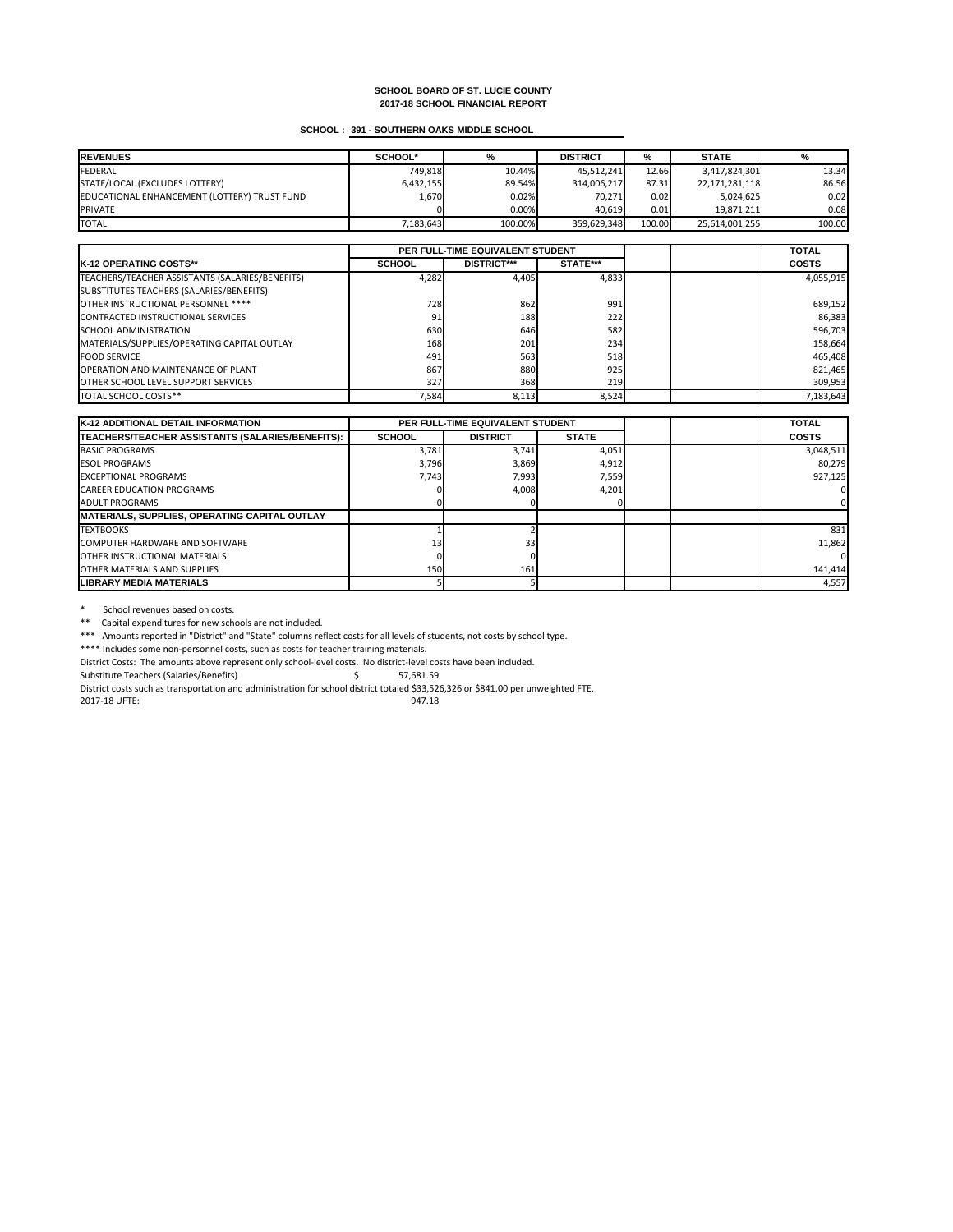# **SCHOOL : 401 - ST LUCIE WEST CENTENNIAL HIGH SCHOOL**

| <b>REVENUES</b>                              | <b>SCHOOL*</b> | %       | <b>DISTRICT</b> | %      | <b>STATE</b>   | %      |
|----------------------------------------------|----------------|---------|-----------------|--------|----------------|--------|
| FEDERAL                                      | 2,462,510      | 14.25%  | 45,512,241      | 12.66  | 3,417,824,301  | 13.34  |
| STATE/LOCAL (EXCLUDES LOTTERY)               | 14,815,594     | 85.73%  | 314,006,217     | 87.31  | 22,171,281,118 | 86.56  |
| EDUCATIONAL ENHANCEMENT (LOTTERY) TRUST FUND | 4,069          | 0.02%   | 70,271          | 0.02   | 5,024,625      | 0.02   |
| <b>PRIVATE</b>                               |                | 0.00%   | 40,619          | 0.01   | 19,871,211     | 0.08   |
| <b>TOTAL</b>                                 | 17,282,173     | 100.00% | 359,629,348     | 100.00 | 25,614,001,255 | 100.00 |

|                                                 | PER FULL-TIME EQUIVALENT STUDENT |                    |                 |  | <b>TOTAL</b> |
|-------------------------------------------------|----------------------------------|--------------------|-----------------|--|--------------|
| <b>IK-12 OPERATING COSTS**</b>                  | <b>SCHOOL</b>                    | <b>DISTRICT***</b> | <b>STATE***</b> |  | <b>COSTS</b> |
| TEACHERS/TEACHER ASSISTANTS (SALARIES/BENEFITS) | 4,165                            | 4,405              | 4,833           |  | 9,615,032    |
| SUBSTITUTES TEACHERS (SALARIES/BENEFITS)        |                                  |                    |                 |  |              |
| OTHER INSTRUCTIONAL PERSONNEL ****              | 913                              | 862                | 991             |  | 2,107,615    |
| CONTRACTED INSTRUCTIONAL SERVICES               | 145                              | 188                | 222             |  | 334,249      |
| <b>SCHOOL ADMINISTRATION</b>                    | 510                              | 646                | 582             |  | 1,177,548    |
| MATERIALS/SUPPLIES/OPERATING CAPITAL OUTLAY     | 261                              | 201                | 234             |  | 603,279      |
| <b>FOOD SERVICE</b>                             | 404                              | 563                | 518             |  | 932,517      |
| <b>OPERATION AND MAINTENANCE OF PLANT</b>       | 791                              | 880                | 925             |  | 1,824,842    |
| <b>OTHER SCHOOL LEVEL SUPPORT SERVICES</b>      | 298                              | 368                | 219             |  | 687,091      |
| TOTAL SCHOOL COSTS**                            | 7,487                            | 8,113              | 8,524           |  | 17,282,173   |

\* School revenues based on costs.

| K-12 ADDITIONAL DETAIL INFORMATION                   | <b>PER FULL-TIME EQUIVALENT STUDENT</b> |                 |              | <b>TOTAL</b> |              |
|------------------------------------------------------|-----------------------------------------|-----------------|--------------|--------------|--------------|
| TEACHERS/TEACHER ASSISTANTS (SALARIES/BENEFITS):     | <b>SCHOOL</b>                           | <b>DISTRICT</b> | <b>STATE</b> |              | <b>COSTS</b> |
| <b>BASIC PROGRAMS</b>                                | 3,654                                   | 3,741           | 4,051        |              | 6,170,316    |
| <b>IESOL PROGRAMS</b>                                | 3,751                                   | 3,869           | 4,912        |              | 241,498      |
| <b>EXCEPTIONAL PROGRAMS</b>                          | 7,207                                   | 7,993           | 7,559        |              | 2,227,869    |
| <b>CAREER EDUCATION PROGRAMS</b>                     | 3,962                                   | 4,008           | 4,201        |              | 975,349      |
| <b>JADULT PROGRAMS</b>                               |                                         |                 |              |              |              |
| <b>MATERIALS, SUPPLIES, OPERATING CAPITAL OUTLAY</b> |                                         |                 |              |              |              |
| <b>ITEXTBOOKS</b>                                    |                                         |                 |              |              | 30,688       |
| <b>ICOMPUTER HARDWARE AND SOFTWARE</b>               | <b>19</b>                               | 33 <sub>l</sub> |              |              | 43,307       |
| <b>IOTHER INSTRUCTIONAL MATERIALS</b>                |                                         |                 |              |              |              |
| <b>IOTHER MATERIALS AND SUPPLIES</b>                 | 219                                     | 161             |              |              | 505,183      |
| <b>ILIBRARY MEDIA MATERIALS</b>                      | 10                                      |                 |              |              | 24,101       |

\*\* Capital expenditures for new schools are not included.

\*\*\* Amounts reported in "District" and "State" columns reflect costs for all levels of students, not costs by school type.

\*\*\*\* Includes some non-personnel costs, such as costs for teacher training materials.

District Costs: The amounts above represent only school-level costs. No district-level costs have been included.

Substitute Teachers (Salaries/Benefits) \$ 124,849.46

District costs such as transportation and administration for school district totaled \$33,526,326 or \$841.00 per unweighted FTE.

2017-18 UFTE: 2,308.39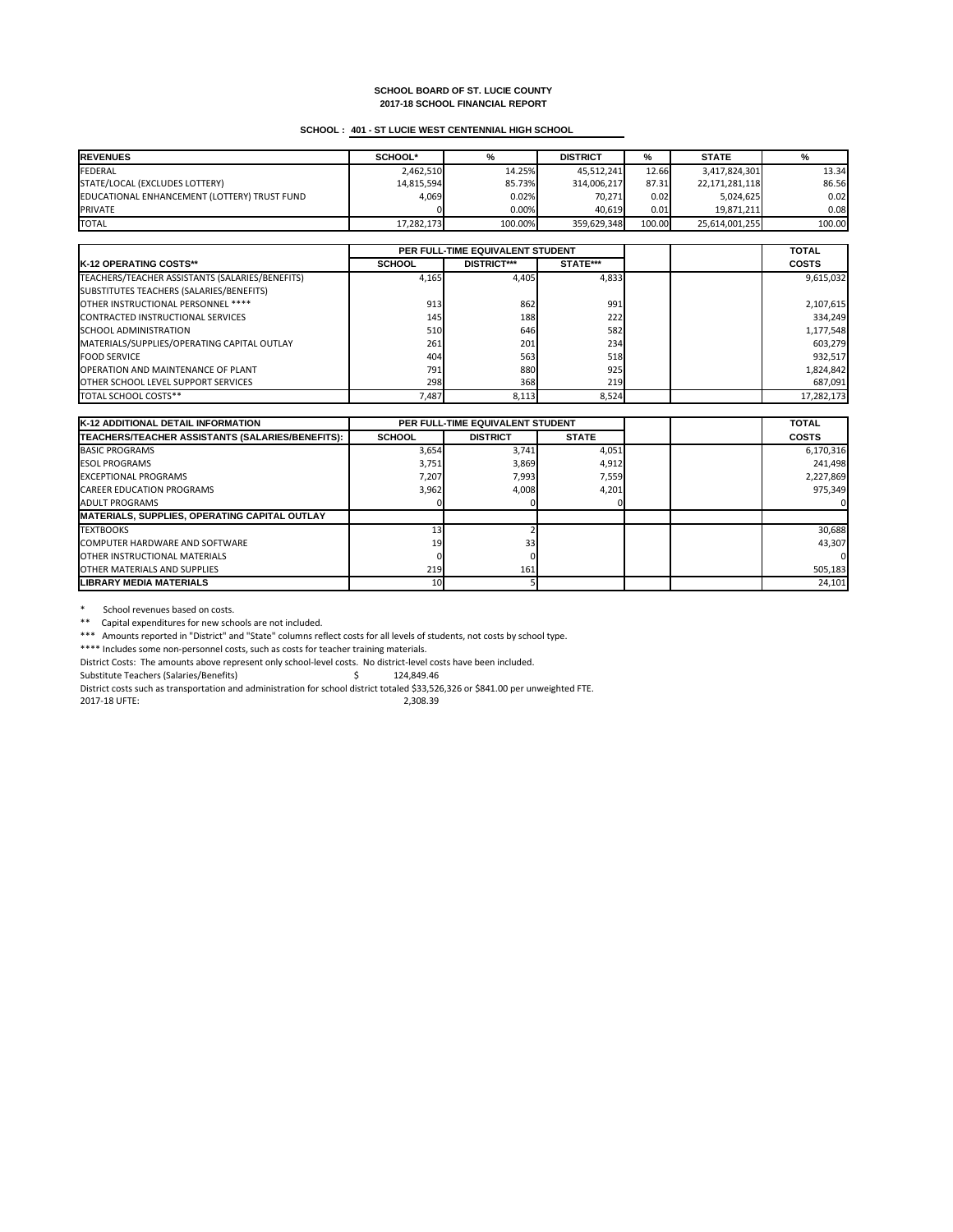# **SCHOOL : 411 - TREASURE COAST HIGH**

| <b>IREVENUES</b>                             | <b>SCHOOL*</b> | %       | <b>DISTRICT</b> | %      | <b>STATE</b>   | %      |
|----------------------------------------------|----------------|---------|-----------------|--------|----------------|--------|
| <b>FEDERAL</b>                               | 1,891,578      | 11.28%  | 45,512,241      | 12.66  | 3,417,824,301  | 13.34  |
| STATE/LOCAL (EXCLUDES LOTTERY)               | 14,875,958     | 88.69%  | 314,006,217     | 87.31  | 22,171,281,118 | 86.56  |
| EDUCATIONAL ENHANCEMENT (LOTTERY) TRUST FUND | 4,558          | 0.03%   | 70,271          | 0.02   | 5,024,625      | 0.02   |
| <b>PRIVATE</b>                               |                | 0.00%   | 40,619          | 0.01   | 19,871,211     | 0.08   |
| <b>TOTAL</b>                                 | 16,772,094     | 100.00% | 359,629,348     | 100.00 | 25,614,001,255 | 100.00 |

|                                                 | PER FULL-TIME EQUIVALENT STUDENT |                    |                 |  | <b>TOTAL</b> |
|-------------------------------------------------|----------------------------------|--------------------|-----------------|--|--------------|
| <b>IK-12 OPERATING COSTS**</b>                  | <b>SCHOOL</b>                    | <b>DISTRICT***</b> | <b>STATE***</b> |  | <b>COSTS</b> |
| TEACHERS/TEACHER ASSISTANTS (SALARIES/BENEFITS) | 3,520                            | 4,405              | 4,833           |  | 9,103,774    |
| SUBSTITUTES TEACHERS (SALARIES/BENEFITS)        |                                  |                    |                 |  |              |
| OTHER INSTRUCTIONAL PERSONNEL ****              | 666                              | 862                | 991             |  | 1,721,523    |
| CONTRACTED INSTRUCTIONAL SERVICES               | 103                              | 188                | 222             |  | 266,833      |
| <b>ISCHOOL ADMINISTRATION</b>                   | 436                              | 646                | 582             |  | 1,127,455    |
| MATERIALS/SUPPLIES/OPERATING CAPITAL OUTLAY     | 252                              | 201                | 234             |  | 652,708      |
| <b>FOOD SERVICE</b>                             | 368                              | 563                | 518             |  | 952,900      |
| <b>OPERATION AND MAINTENANCE OF PLANT</b>       | 842                              | 880                | 925             |  | 2,178,308    |
| <b>OTHER SCHOOL LEVEL SUPPORT SERVICES</b>      | 297                              | 368                | 219             |  | 768,593      |
| <b>TOTAL SCHOOL COSTS**</b>                     | 6,484                            | 8,113              | 8,524           |  | 16,772,094   |

\* School revenues based on costs.

\*\* Capital expenditures for new schools are not included.

| <b>K-12 ADDITIONAL DETAIL INFORMATION</b>            | <b>PER FULL-TIME EQUIVALENT STUDENT</b> |                 |              | <b>TOTAL</b> |              |
|------------------------------------------------------|-----------------------------------------|-----------------|--------------|--------------|--------------|
| TEACHERS/TEACHER ASSISTANTS (SALARIES/BENEFITS):     | <b>SCHOOL</b>                           | <b>DISTRICT</b> | <b>STATE</b> |              | <b>COSTS</b> |
| <b>BASIC PROGRAMS</b>                                | 2,928                                   | 3,741           | 4,051        |              | 6,004,459    |
| <b>IESOL PROGRAMS</b>                                | 2,960                                   | 3,869           | 4,912        |              | 113,100      |
| <b>EXCEPTIONAL PROGRAMS</b>                          | 7,168                                   | 7,993           | 7,559        |              | 2,300,853    |
| <b>CAREER EDUCATION PROGRAMS</b>                     | 3,898                                   | 4,008           | 4,201        |              | 685,362      |
| <b>JADULT PROGRAMS</b>                               |                                         |                 |              |              |              |
| <b>MATERIALS, SUPPLIES, OPERATING CAPITAL OUTLAY</b> |                                         |                 |              |              |              |
| <b>ITEXTBOOKS</b>                                    |                                         |                 |              |              |              |
| <b>ICOMPUTER HARDWARE AND SOFTWARE</b>               | 30I                                     | 33 <sub>l</sub> |              |              | 77,454       |
| <b>IOTHER INSTRUCTIONAL MATERIALS</b>                |                                         |                 |              |              |              |
| <b>IOTHER MATERIALS AND SUPPLIES</b>                 | 218                                     | 161             |              |              | 565,007      |
| <b>ILIBRARY MEDIA MATERIALS</b>                      |                                         |                 |              |              | 10,247       |

\*\*\* Amounts reported in "District" and "State" columns reflect costs for all levels of students, not costs by school type.

\*\*\*\* Includes some non-personnel costs, such as costs for teacher training materials.

District Costs: The amounts above represent only school-level costs. No district-level costs have been included.

Substitute Teachers (Salaries/Benefits) \$ 162,721.49

District costs such as transportation and administration for school district totaled \$33,526,326 or \$841.00 per unweighted FTE.

2017-18 UFTE: 2,586.02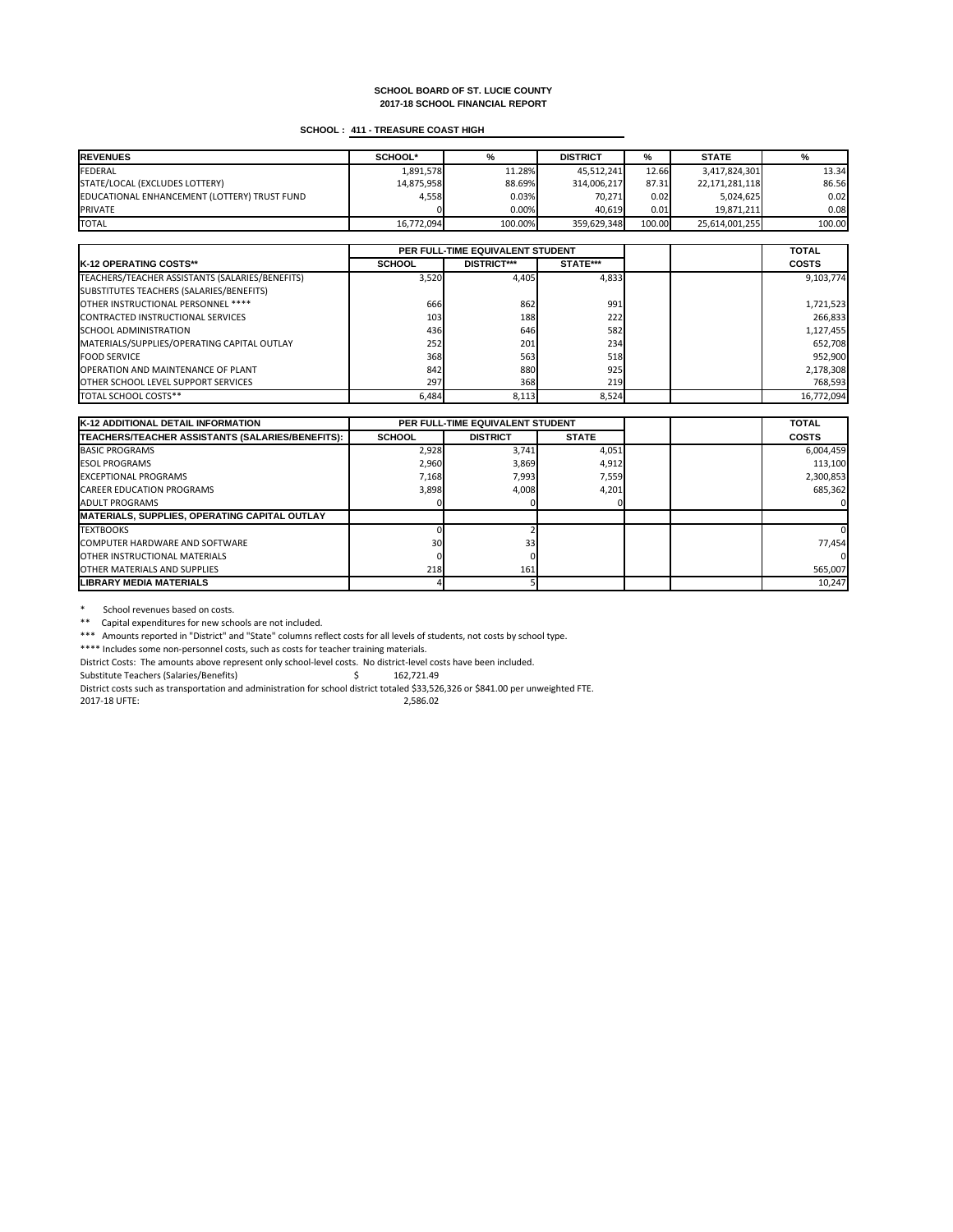# **SCHOOL : 421 - WEST GATE K-8**

| <b>REVENUES</b>                              | <b>SCHOOL*</b> | %       | <b>DISTRICT</b> | %      | <b>STATE</b>   | %      |
|----------------------------------------------|----------------|---------|-----------------|--------|----------------|--------|
| FEDERAL                                      | 1,267,538      | 11.88%  | 45,512,241      | 12.66  | 3,417,824,301  | 13.34  |
| STATE/LOCAL (EXCLUDES LOTTERY)               | 9,396,715      | 88.09%  | 314,006,217     | 87.31  | 22,171,281,118 | 86.56  |
| EDUCATIONAL ENHANCEMENT (LOTTERY) TRUST FUND | 2,322          | 0.02%   | 70,271          | 0.02   | 5,024,625      | 0.02   |
| <b>PRIVATE</b>                               |                | 0.00%   | 40,619          | 0.01   | 19,871,211     | 0.08   |
| <b>TOTAL</b>                                 | 10,666,575     | 100.00% | 359,629,348     | 100.00 | 25,614,001,255 | 100.00 |

|                                                 | PER FULL-TIME EQUIVALENT STUDENT |                    |                 |  | <b>TOTAL</b> |
|-------------------------------------------------|----------------------------------|--------------------|-----------------|--|--------------|
| <b>IK-12 OPERATING COSTS**</b>                  | <b>SCHOOL</b>                    | <b>DISTRICT***</b> | <b>STATE***</b> |  | <b>COSTS</b> |
| TEACHERS/TEACHER ASSISTANTS (SALARIES/BENEFITS) | 4,845                            | 4,405              | 4,833           |  | 6,382,981    |
| SUBSTITUTES TEACHERS (SALARIES/BENEFITS)        |                                  |                    |                 |  |              |
| OTHER INSTRUCTIONAL PERSONNEL ****              | 813                              | 862                | 991             |  | 1,071,511    |
| CONTRACTED INSTRUCTIONAL SERVICES               | 96                               | 188                | 222             |  | 126,706      |
| <b>SCHOOL ADMINISTRATION</b>                    | 579                              | 646                | 582             |  | 762,179      |
| MATERIALS/SUPPLIES/OPERATING CAPITAL OUTLAY     | 163                              | 201                | 234             |  | 214,266      |
| <b>FOOD SERVICE</b>                             | 426                              | 563                | 518             |  | 561,177      |
| <b>OPERATION AND MAINTENANCE OF PLANT</b>       | 809                              | 880                | 925             |  | 1,065,962    |
| <b>OTHER SCHOOL LEVEL SUPPORT SERVICES</b>      | 366                              | 368                | 219             |  | 481,793      |
| TOTAL SCHOOL COSTS**                            | 8,097                            | 8,113              | 8,524           |  | 10,666,575   |

\* School revenues based on costs.

\*\* Capital expenditures for new schools are not included.

| <b>K-12 ADDITIONAL DETAIL INFORMATION</b>            | <b>PER FULL-TIME EQUIVALENT STUDENT</b> |                 |              | <b>TOTAL</b> |              |
|------------------------------------------------------|-----------------------------------------|-----------------|--------------|--------------|--------------|
| TEACHERS/TEACHER ASSISTANTS (SALARIES/BENEFITS):     | <b>SCHOOL</b>                           | <b>DISTRICT</b> | <b>STATE</b> |              | <b>COSTS</b> |
| <b>BASIC PROGRAMS</b>                                | 3,994                                   | 3,741           | 4,051        |              | 4,412,094    |
| <b>IESOL PROGRAMS</b>                                | 4,622                                   | 3,869           | 4,912        |              | 229,556      |
| <b>IEXCEPTIONAL PROGRAMS</b>                         | 10,690                                  | 7,993           | 7,559        |              | 1,741,331    |
| <b>CAREER EDUCATION PROGRAMS</b>                     |                                         | 4,008           | 4,201        |              |              |
| <b>JADULT PROGRAMS</b>                               |                                         |                 |              |              |              |
| <b>MATERIALS, SUPPLIES, OPERATING CAPITAL OUTLAY</b> |                                         |                 |              |              |              |
| <b>TEXTBOOKS</b>                                     |                                         |                 |              |              |              |
| COMPUTER HARDWARE AND SOFTWARE                       |                                         | 33 <sub>l</sub> |              |              | 4,677        |
| <b>IOTHER INSTRUCTIONAL MATERIALS</b>                |                                         |                 |              |              |              |
| <b>OTHER MATERIALS AND SUPPLIES</b>                  | 156                                     | 161             |              |              | 204,719      |
| LIBRARY MEDIA MATERIALS                              |                                         |                 |              |              | 4,870        |

\*\*\* Amounts reported in "District" and "State" columns reflect costs for all levels of students, not costs by school type.

\*\*\*\* Includes some non-personnel costs, such as costs for teacher training materials.

District Costs: The amounts above represent only school-level costs. No district-level costs have been included.

Substitute Teachers (Salaries/Benefits) \$ 107,569.67

District costs such as transportation and administration for school district totaled \$33,526,326 or \$841.00 per unweighted FTE.

2017-18 UFTE: 1,317.37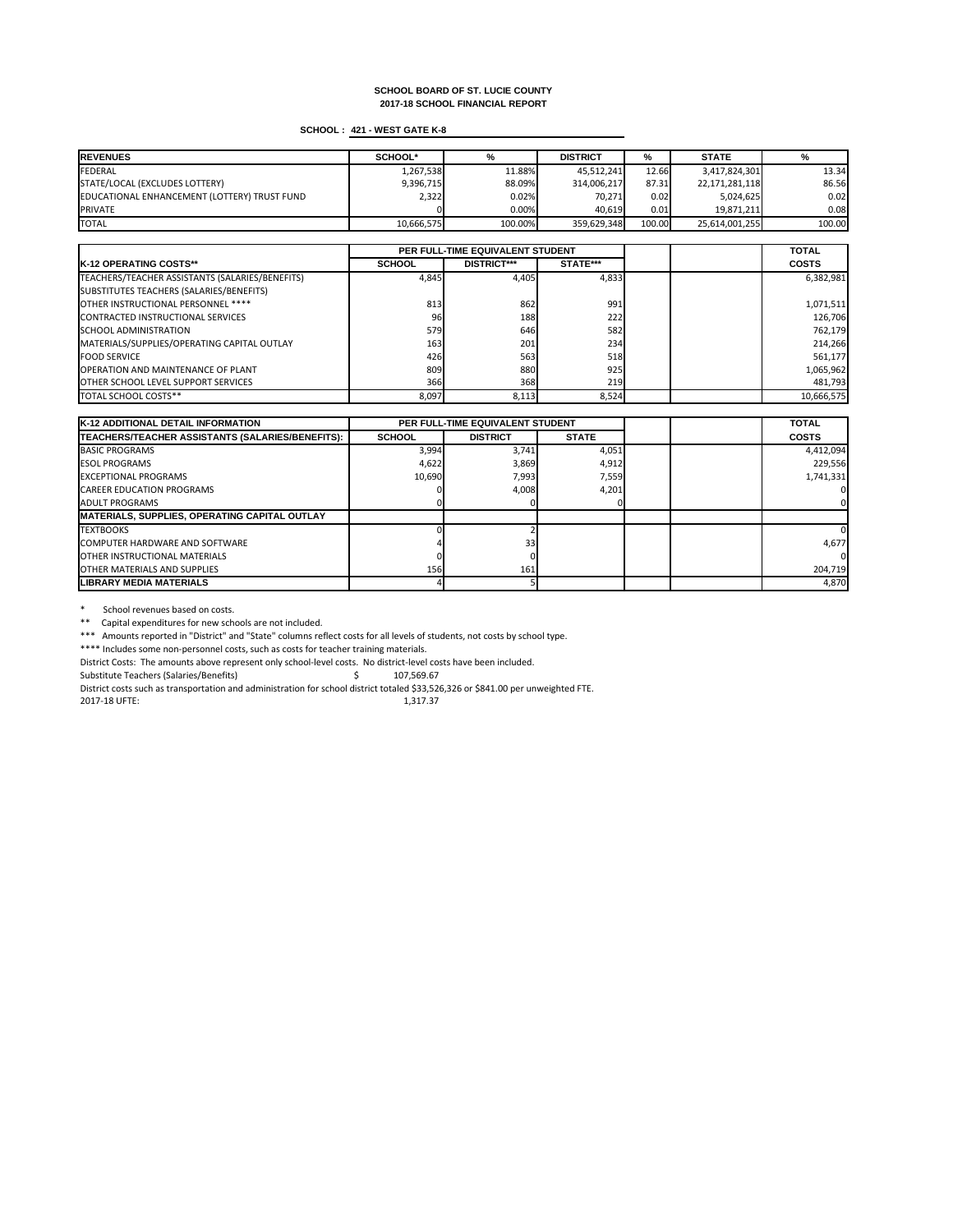# **SCHOOL : 5001 - ST LUCIE DETENTION CENTER**

| <b>REVENUES</b>                              | <b>SCHOOL*</b> | %       | <b>DISTRICT</b> | %      | <b>STATE</b>   | %      |
|----------------------------------------------|----------------|---------|-----------------|--------|----------------|--------|
| FEDERAL                                      | 55,787         | 8.86%   | 45,512,241      | 12.66  | 3,417,824,301  | 13.34  |
| STATE/LOCAL (EXCLUDES LOTTERY)               | 573,376        | 91.11%  | 314,006,217     | 87.31  | 22,171,281,118 | 86.56  |
| EDUCATIONAL ENHANCEMENT (LOTTERY) TRUST FUND | 132            | 0.02%   | 70,271          | 0.02   | 5,024,625      | 0.02   |
| <b>PRIVATE</b>                               |                | 0.00%   | 40,619          | 0.01   | 19,871,211     | 0.08   |
| <b>TOTAL</b>                                 | 629,295        | 100.00% | 359,629,348     | 100.00 | 25,614,001,255 | 100.00 |

|                                                 | PER FULL-TIME EQUIVALENT STUDENT |                    |            |  | <b>TOTAL</b> |
|-------------------------------------------------|----------------------------------|--------------------|------------|--|--------------|
| <b>IK-12 OPERATING COSTS**</b>                  | <b>SCHOOL</b>                    | <b>DISTRICT***</b> | STATE***   |  | <b>COSTS</b> |
| TEACHERS/TEACHER ASSISTANTS (SALARIES/BENEFITS) | 6,039                            | 4,405              | 4,833      |  | 453,399      |
| SUBSTITUTES TEACHERS (SALARIES/BENEFITS)        |                                  |                    |            |  |              |
| OTHER INSTRUCTIONAL PERSONNEL ****              | 269                              | 862                | 991        |  | 20,172       |
| CONTRACTED INSTRUCTIONAL SERVICES               | 81                               | 188                | 222        |  | 6,077        |
| <b>SCHOOL ADMINISTRATION</b>                    | 750                              | 646                | 582        |  | 56,291       |
| MATERIALS/SUPPLIES/OPERATING CAPITAL OUTLAY     | 130                              | 201                | 234        |  | 9,750        |
| <b>FOOD SERVICE</b>                             |                                  | 563                | 518        |  | 0            |
| <b>OPERATION AND MAINTENANCE OF PLANT</b>       | 618                              | 880                | 925        |  | 46,371       |
| <b>OTHER SCHOOL LEVEL SUPPORT SERVICES</b>      | 496                              | 368                | <b>219</b> |  | 37,235       |
| <b>TOTAL SCHOOL COSTS**</b>                     | 8,383                            | 8,113              | 8,524      |  | 629,295      |

\* School revenues based on costs.

\*\* Capital expenditures for new schools are not included.

| <b>K-12 ADDITIONAL DETAIL INFORMATION</b>            | <b>PER FULL-TIME EQUIVALENT STUDENT</b> |                 |              | <b>TOTAL</b> |              |
|------------------------------------------------------|-----------------------------------------|-----------------|--------------|--------------|--------------|
| TEACHERS/TEACHER ASSISTANTS (SALARIES/BENEFITS):     | <b>SCHOOL</b>                           | <b>DISTRICT</b> | <b>STATE</b> |              | <b>COSTS</b> |
| BASIC PROGRAMS                                       | 5,151                                   | 3,741           | 4,051        |              | 280,347      |
| <b>ESOL PROGRAMS</b>                                 |                                         | 3,869           | 4,912        |              |              |
| <b>IEXCEPTIONAL PROGRAMS</b>                         | 8,380                                   | 7,993           | 7,559        |              | 173,052      |
| <b>CAREER EDUCATION PROGRAMS</b>                     |                                         | 4,008           | 4,201        |              |              |
| <b>JADULT PROGRAMS</b>                               |                                         |                 |              |              |              |
| <b>MATERIALS, SUPPLIES, OPERATING CAPITAL OUTLAY</b> |                                         |                 |              |              |              |
| <b>TEXTBOOKS</b>                                     |                                         |                 |              |              |              |
| COMPUTER HARDWARE AND SOFTWARE                       |                                         | 33 <sub>h</sub> |              |              |              |
| <b>IOTHER INSTRUCTIONAL MATERIALS</b>                |                                         |                 |              |              |              |
| <b>JOTHER MATERIALS AND SUPPLIES</b>                 | 130                                     | 161             |              |              | 9,750        |
| ILIBRARY MEDIA MATERIALS                             |                                         |                 |              |              | 01           |

\*\*\* Amounts reported in "District" and "State" columns reflect costs for all levels of students, not costs by school type.

\*\*\*\* Includes some non-personnel costs, such as costs for teacher training materials.

District Costs: The amounts above represent only school-level costs. No district-level costs have been included.

Substitute Teachers (Salaries/Benefits)  $\qquad \qquad$  \$ 17,630.42

District costs such as transportation and administration for school district totaled \$33,526,326 or \$841.00 per unweighted FTE.

2017-18 UFTE: 75.08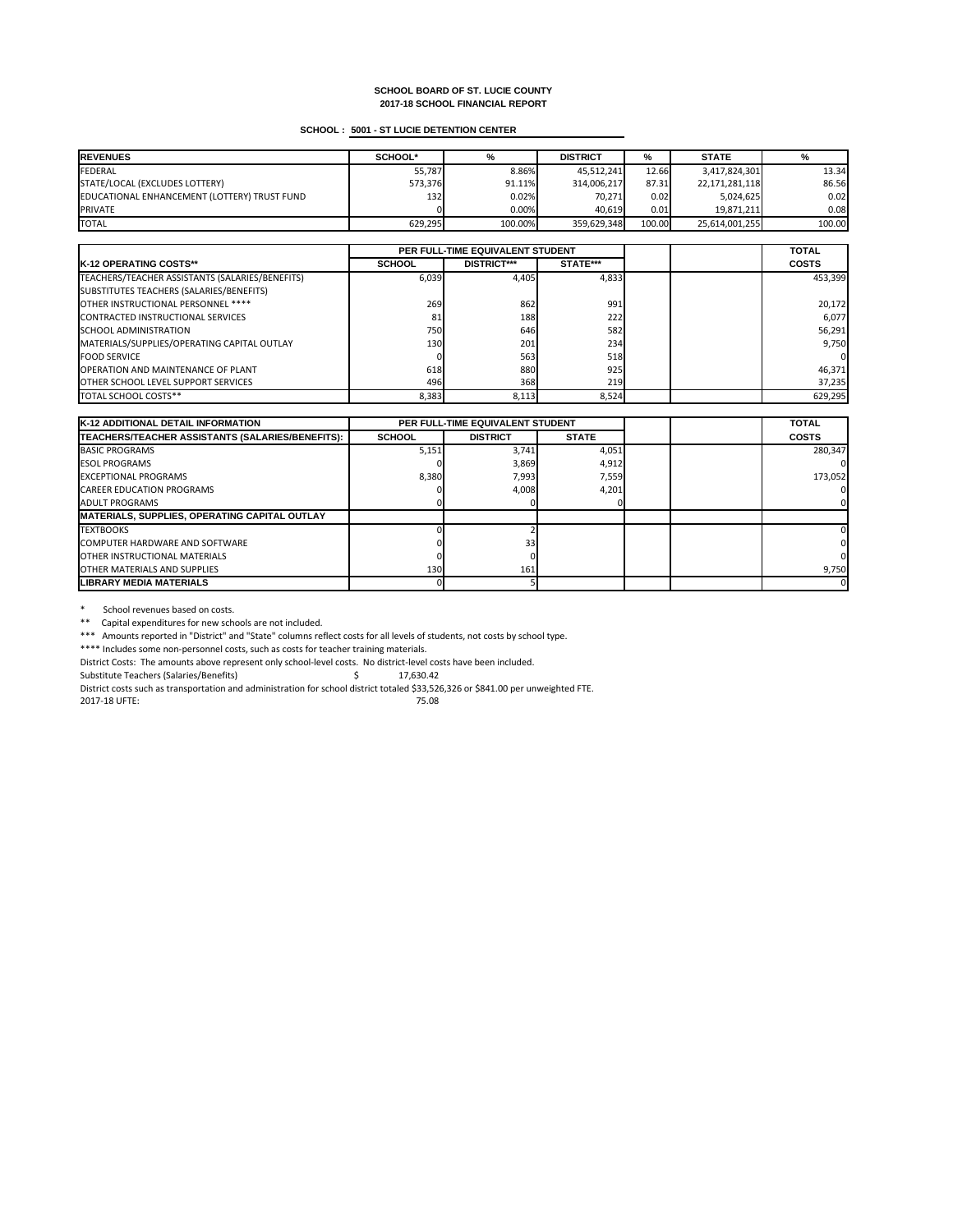# **SCHOOL : 5002 - LIFEBRIDGE CENTER**

| <b>IREVENUES</b>                             | <b>SCHOOL*</b> | %       | <b>DISTRICT</b> | %      | <b>STATE</b>   |        |
|----------------------------------------------|----------------|---------|-----------------|--------|----------------|--------|
| <b>FEDERAL</b>                               |                | 0.00%   | 45,512,241      | 12.66  | 3,417,824,301  | 13.34  |
| STATE/LOCAL (EXCLUDES LOTTERY)               | 190,561        | 99.98%  | 314,006,217     | 87.31  | 22,171,281,118 | 86.56  |
| EDUCATIONAL ENHANCEMENT (LOTTERY) TRUST FUND | 43             | 0.02%   | 70,271          | 0.02   | 5,024,625      | 0.02   |
| <b>PRIVATE</b>                               |                | 0.00%   | 40,619          | 0.01   | 19,871,211     | 0.08   |
| <b>TOTAL</b>                                 | 190,604        | 100.00% | 359,629,348     | 100.00 | 25,614,001,255 | 100.00 |

|                                                 | PER FULL-TIME EQUIVALENT STUDENT |                    |                 |  | <b>TOTAL</b> |
|-------------------------------------------------|----------------------------------|--------------------|-----------------|--|--------------|
| <b>IK-12 OPERATING COSTS**</b>                  | <b>SCHOOL</b>                    | <b>DISTRICT***</b> | <b>STATE***</b> |  | <b>COSTS</b> |
| TEACHERS/TEACHER ASSISTANTS (SALARIES/BENEFITS) | 139 <b>1</b>                     | 4,405              | 4,833           |  | 3,381        |
| SUBSTITUTES TEACHERS (SALARIES/BENEFITS)        |                                  |                    |                 |  |              |
| OTHER INSTRUCTIONAL PERSONNEL ****              | 122                              | 862                | 991             |  | 2,967        |
| CONTRACTED INSTRUCTIONAL SERVICES               | 7,311                            | 188                | 222             |  | 178,243      |
| <b>SCHOOL ADMINISTRATION</b>                    |                                  | 646                | 582             |  | 117          |
| MATERIALS/SUPPLIES/OPERATING CAPITAL OUTLAY     | 53 <sub>h</sub>                  | 201                | 234             |  | 1,298        |
| <b>IFOOD SERVICE</b>                            |                                  | 563                | 518             |  | 0I           |
| <b>OPERATION AND MAINTENANCE OF PLANT</b>       |                                  | 880                | 925             |  | 01           |
| <b>OTHER SCHOOL LEVEL SUPPORT SERVICES</b>      | 189 <b>1</b>                     | 368                | 219             |  | 4,598        |
| <b>TOTAL SCHOOL COSTS**</b>                     | 7,819                            | 8,113              | 8,524           |  | 190,604      |

\* School revenues based on costs.

\*\* Capital expenditures for new schools are not included.

| <b>K-12 ADDITIONAL DETAIL INFORMATION</b>            | <b>PER FULL-TIME EQUIVALENT STUDENT</b> |                 |              | <b>TOTAL</b> |              |
|------------------------------------------------------|-----------------------------------------|-----------------|--------------|--------------|--------------|
| TEACHERS/TEACHER ASSISTANTS (SALARIES/BENEFITS):     | <b>SCHOOL</b>                           | <b>DISTRICT</b> | <b>STATE</b> |              | <b>COSTS</b> |
| <b>BASIC PROGRAMS</b>                                | 139                                     | 3,741           | 4,051        |              | 2,472        |
| <b>ESOL PROGRAMS</b>                                 |                                         | 3,869           | 4,912        |              |              |
| <b>EXCEPTIONAL PROGRAMS</b>                          | 139                                     | 7,993           | 7,559        |              | 909          |
| <b>CAREER EDUCATION PROGRAMS</b>                     |                                         | 4,008           | 4,201        |              |              |
| <b>JADULT PROGRAMS</b>                               |                                         |                 |              |              |              |
| <b>MATERIALS, SUPPLIES, OPERATING CAPITAL OUTLAY</b> |                                         |                 |              |              |              |
| <b>TEXTBOOKS</b>                                     |                                         |                 |              |              |              |
| <b>ICOMPUTER HARDWARE AND SOFTWARE</b>               |                                         | 33I             |              |              |              |
| <b>IOTHER INSTRUCTIONAL MATERIALS</b>                |                                         |                 |              |              |              |
| <b>IOTHER MATERIALS AND SUPPLIES</b>                 | 53                                      | 161             |              |              | 1,298        |
| <b>ILIBRARY MEDIA MATERIALS</b>                      |                                         |                 |              |              |              |

\*\*\* Amounts reported in "District" and "State" columns reflect costs for all levels of students, not costs by school type.

\*\*\*\* Includes some non-personnel costs, such as costs for teacher training materials.

District Costs: The amounts above represent only school-level costs. No district-level costs have been included.

Substitute Teachers (Salaries/Benefits) \$ -

District costs such as transportation and administration for school district totaled \$33,526,326 or \$841.00 per unweighted FTE.

2017-18 UFTE: 24.38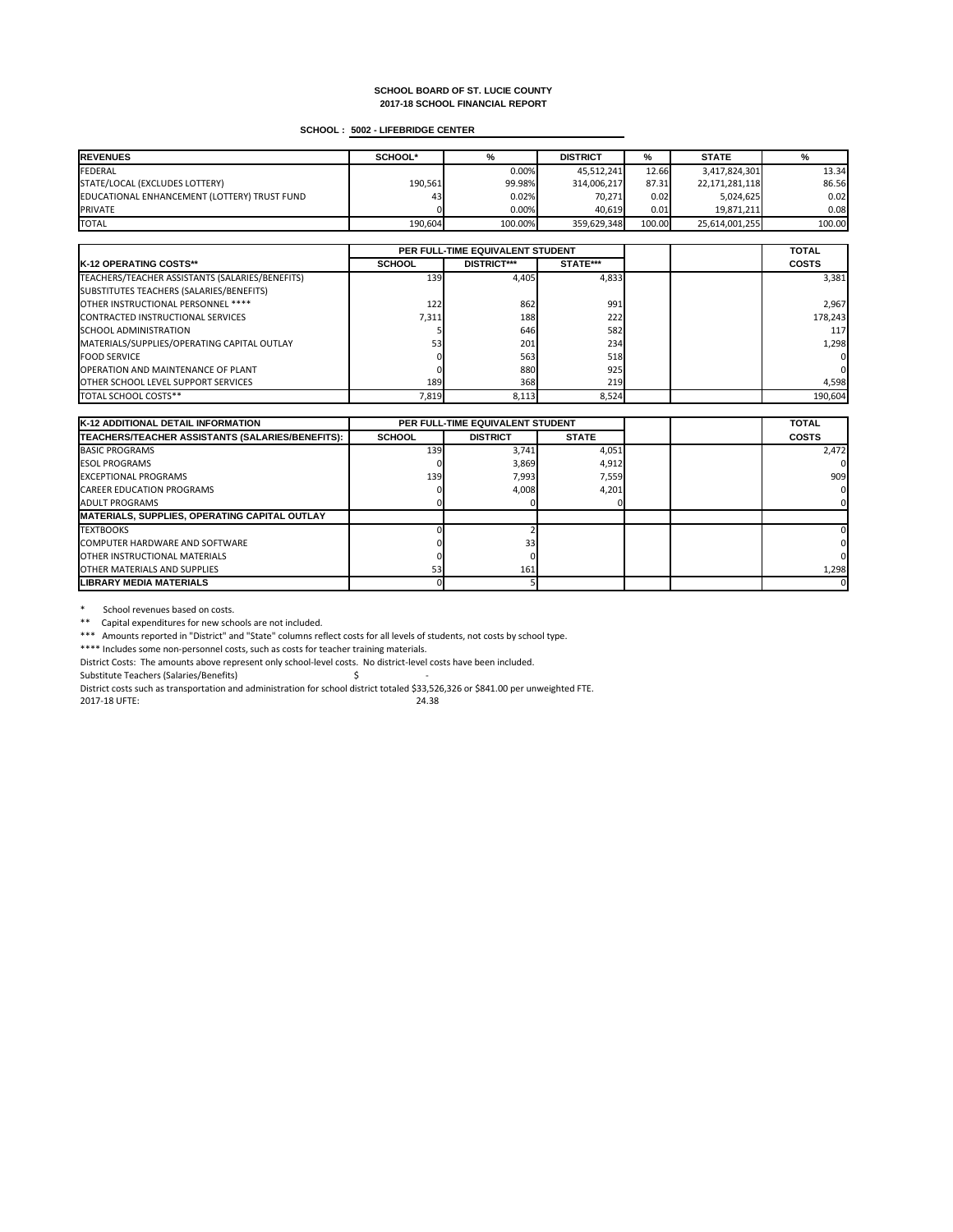# **SCHOOL : 5003 - DATA HOUSE**

| <b>IREVENUES</b>                             | <b>SCHOOL*</b> | %       | <b>DISTRICT</b> | %      | <b>STATE</b>   |        |
|----------------------------------------------|----------------|---------|-----------------|--------|----------------|--------|
| FEDERAL                                      |                | 0.00%   | 45,512,241      | 12.66  | 3,417,824,301  | 13.34  |
| STATE/LOCAL (EXCLUDES LOTTERY)               | 80,873         | 99.96%  | 314,006,217     | 87.31  | 22,171,281,118 | 86.56  |
| EDUCATIONAL ENHANCEMENT (LOTTERY) TRUST FUND | 29             | 0.04%   | 70,271          | 0.02   | 5,024,625      | 0.02   |
| <b>IPRIVATE</b>                              |                | 0.00%   | 40,619          | 0.01   | 19,871,211     | 0.08   |
| <b>TOTAL</b>                                 | 80,902         | 100.00% | 359,629,348     | 100.00 | 25,614,001,255 | 100.00 |

|                                                 | PER FULL-TIME EQUIVALENT STUDENT |                    |                 |  | <b>TOTAL</b> |
|-------------------------------------------------|----------------------------------|--------------------|-----------------|--|--------------|
| <b>IK-12 OPERATING COSTS**</b>                  | <b>SCHOOL</b>                    | <b>DISTRICT***</b> | <b>STATE***</b> |  | <b>COSTS</b> |
| TEACHERS/TEACHER ASSISTANTS (SALARIES/BENEFITS) | 3,935                            | 4,405              | 4,833           |  | 65,078       |
| SUBSTITUTES TEACHERS (SALARIES/BENEFITS)        |                                  |                    |                 |  |              |
| OTHER INSTRUCTIONAL PERSONNEL ****              | 167                              | 862                | 991             |  | 2,761        |
| CONTRACTED INSTRUCTIONAL SERVICES               | 48                               | 188                | 222             |  | 796          |
| <b>SCHOOL ADMINISTRATION</b>                    |                                  | 646                | 582             |  | 109          |
| MATERIALS/SUPPLIES/OPERATING CAPITAL OUTLAY     | 102                              | 201                | 234             |  | 1,680        |
| <b>IFOOD SERVICE</b>                            |                                  | 563                | 518             |  | 0I           |
| <b>OPERATION AND MAINTENANCE OF PLANT</b>       | 313                              | 880                | 925             |  | 5,177        |
| <b>OTHER SCHOOL LEVEL SUPPORT SERVICES</b>      | 320                              | 368                | 219             |  | 5,301        |
| <b>TOTAL SCHOOL COSTS**</b>                     | 4,892                            | 8,113              | 8,524           |  | 80,902       |

\* School revenues based on costs.

\*\* Capital expenditures for new schools are not included.

| <b>K-12 ADDITIONAL DETAIL INFORMATION</b>            | <b>PER FULL-TIME EQUIVALENT STUDENT</b> |                 |              | <b>TOTAL</b> |              |
|------------------------------------------------------|-----------------------------------------|-----------------|--------------|--------------|--------------|
| TEACHERS/TEACHER ASSISTANTS (SALARIES/BENEFITS):     | <b>SCHOOL</b>                           | <b>DISTRICT</b> | <b>STATE</b> |              | <b>COSTS</b> |
| BASIC PROGRAMS                                       | 4,056                                   | 3,741           | 4,051        |              | 45,344       |
| <b>ESOL PROGRAMS</b>                                 | 4,246                                   | 3,869           | 4,912        |              | 1,570        |
| <b>IEXCEPTIONAL PROGRAMS</b>                         | 3,640                                   | 7,993           | 7,559        |              | 18,164       |
| <b>CAREER EDUCATION PROGRAMS</b>                     |                                         | 4,008           | 4,201        |              |              |
| <b>JADULT PROGRAMS</b>                               |                                         |                 |              |              |              |
| <b>MATERIALS, SUPPLIES, OPERATING CAPITAL OUTLAY</b> |                                         |                 |              |              |              |
| <b>TEXTBOOKS</b>                                     |                                         |                 |              |              |              |
| ICOMPUTER HARDWARE AND SOFTWARE                      |                                         | 33 <sub>h</sub> |              |              |              |
| <b>IOTHER INSTRUCTIONAL MATERIALS</b>                |                                         |                 |              |              |              |
| <b>JOTHER MATERIALS AND SUPPLIES</b>                 | 102                                     | 161             |              |              | 1,680        |
| ILIBRARY MEDIA MATERIALS                             |                                         |                 |              |              | 01           |

\*\*\* Amounts reported in "District" and "State" columns reflect costs for all levels of students, not costs by school type.

\*\*\*\* Includes some non-personnel costs, such as costs for teacher training materials.

District Costs: The amounts above represent only school-level costs. No district-level costs have been included.

Substitute Teachers (Salaries/Benefits)  $\qquad \qquad$  \$ 1,001.68

District costs such as transportation and administration for school district totaled \$33,526,326 or \$841.00 per unweighted FTE.

2017-18 UFTE: 16.54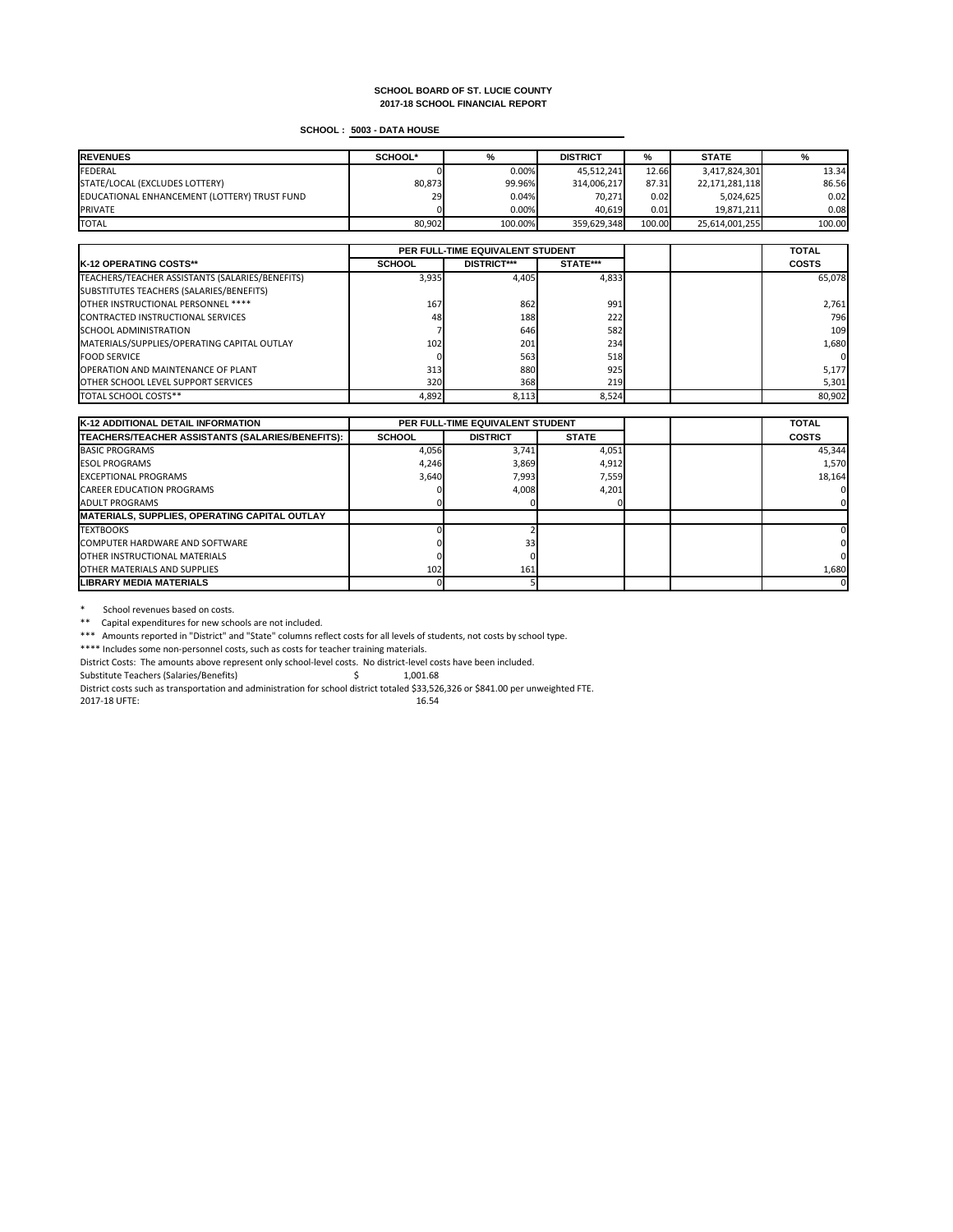# **SCHOOL : 5005 - ST LUCIE COUNTY SCHOOL BOARD JAIL PROGRAM ESE**

| <b>REVENUES</b>                              | <b>SCHOOL*</b> | %       | <b>DISTRICT</b> | %      | <b>STATE</b>   | %      |
|----------------------------------------------|----------------|---------|-----------------|--------|----------------|--------|
| FEDERAL                                      |                | 0.00%   | 45,512,241      | 12.66  | 3,417,824,301  | 13.34  |
| STATE/LOCAL (EXCLUDES LOTTERY)               | 45,671         | 99.93%  | 314,006,217     | 87.31  | 22,171,281,118 | 86.56  |
| EDUCATIONAL ENHANCEMENT (LOTTERY) TRUST FUND | 30             | 0.07%   | 70,271          | 0.02   | 5,024,625      | 0.02   |
| <b>IPRIVATE</b>                              |                | 0.00%   | 40,619          | 0.01   | 19,871,211     | 0.08   |
| <b>TOTAL</b>                                 | 45,701         | 100.00% | 359,629,348     | 100.00 | 25,614,001,255 | 100.00 |

|                                                 | PER FULL-TIME EQUIVALENT STUDENT |                    |          |  | <b>TOTAL</b>   |
|-------------------------------------------------|----------------------------------|--------------------|----------|--|----------------|
| <b>IK-12 OPERATING COSTS**</b>                  | <b>SCHOOL</b>                    | <b>DISTRICT***</b> | STATE*** |  | <b>COSTS</b>   |
| TEACHERS/TEACHER ASSISTANTS (SALARIES/BENEFITS) | 1,268                            | 4,405              | 4,833    |  | 21,887         |
| SUBSTITUTES TEACHERS (SALARIES/BENEFITS)        |                                  |                    |          |  |                |
| OTHER INSTRUCTIONAL PERSONNEL ****              | 172 <sup>1</sup>                 | 862                | 991      |  | 2,967          |
| CONTRACTED INSTRUCTIONAL SERVICES               | 35                               | 188                | 222      |  | 612            |
| <b>ISCHOOL ADMINISTRATION</b>                   |                                  | 646                | 582      |  | <b>117</b>     |
| MATERIALS/SUPPLIES/OPERATING CAPITAL OUTLAY     | <b>118</b>                       | 201                | 234      |  | 2,044          |
| <b>FOOD SERVICE</b>                             |                                  | 563                | 518      |  | 01             |
| <b>OPERATION AND MAINTENANCE OF PLANT</b>       |                                  | 880                | 925      |  | $\overline{0}$ |
| <b>OTHER SCHOOL LEVEL SUPPORT SERVICES</b>      | 1,047                            | 368                | 219      |  | 18,074         |
| <b>ITOTAL SCHOOL COSTS**</b>                    | 2,647                            | 8,113              | 8,524    |  | 45,701         |

\* School revenues based on costs.

\*\* Capital expenditures for new schools are not included.

\*\*\* Amounts reported in "District" and "State" columns reflect costs for all levels of students, not costs by school type.

| <b>K-12 ADDITIONAL DETAIL INFORMATION</b>            | <b>PER FULL-TIME EQUIVALENT STUDENT</b> |                 |              | <b>TOTAL</b> |              |
|------------------------------------------------------|-----------------------------------------|-----------------|--------------|--------------|--------------|
| TEACHERS/TEACHER ASSISTANTS (SALARIES/BENEFITS):     | <b>SCHOOL</b>                           | <b>DISTRICT</b> | <b>STATE</b> |              | <b>COSTS</b> |
| BASIC PROGRAMS                                       | 1,247                                   | 3,741           | 4,051        |              | 18,385       |
| <b>ESOL PROGRAMS</b>                                 |                                         | 3,869           | 4,912        |              |              |
| <b>IEXCEPTIONAL PROGRAMS</b>                         | 1,390                                   | 7,993           | 7,559        |              | 3,502        |
| <b>CAREER EDUCATION PROGRAMS</b>                     |                                         | 4,008           | 4,201        |              |              |
| <b>JADULT PROGRAMS</b>                               |                                         |                 |              |              |              |
| <b>MATERIALS, SUPPLIES, OPERATING CAPITAL OUTLAY</b> |                                         |                 |              |              |              |
| <b>TEXTBOOKS</b>                                     |                                         |                 |              |              |              |
| COMPUTER HARDWARE AND SOFTWARE                       | 586                                     | 33 <sub>h</sub> |              |              | 34           |
| <b>IOTHER INSTRUCTIONAL MATERIALS</b>                |                                         |                 |              |              |              |
| <b>JOTHER MATERIALS AND SUPPLIES</b>                 | $-468$                                  | 161             |              |              | 2,010        |
| ILIBRARY MEDIA MATERIALS                             |                                         |                 |              |              | 0            |

\*\*\*\* Includes some non-personnel costs, such as costs for teacher training materials.

District Costs: The amounts above represent only school-level costs. No district-level costs have been included.

Substitute Teachers (Salaries/Benefits) \$ 14,504.02

District costs such as transportation and administration for school district totaled \$33,526,326 or \$841.00 per unweighted FTE.

2017-18 UFTE: 17.26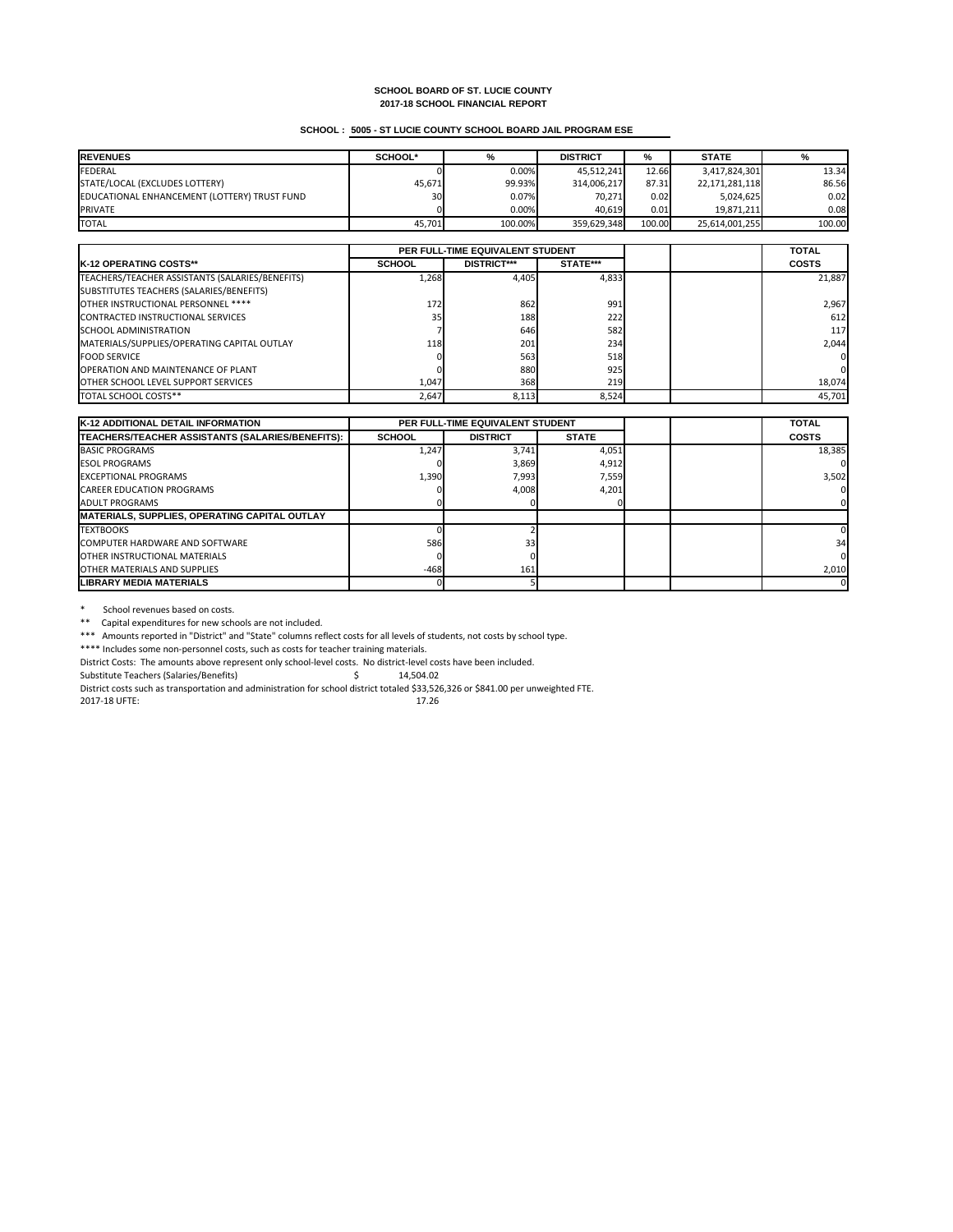# **SCHOOL : 5011 - HOMEBOUND PROGRAM**

| <b>IREVENUES</b>                             | <b>SCHOOL*</b> | %       | <b>DISTRICT</b> | %      | <b>STATE</b>   | %      |
|----------------------------------------------|----------------|---------|-----------------|--------|----------------|--------|
| FEDERAL                                      |                | 0.00%   | 45,512,241      | 12.66  | 3,417,824,301  | 13.34  |
| STATE/LOCAL (EXCLUDES LOTTERY)               | 268,396        | 99.99%  | 314,006,217     | 87.31  | 22,171,281,118 | 86.56  |
| EDUCATIONAL ENHANCEMENT (LOTTERY) TRUST FUND | 20             | 0.01%   | 70,271          | 0.02   | 5,024,625      | 0.02   |
| <b>IPRIVATE</b>                              |                | 0.00%   | 40,619          | 0.01   | 19,871,211     | 0.08   |
| <b>TOTAL</b>                                 | 268,416        | 100.00% | 359,629,348     | 100.00 | 25,614,001,255 | 100.00 |

|                                                 | PER FULL-TIME EQUIVALENT STUDENT |                    |          |  | <b>TOTAL</b> |
|-------------------------------------------------|----------------------------------|--------------------|----------|--|--------------|
| <b>K-12 OPERATING COSTS**</b>                   | <b>SCHOOL</b>                    | <b>DISTRICT***</b> | STATE*** |  | <b>COSTS</b> |
| TEACHERS/TEACHER ASSISTANTS (SALARIES/BENEFITS) | 13,234                           | 4,405              | 4,833    |  | 146,764      |
| SUBSTITUTES TEACHERS (SALARIES/BENEFITS)        |                                  |                    |          |  |              |
| OTHER INSTRUCTIONAL PERSONNEL ****              | 960                              | 862                | 991      |  | 10,646       |
| CONTRACTED INSTRUCTIONAL SERVICES               | 3,288                            | 188                | 222      |  | 36,466       |
| <b>ISCHOOL ADMINISTRATION</b>                   | 34                               | 646                | 582      |  | 376          |
| MATERIALS/SUPPLIES/OPERATING CAPITAL OUTLAY     | 415                              | 201                | 234      |  | 4,607        |
| <b>FOOD SERVICE</b>                             |                                  | 563                | 518      |  | 0            |
| <b>OPERATION AND MAINTENANCE OF PLANT</b>       | 1,527                            | 880                | 925      |  | 16,934       |
| <b>OTHER SCHOOL LEVEL SUPPORT SERVICES</b>      | 4,745                            | 368                | 219      |  | 52,623       |
| TOTAL SCHOOL COSTS**                            | 24,203                           | 8,113              | 8,524    |  | 268,416      |

\* School revenues based on costs.

\*\* Capital expenditures for new schools are not included.

| <b>K-12 ADDITIONAL DETAIL INFORMATION</b>            | <b>PER FULL-TIME EQUIVALENT STUDENT</b> |                 |              | <b>TOTAL</b> |              |
|------------------------------------------------------|-----------------------------------------|-----------------|--------------|--------------|--------------|
| TEACHERS/TEACHER ASSISTANTS (SALARIES/BENEFITS):     | <b>SCHOOL</b>                           | <b>DISTRICT</b> | <b>STATE</b> |              | <b>COSTS</b> |
| <b>BASIC PROGRAMS</b>                                |                                         | 3,741           | 4,051        |              |              |
| <b>ESOL PROGRAMS</b>                                 |                                         | 3,869           | 4,912        |              |              |
| <b>IEXCEPTIONAL PROGRAMS</b>                         | 13,234                                  | 7,993           | 7,559        |              | 146,764      |
| <b>CAREER EDUCATION PROGRAMS</b>                     |                                         | 4,008           | 4,201        |              |              |
| <b>JADULT PROGRAMS</b>                               |                                         |                 |              |              |              |
| <b>MATERIALS, SUPPLIES, OPERATING CAPITAL OUTLAY</b> |                                         |                 |              |              |              |
| <b>TEXTBOOKS</b>                                     |                                         |                 |              |              |              |
| <b>ICOMPUTER HARDWARE AND SOFTWARE</b>               |                                         | 331             |              |              | ΩL           |
| <b>IOTHER INSTRUCTIONAL MATERIALS</b>                |                                         |                 |              |              |              |
| <b>IOTHER MATERIALS AND SUPPLIES</b>                 | 415                                     | 161             |              |              | 4,607        |
| <b>ILIBRARY MEDIA MATERIALS</b>                      |                                         |                 |              |              |              |

\*\*\* Amounts reported in "District" and "State" columns reflect costs for all levels of students, not costs by school type.

\*\*\*\* Includes some non-personnel costs, such as costs for teacher training materials.

District Costs: The amounts above represent only school-level costs. No district-level costs have been included.

Substitute Teachers (Salaries/Benefits)  $\zeta$  43,578.63

District costs such as transportation and administration for school district totaled \$33,526,326 or \$841.00 per unweighted FTE.

2017-18 UFTE: 11.09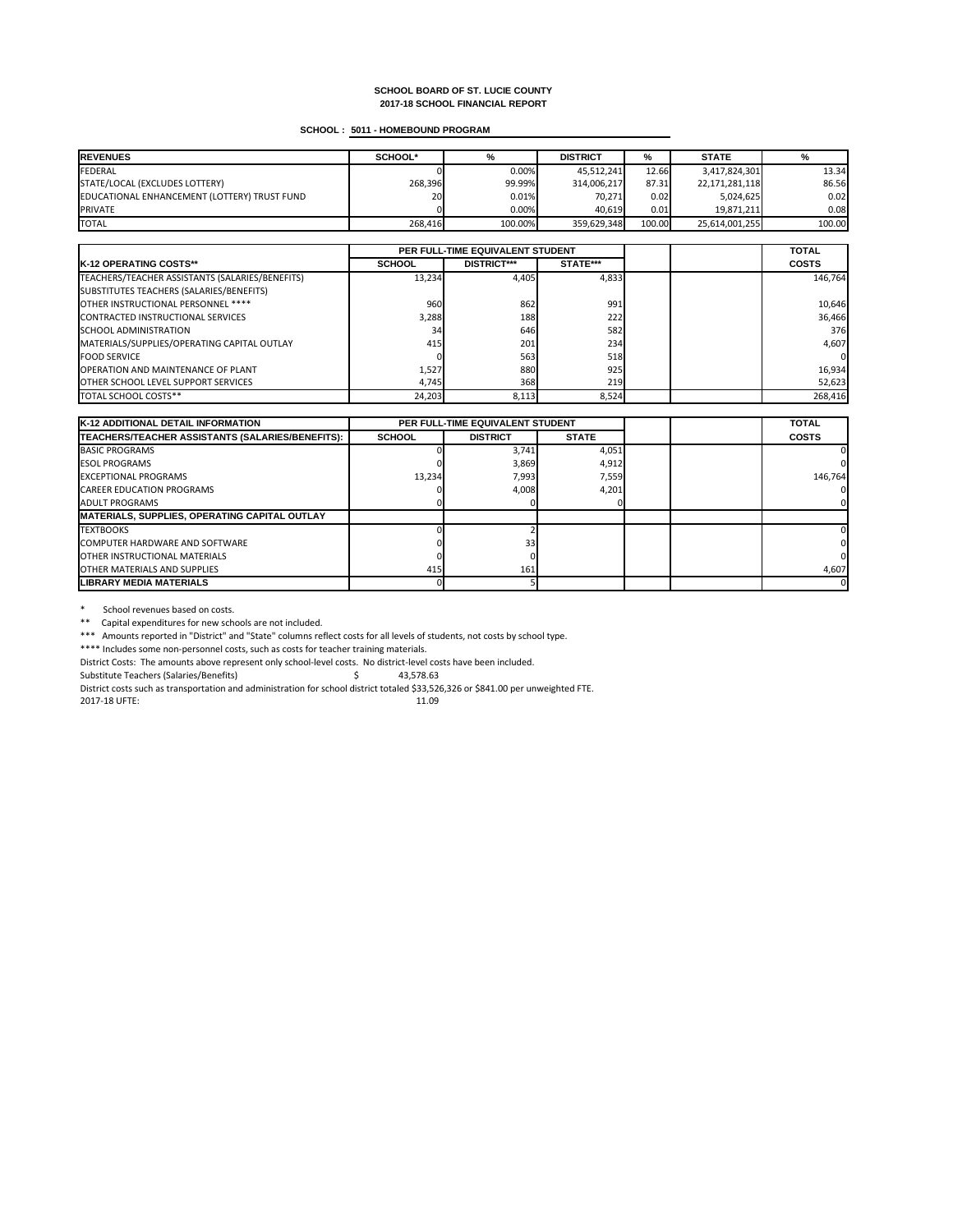# **SCHOOL : 5031 - PACE CENTER FOR GIRLS**

| <b>IREVENUES</b>                             | <b>SCHOOL*</b> | %       | <b>DISTRICT</b> | %      | <b>STATE</b>   | %      |
|----------------------------------------------|----------------|---------|-----------------|--------|----------------|--------|
| FEDERAL                                      |                | 0.00%   | 45,512,241      | 12.66  | 3,417,824,301  | 13.34  |
| STATE/LOCAL (EXCLUDES LOTTERY)               | 314,027        | 99.97%  | 314,006,217     | 87.31  | 22,171,281,118 | 86.56  |
| EDUCATIONAL ENHANCEMENT (LOTTERY) TRUST FUND | 95             | 0.03%   | 70,271          | 0.02   | 5,024,625      | 0.02   |
| <b>PRIVATE</b>                               |                | 0.00%   | 40,619          | 0.01   | 19,871,211     | 0.08   |
| <b>TOTAL</b>                                 | 314,122        | 100.00% | 359,629,348     | 100.00 | 25,614,001,255 | 100.00 |

|                                                 | PER FULL-TIME EQUIVALENT STUDENT |                    |          |  | <b>TOTAL</b>   |
|-------------------------------------------------|----------------------------------|--------------------|----------|--|----------------|
| <b>IK-12 OPERATING COSTS**</b>                  | <b>SCHOOL</b>                    | <b>DISTRICT***</b> | STATE*** |  | <b>COSTS</b>   |
| TEACHERS/TEACHER ASSISTANTS (SALARIES/BENEFITS) | 631                              | 4,405              | 4,833    |  | 3,379          |
| SUBSTITUTES TEACHERS (SALARIES/BENEFITS)        |                                  |                    |          |  |                |
| OTHER INSTRUCTIONAL PERSONNEL ****              | <b>551</b>                       | 862                | 991      |  | 2,967          |
| CONTRACTED INSTRUCTIONAL SERVICES               | 5,590                            | 188                | 222      |  | 301,765        |
| <b>SCHOOL ADMINISTRATION</b>                    |                                  | 646                | 582      |  | <b>117</b>     |
| MATERIALS/SUPPLIES/OPERATING CAPITAL OUTLAY     | 24                               | 201                | 234      |  | 1,296          |
| <b>FOOD SERVICE</b>                             |                                  | 563                | 518      |  | 0              |
| <b>OPERATION AND MAINTENANCE OF PLANT</b>       |                                  | 880                | 925      |  | $\overline{0}$ |
| <b>OTHER SCHOOL LEVEL SUPPORT SERVICES</b>      | 85                               | 368                | 219      |  | 4,598          |
| <b>TOTAL SCHOOL COSTS**</b>                     | 5,819                            | 8,113              | 8,524    |  | 314,122        |

\* School revenues based on costs.

\*\* Capital expenditures for new schools are not included.

| K-12 ADDITIONAL DETAIL INFORMATION                   |               | <b>PER FULL-TIME EQUIVALENT STUDENT</b> |              |  | <b>TOTAL</b>    |
|------------------------------------------------------|---------------|-----------------------------------------|--------------|--|-----------------|
| TEACHERS/TEACHER ASSISTANTS (SALARIES/BENEFITS):     | <b>SCHOOL</b> | <b>DISTRICT</b>                         | <b>STATE</b> |  | <b>COSTS</b>    |
| <b>BASIC PROGRAMS</b>                                | 63            | 3,741                                   | 4,051        |  | 2,959           |
| <b>IESOL PROGRAMS</b>                                | 61            | 3,869                                   | 4,912        |  | 30 <sub>l</sub> |
| <b>IEXCEPTIONAL PROGRAMS</b>                         | 63            | 7,993                                   | 7,559        |  | 381             |
| <b>CAREER EDUCATION PROGRAMS</b>                     | 56I           | 4,008                                   | 4,201        |  |                 |
| <b>JADULT PROGRAMS</b>                               |               |                                         |              |  |                 |
| <b>MATERIALS, SUPPLIES, OPERATING CAPITAL OUTLAY</b> |               |                                         |              |  |                 |
| <b>ITEXTBOOKS</b>                                    |               |                                         |              |  |                 |
| COMPUTER HARDWARE AND SOFTWARE                       |               | 33 <sub>l</sub>                         |              |  |                 |
| <b>IOTHER INSTRUCTIONAL MATERIALS</b>                |               |                                         |              |  |                 |
| <b>IOTHER MATERIALS AND SUPPLIES</b>                 | 24            | 161                                     |              |  | 1,296           |
| <b>ILIBRARY MEDIA MATERIALS</b>                      |               |                                         |              |  |                 |

\*\*\* Amounts reported in "District" and "State" columns reflect costs for all levels of students, not costs by school type.

\*\*\*\* Includes some non-personnel costs, such as costs for teacher training materials.

District Costs: The amounts above represent only school-level costs. No district-level costs have been included.

Substitute Teachers (Salaries/Benefits) \$ -

District costs such as transportation and administration for school district totaled \$33,526,326 or \$841.00 per unweighted FTE.

2017-18 UFTE: 53.98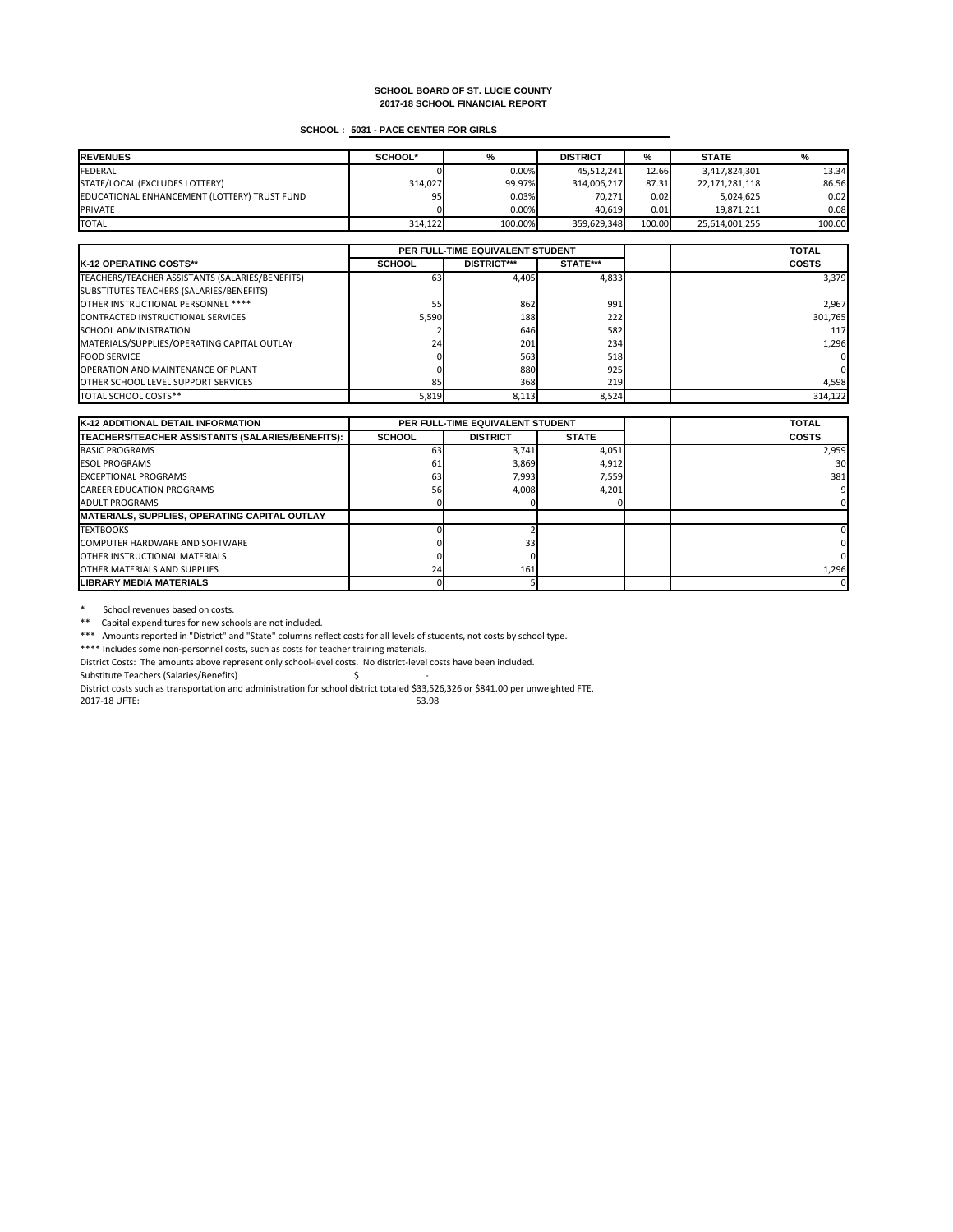# **SCHOOL : 7001 - ST LUCE VIRTUAL INSTRUCTION PROGRAM**

| <b>REVENUES</b>                              | <b>SCHOOL*</b> | %       | <b>DISTRICT</b> | %      | <b>STATE</b>   |        |
|----------------------------------------------|----------------|---------|-----------------|--------|----------------|--------|
| <b>FEDERAL</b>                               |                | 0.00%   | 45,512,241      | 12.66  | 3,417,824,301  | 13.34  |
| STATE/LOCAL (EXCLUDES LOTTERY)               | 76,679         | 99.95%  | 314,006,217     | 87.31  | 22,171,281,118 | 86.56  |
| EDUCATIONAL ENHANCEMENT (LOTTERY) TRUST FUND | 40             | 0.05%   | 70,271          | 0.02   | 5,024,625      | 0.02   |
| <b>PRIVATE</b>                               |                | 0.00%   | 40,619          | 0.01   | 19,871,211     | 0.08l  |
| <b>TOTAL</b>                                 | 76,719         | 100.00% | 359,629,348     | 100.00 | 25,614,001,255 | 100.00 |

|                                                 | PER FULL-TIME EQUIVALENT STUDENT |                    |          |  | <b>TOTAL</b>   |
|-------------------------------------------------|----------------------------------|--------------------|----------|--|----------------|
| <b>IK-12 OPERATING COSTS**</b>                  | <b>SCHOOL</b>                    | <b>DISTRICT***</b> | STATE*** |  | <b>COSTS</b>   |
| TEACHERS/TEACHER ASSISTANTS (SALARIES/BENEFITS) | 148                              | 4,405              | 4,833    |  | 3,380          |
| SUBSTITUTES TEACHERS (SALARIES/BENEFITS)        |                                  |                    |          |  |                |
| OTHER INSTRUCTIONAL PERSONNEL ****              | 130 <sup>l</sup>                 | 862                | 991      |  | 2,967          |
| CONTRACTED INSTRUCTIONAL SERVICES               | 2,112                            | 188                | 222      |  | 48,373         |
| <b>ISCHOOL ADMINISTRATION</b>                   |                                  | 646                | 582      |  | <b>117</b>     |
| MATERIALS/SUPPLIES/OPERATING CAPITAL OUTLAY     | 755                              | 201                | 234      |  | 17,284         |
| <b>FOOD SERVICE</b>                             |                                  | 563                | 518      |  | 01             |
| <b>OPERATION AND MAINTENANCE OF PLANT</b>       |                                  | 880                | 925      |  | $\overline{0}$ |
| <b>OTHER SCHOOL LEVEL SUPPORT SERVICES</b>      | 201                              | 368                | 219      |  | 4,598          |
| <b>ITOTAL SCHOOL COSTS**</b>                    | 3,351                            | 8,113              | 8,524    |  | 76,719         |

\* School revenues based on costs.

\*\* Capital expenditures for new schools are not included.

| <b>K-12 ADDITIONAL DETAIL INFORMATION</b>            | <b>PER FULL-TIME EQUIVALENT STUDENT</b> |                 |              | <b>TOTAL</b> |                 |
|------------------------------------------------------|-----------------------------------------|-----------------|--------------|--------------|-----------------|
| TEACHERS/TEACHER ASSISTANTS (SALARIES/BENEFITS):     | <b>SCHOOL</b>                           | <b>DISTRICT</b> | <b>STATE</b> |              | <b>COSTS</b>    |
| <b>BASIC PROGRAMS</b>                                | 148                                     | 3,741           | 4,051        |              | 2,890           |
| <b>IESOL PROGRAMS</b>                                |                                         | 3,869           | 4,912        |              |                 |
| <b>EXCEPTIONAL PROGRAMS</b>                          | 147                                     | 7,993           | 7,559        |              | 479             |
| <b>CAREER EDUCATION PROGRAMS</b>                     | 138                                     | 4,008           | 4,201        |              | 11 <sup>1</sup> |
| LADULT PROGRAMS                                      |                                         |                 |              |              |                 |
| <b>MATERIALS, SUPPLIES, OPERATING CAPITAL OUTLAY</b> |                                         |                 |              |              |                 |
| <b>ITEXTBOOKS</b>                                    |                                         |                 |              |              |                 |
| <b>ICOMPUTER HARDWARE AND SOFTWARE</b>               | 653                                     | 33 <sub>l</sub> |              |              | 14,950          |
| <b>IOTHER INSTRUCTIONAL MATERIALS</b>                |                                         |                 |              |              |                 |
| <b>IOTHER MATERIALS AND SUPPLIES</b>                 | 102                                     | 161             |              |              | 2,334           |
| <b>LIBRARY MEDIA MATERIALS</b>                       |                                         |                 |              |              | ΟI              |

\*\*\* Amounts reported in "District" and "State" columns reflect costs for all levels of students, not costs by school type.

\*\*\*\* Includes some non-personnel costs, such as costs for teacher training materials.

District Costs: The amounts above represent only school-level costs. No district-level costs have been included.

Substitute Teachers (Salaries/Benefits) \$ -

District costs such as transportation and administration for school district totaled \$33,526,326 or \$841.00 per unweighted FTE.

2017-18 UFTE: 22.90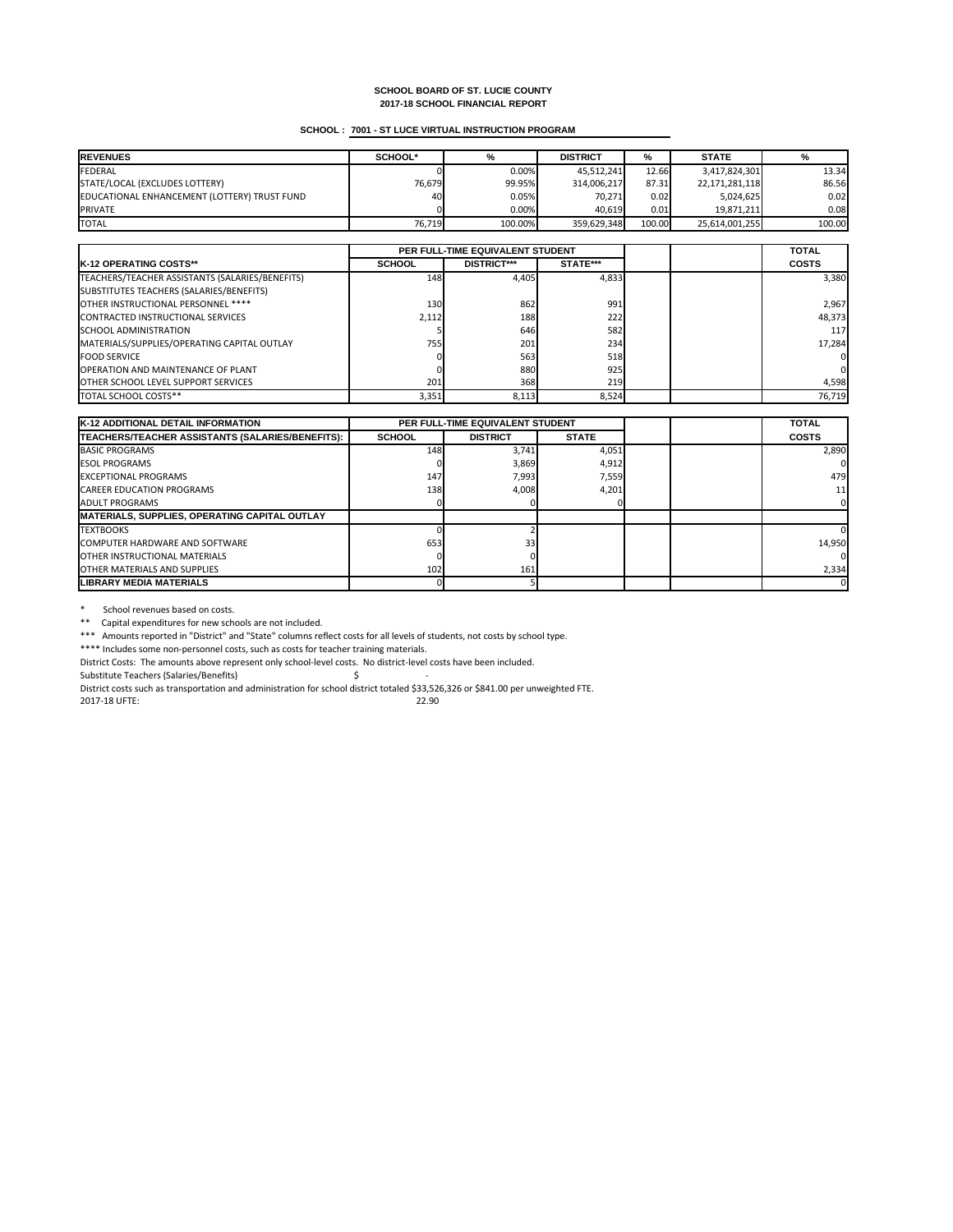# **SCHOOL : 7004 - MOSAIC DIGITAL ACADEMY UPPER SCHOOL**

| <b>REVENUES</b>                              | <b>SCHOOL*</b> | %       | <b>DISTRICT</b> | %      | <b>STATE</b>   |        |
|----------------------------------------------|----------------|---------|-----------------|--------|----------------|--------|
| <b>FEDERAL</b>                               |                | 0.00%   | 45,512,241      | 12.66  | 3,417,824,301  | 13.34  |
| STATE/LOCAL (EXCLUDES LOTTERY)               | 735,071        | 99.97%  | 314,006,217     | 87.31  | 22,171,281,118 | 86.56  |
| EDUCATIONAL ENHANCEMENT (LOTTERY) TRUST FUND | 187            | 0.03%   | 70,271          | 0.02   | 5,024,625      | 0.02   |
| <b>PRIVATE</b>                               |                | 0.00%   | 40,619          | 0.01   | 19,871,211     | 0.08   |
| <b>TOTAL</b>                                 | 735,258        | 100.00% | 359,629,348     | 100.00 | 25,614,001,255 | 100.00 |

|                                                 | <b>PER FULL-TIME EQUIVALENT STUDENT</b> |                    |          |  | <b>TOTAL</b> |
|-------------------------------------------------|-----------------------------------------|--------------------|----------|--|--------------|
| <b>IK-12 OPERATING COSTS**</b>                  | <b>SCHOOL</b>                           | <b>DISTRICT***</b> | STATE*** |  | <b>COSTS</b> |
| TEACHERS/TEACHER ASSISTANTS (SALARIES/BENEFITS) | 4,186                                   | 4,405              | 4,833    |  | 444,526      |
| SUBSTITUTES TEACHERS (SALARIES/BENEFITS)        |                                         |                    |          |  |              |
| OTHER INSTRUCTIONAL PERSONNEL ****              | 492                                     | 862                | 991      |  | 52,290       |
| CONTRACTED INSTRUCTIONAL SERVICES               | 471                                     | 188                | 222      |  | 49,976       |
| <b>SCHOOL ADMINISTRATION</b>                    | 887                                     | 646                | 582      |  | 94,193       |
| MATERIALS/SUPPLIES/OPERATING CAPITAL OUTLAY     | 184                                     | 201                | 234      |  | 19,562       |
| <b>IFOOD SERVICE</b>                            |                                         | 563                | 518      |  | 01           |
| <b>OPERATION AND MAINTENANCE OF PLANT</b>       | 376                                     | 880                | 925      |  | 39,960       |
| <b>OTHER SCHOOL LEVEL SUPPORT SERVICES</b>      | 327                                     | 368                | 219      |  | 34,751       |
| <b>TOTAL SCHOOL COSTS**</b>                     | 6,923                                   | 8,113              | 8,524    |  | 735,258      |

\* School revenues based on costs.

\*\* Capital expenditures for new schools are not included.

| <b>K-12 ADDITIONAL DETAIL INFORMATION</b>            | <b>PER FULL-TIME EQUIVALENT STUDENT</b> |                 |              | <b>TOTAL</b> |              |
|------------------------------------------------------|-----------------------------------------|-----------------|--------------|--------------|--------------|
| TEACHERS/TEACHER ASSISTANTS (SALARIES/BENEFITS):     | <b>SCHOOL</b>                           | <b>DISTRICT</b> | <b>STATE</b> |              | <b>COSTS</b> |
| <b>BASIC PROGRAMS</b>                                | 4,163                                   | 3,741           | 4,051        |              | 430,042      |
| <b>IESOL PROGRAMS</b>                                |                                         | 3,869           | 4,912        |              |              |
| <b>IEXCEPTIONAL PROGRAMS</b>                         | 3,046                                   | 7,993           | 7,559        |              | 7,066        |
| <b>CAREER EDUCATION PROGRAMS</b>                     | 13,014                                  | 4,008           | 4,201        |              | 7,418        |
| <b>JADULT PROGRAMS</b>                               |                                         |                 |              |              |              |
| <b>MATERIALS, SUPPLIES, OPERATING CAPITAL OUTLAY</b> |                                         |                 |              |              |              |
| <b>TEXTBOOKS</b>                                     |                                         |                 |              |              |              |
| <b>ICOMPUTER HARDWARE AND SOFTWARE</b>               |                                         | 33 <sub>l</sub> |              |              |              |
| <b>IOTHER INSTRUCTIONAL MATERIALS</b>                | 34                                      |                 |              |              | 3,600        |
| <b>IOTHER MATERIALS AND SUPPLIES</b>                 | 147                                     | 161             |              |              | 15,651       |
| <b>ILIBRARY MEDIA MATERIALS</b>                      |                                         |                 |              |              | 311          |

\*\*\* Amounts reported in "District" and "State" columns reflect costs for all levels of students, not costs by school type.

\*\*\*\* Includes some non-personnel costs, such as costs for teacher training materials.

District Costs: The amounts above represent only school-level costs. No district-level costs have been included.

Substitute Teachers (Salaries/Benefits) \$ 8,572.36

District costs such as transportation and administration for school district totaled \$33,526,326 or \$841.00 per unweighted FTE.

2017-18 UFTE: 106.19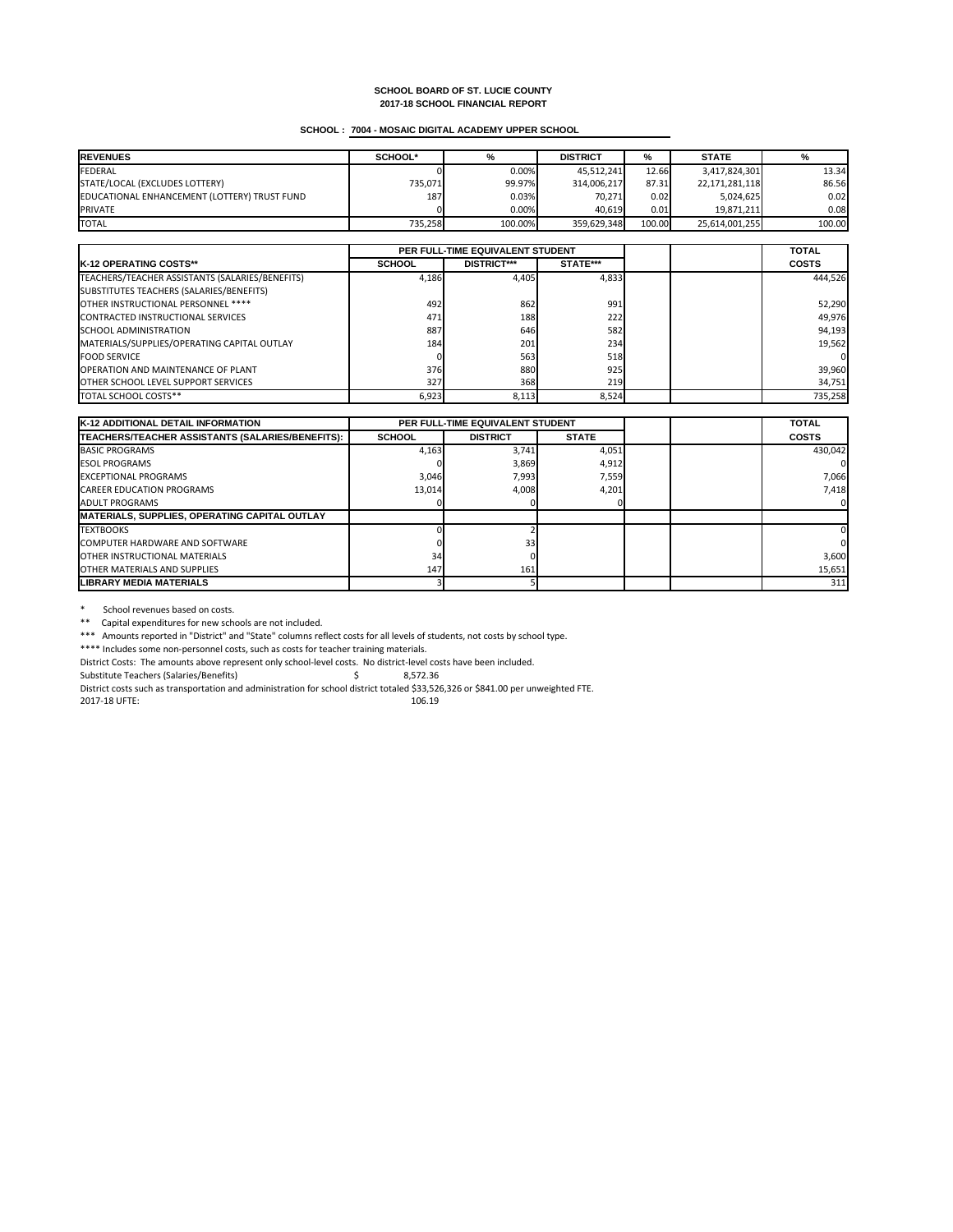# **SCHOOL : 7006 - MOSAIC DIGITAL ACADEMY**

| <b>REVENUES</b>                              | <b>SCHOOL*</b> | %        | <b>DISTRICT</b> | %      | <b>STATE</b>   |        |
|----------------------------------------------|----------------|----------|-----------------|--------|----------------|--------|
| FEDERAL                                      |                | 0.00%    | 45,512,241      | 12.66  | 3,417,824,301  | 13.34  |
| STATE/LOCAL (EXCLUDES LOTTERY)               | 13,706         | 99.94%   | 314,006,217     | 87.31  | 22,171,281,118 | 86.56  |
| EDUCATIONAL ENHANCEMENT (LOTTERY) TRUST FUND |                | $0.06\%$ | 70,271          | 0.02   | 5,024,625      | 0.02   |
| <b>PRIVATE</b>                               |                | 0.00%    | 40,619          | 0.01   | 19,871,211     | 0.08   |
| <b>TOTAL</b>                                 | 13,714         | 100.00%  | 359,629,348     | 100.00 | 25,614,001,255 | 100.00 |

|                                                 | PER FULL-TIME EQUIVALENT STUDENT |                    |          |  | <b>TOTAL</b>   |
|-------------------------------------------------|----------------------------------|--------------------|----------|--|----------------|
| <b>IK-12 OPERATING COSTS**</b>                  | <b>SCHOOL</b>                    | <b>DISTRICT***</b> | STATE*** |  | <b>COSTS</b>   |
| TEACHERS/TEACHER ASSISTANTS (SALARIES/BENEFITS) | 784                              | 4,405              | 4,833    |  | 3,381          |
| SUBSTITUTES TEACHERS (SALARIES/BENEFITS)        |                                  |                    |          |  |                |
| OTHER INSTRUCTIONAL PERSONNEL ****              | 688                              | 862                | 991      |  | 2,967          |
| CONTRACTED INSTRUCTIONAL SERVICES               | 279 <b>1</b>                     | 188                | 222      |  | 1,204          |
| <b>SCHOOL ADMINISTRATION</b>                    | <b>27</b>                        | 646                | 582      |  | 117            |
| MATERIALS/SUPPLIES/OPERATING CAPITAL OUTLAY     | 334                              | 201                | 234      |  | 1,438          |
| <b>FOOD SERVICE</b>                             |                                  | 563                | 518      |  | 0              |
| <b>OPERATION AND MAINTENANCE OF PLANT</b>       |                                  | 880                | 925      |  | $\overline{0}$ |
| <b>OTHER SCHOOL LEVEL SUPPORT SERVICES</b>      | 1,069                            | 368                | 219      |  | 4,607          |
| <b>TOTAL SCHOOL COSTS**</b>                     | 3,181                            | 8,113              | 8,524    |  | 13,714         |

\* School revenues based on costs.

\*\* Capital expenditures for new schools are not included.

| <b>K-12 ADDITIONAL DETAIL INFORMATION</b>            | PER FULL-TIME EQUIVALENT STUDENT |                 |              | <b>TOTAL</b> |              |
|------------------------------------------------------|----------------------------------|-----------------|--------------|--------------|--------------|
| TEACHERS/TEACHER ASSISTANTS (SALARIES/BENEFITS):     | <b>SCHOOL</b>                    | <b>DISTRICT</b> | <b>STATE</b> |              | <b>COSTS</b> |
| <b>BASIC PROGRAMS</b>                                | 787                              | 3,741           | 4,051        |              | 2,077        |
| <b>ESOL PROGRAMS</b>                                 |                                  | 3,869           | 4,912        |              |              |
| <b>IEXCEPTIONAL PROGRAMS</b>                         | 771                              | 7,993           | 7,559        |              | 131          |
| <b>CAREER EDUCATION PROGRAMS</b>                     | <b>782</b>                       | 4,008           | 4,201        |              | 1,173        |
| <b>JADULT PROGRAMS</b>                               |                                  |                 |              |              |              |
| <b>MATERIALS, SUPPLIES, OPERATING CAPITAL OUTLAY</b> |                                  |                 |              |              |              |
| <b>TEXTBOOKS</b>                                     |                                  |                 |              |              |              |
| COMPUTER HARDWARE AND SOFTWARE                       |                                  | 33              |              |              |              |
| <b>IOTHER INSTRUCTIONAL MATERIALS</b>                |                                  |                 |              |              |              |
| <b>JOTHER MATERIALS AND SUPPLIES</b>                 | 334                              | 161             |              |              | 1,438        |
| ILIBRARY MEDIA MATERIALS                             |                                  |                 |              |              | 0            |

\*\*\* Amounts reported in "District" and "State" columns reflect costs for all levels of students, not costs by school type.

\*\*\*\* Includes some non-personnel costs, such as costs for teacher training materials.

District Costs: The amounts above represent only school-level costs. No district-level costs have been included.

Substitute Teachers (Salaries/Benefits) \$ -

District costs such as transportation and administration for school district totaled \$33,526,326 or \$841.00 per unweighted FTE.

2017-18 UFTE: 4.31